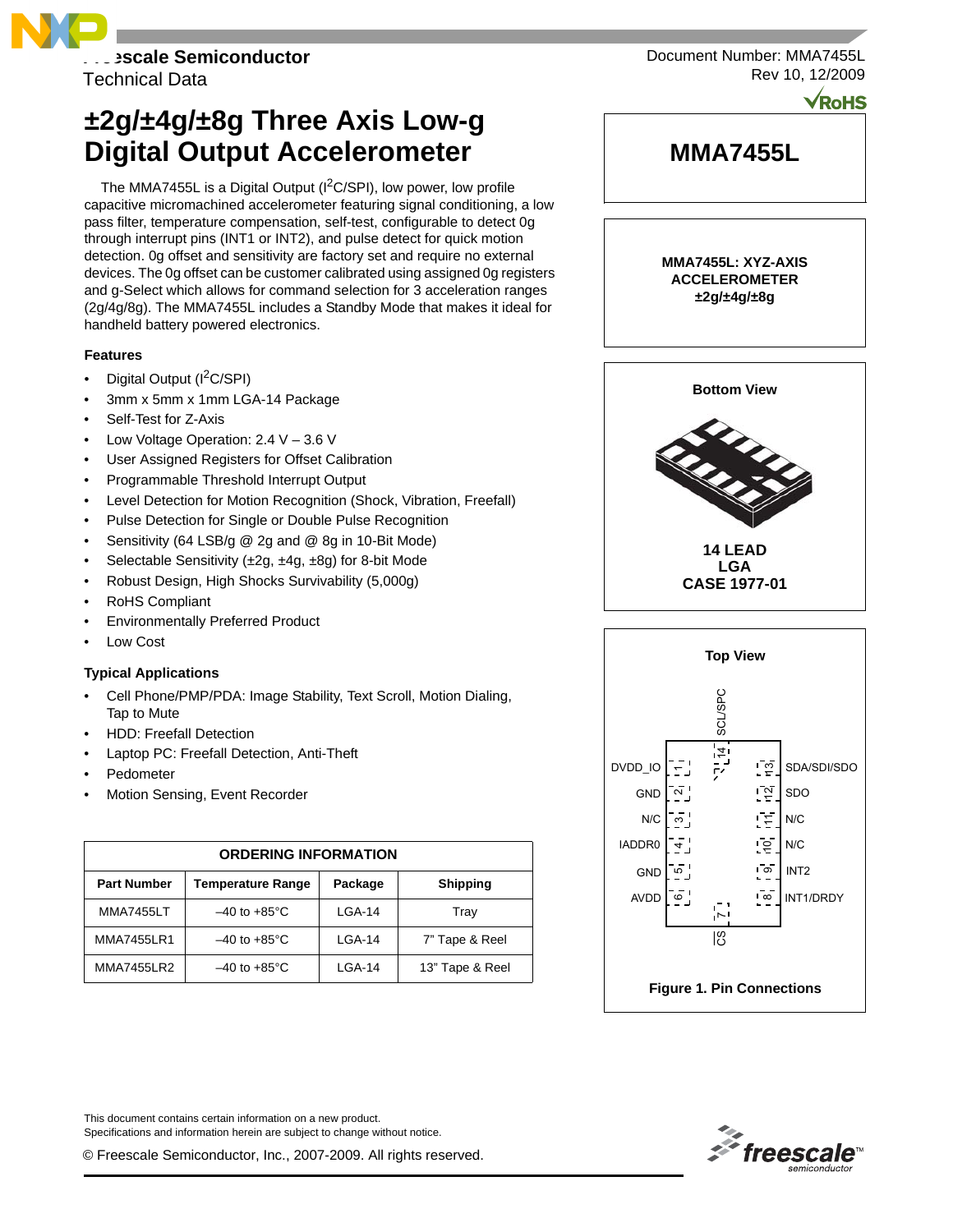

# **Contents**

| \$19: Control 2 (Read/Write) Motion Detection (OR Condition) or Freefall Detection (AND Condition)  10   |  |
|----------------------------------------------------------------------------------------------------------|--|
| \$18: Control 1 (Read/Write): Setting the threshold to be an integer value or an absolute value  10      |  |
|                                                                                                          |  |
|                                                                                                          |  |
|                                                                                                          |  |
|                                                                                                          |  |
|                                                                                                          |  |
|                                                                                                          |  |
|                                                                                                          |  |
|                                                                                                          |  |
| \$19: Control 2 (Read/Write): Motion Detection (OR condition) or Freefall Detection (AND condition)  12  |  |
| CASE 1: Single Pulse Motion Detection: X or Y or Z > Pulse Threshold for Time < Pulse Duration  12       |  |
|                                                                                                          |  |
| CASE 3: Double Pulse Detection: X OR Y OR Z > Threshold for Pulse Duration1 < PDTime1, Latency Time,  14 |  |
|                                                                                                          |  |
|                                                                                                          |  |
|                                                                                                          |  |
|                                                                                                          |  |
|                                                                                                          |  |
|                                                                                                          |  |
|                                                                                                          |  |
|                                                                                                          |  |
|                                                                                                          |  |
|                                                                                                          |  |
| SOLDERING AND MOUNTING GUIDELINES FOR THE LGA ACCELEROMETER SENSOR TO A PC BOARD  29                     |  |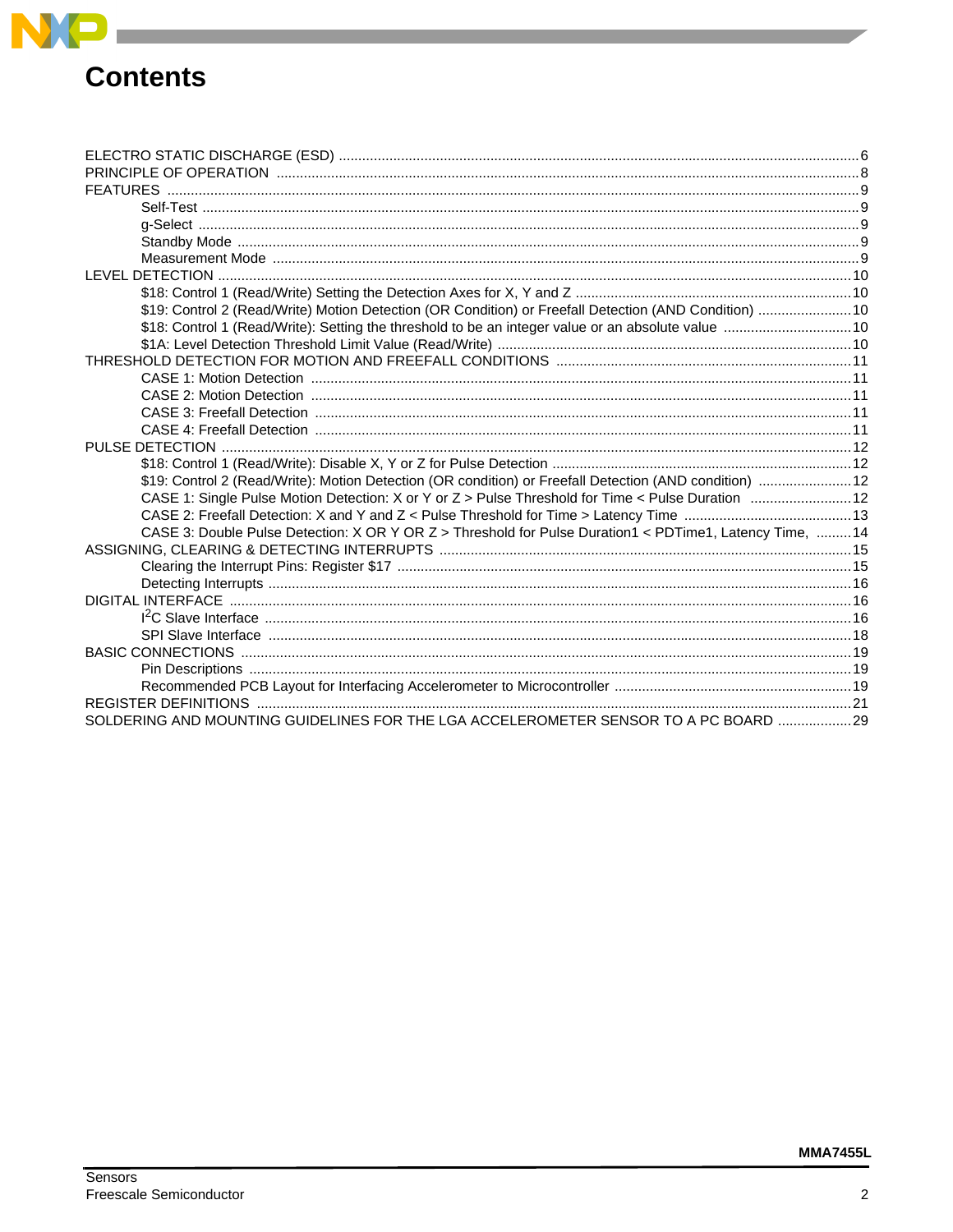# **[List of Figures](#page-0-0)**

**Contract Contract** 

**NP** 

| Double Pulse Detection (a) and a series are contained as the control of the control of the control of the control of the control of the control of the control of the control of the control of the control of the control of |  |
|-------------------------------------------------------------------------------------------------------------------------------------------------------------------------------------------------------------------------------|--|
|                                                                                                                                                                                                                               |  |
|                                                                                                                                                                                                                               |  |
|                                                                                                                                                                                                                               |  |
|                                                                                                                                                                                                                               |  |
|                                                                                                                                                                                                                               |  |
|                                                                                                                                                                                                                               |  |
|                                                                                                                                                                                                                               |  |
|                                                                                                                                                                                                                               |  |
|                                                                                                                                                                                                                               |  |
|                                                                                                                                                                                                                               |  |
|                                                                                                                                                                                                                               |  |
|                                                                                                                                                                                                                               |  |
|                                                                                                                                                                                                                               |  |
|                                                                                                                                                                                                                               |  |
| Recommended PCB Land Pad, Solder Mask, and Signal Trace Near Package Design 30                                                                                                                                                |  |
|                                                                                                                                                                                                                               |  |
| Temperature Coefficient of Offset (TCO) and Temperature Coefficient of Sensitivity (TCS) Distribution Charts 32                                                                                                               |  |
|                                                                                                                                                                                                                               |  |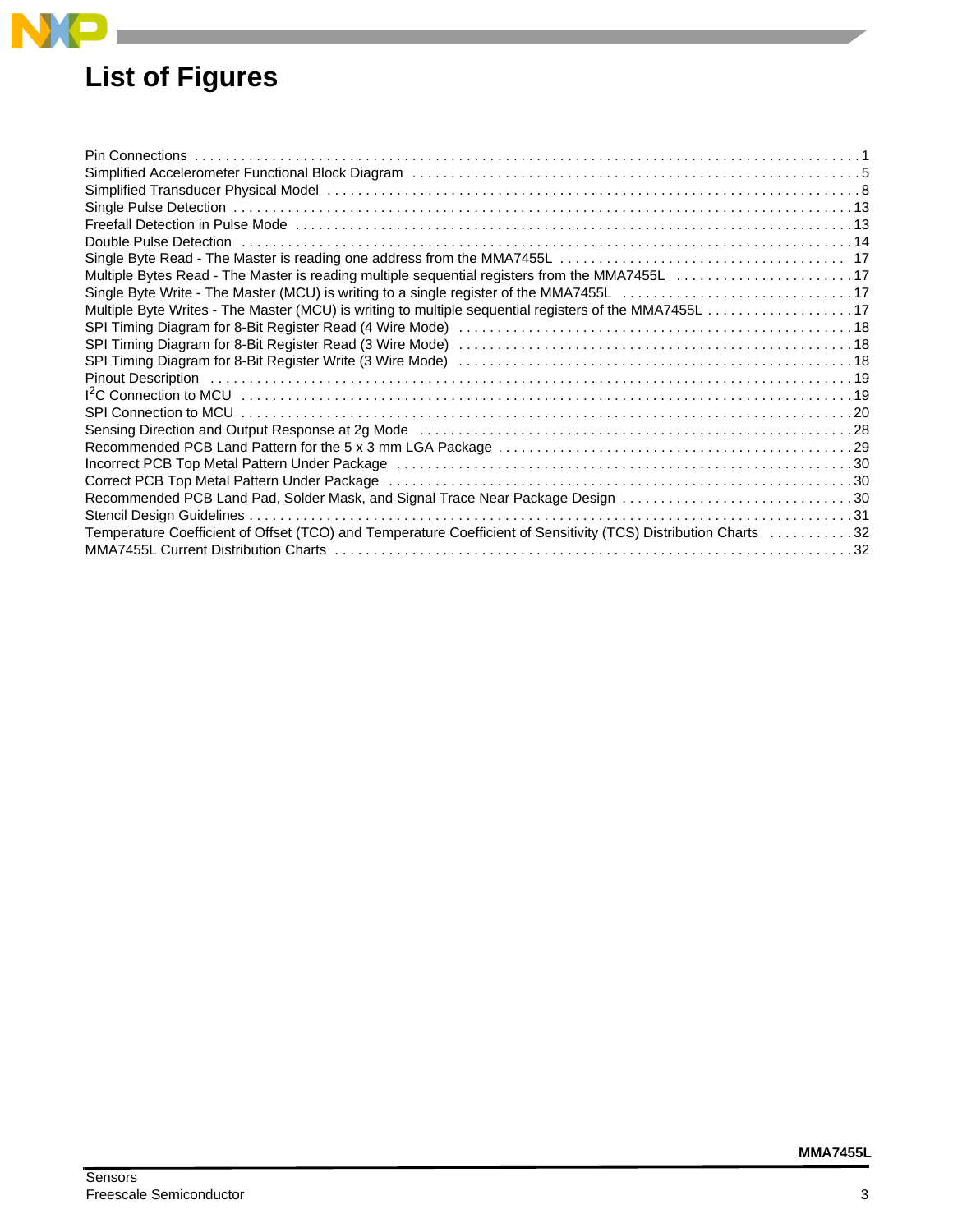# **List of Tables**

 $NP$ 

| \$16: Mode Control Register (Read/Write) (and according to the control of the control of the control register (Read/Write) (b) and control of the control of the control of the control of the control of the control of the co |  |
|---------------------------------------------------------------------------------------------------------------------------------------------------------------------------------------------------------------------------------|--|
|                                                                                                                                                                                                                                 |  |
|                                                                                                                                                                                                                                 |  |
|                                                                                                                                                                                                                                 |  |
|                                                                                                                                                                                                                                 |  |
|                                                                                                                                                                                                                                 |  |
|                                                                                                                                                                                                                                 |  |
|                                                                                                                                                                                                                                 |  |
|                                                                                                                                                                                                                                 |  |
|                                                                                                                                                                                                                                 |  |
|                                                                                                                                                                                                                                 |  |
|                                                                                                                                                                                                                                 |  |
|                                                                                                                                                                                                                                 |  |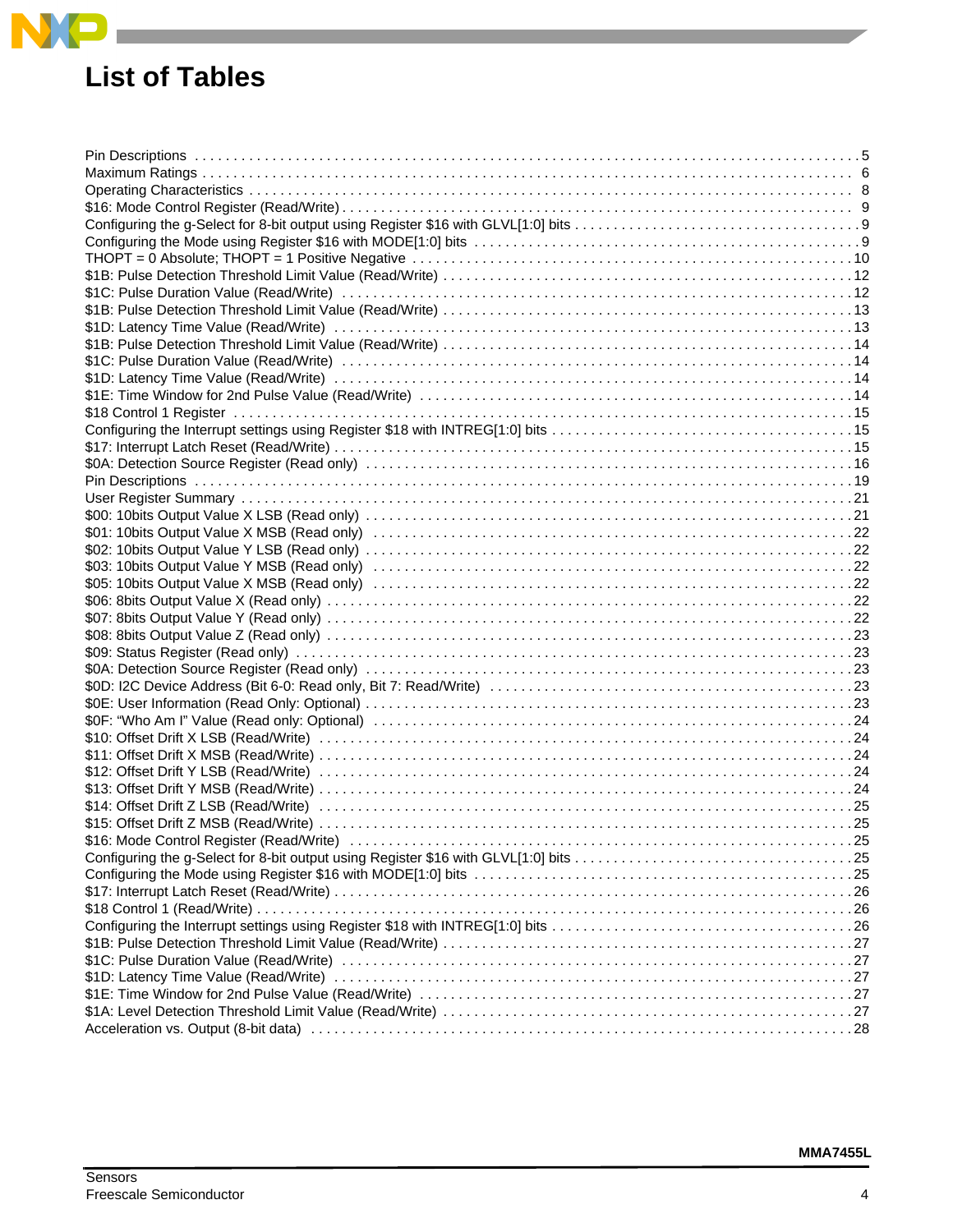## <span id="page-4-1"></span>**Table 1. Pin Descriptions**

| Pin#           | <b>Pin Name</b>  | <b>Description</b>                                                                                                                 | <b>Pin Status</b> |
|----------------|------------------|------------------------------------------------------------------------------------------------------------------------------------|-------------------|
| 1              | DVDD_IO          | Digital Power for I/O pads                                                                                                         | Input             |
| $\overline{2}$ | <b>GND</b>       | Ground                                                                                                                             | Input             |
| 3              | N/C              | No internal connection. Leave unconnected or connect to Ground.                                                                    | Input             |
| 4              | IADDR0           | $I2C$ Address Bit 0 (optional)*                                                                                                    | Input             |
| 5              | <b>GND</b>       | Ground                                                                                                                             | Input             |
| 6              | AVDD             | Analog Power                                                                                                                       | Input             |
| $\overline{7}$ | <b>CS</b>        | SPI Enable (0), I <sup>2</sup> C Enable (1)                                                                                        | Input             |
| 8              | INT1/DRDY        | Interrupt 1/ Data Ready                                                                                                            | Output            |
| 9              | INT <sub>2</sub> | Interrupt 2                                                                                                                        | Output            |
| 10             | N/C              | No internal connection. Leave unconnected or connect to Ground.                                                                    | Input             |
| 11             | N/C              | Leave unconnected or connect to Ground.                                                                                            | Input             |
| 12             | <b>SDO</b>       | <b>SPI Serial Data Output</b>                                                                                                      | Output            |
| 13             | SDA/SDI/SDO      | I <sup>2</sup> C Serial Data (SDA), SPI Serial Data Input (SDI), 3-wire interface Serial Data Output (SDO) Open Drain/Input/Output |                   |
| 14             | SCL/SPC          | I <sup>2</sup> C Serial Clock (SCL), SPI Serial Clock (SPC)                                                                        | Input             |

**\***This address selection capability is not enabled at the default state. If the user wants to use it, factory programming is required. If activated (pin4 on the device is active).

 $<$ \$1D= 0001 1101> bit 0 is  $V_{DD}$  on pin 4

<\$1C=0001 1100> bit 0 is GND on pin 4. If the pin is programmed it cannot be left NC.



<span id="page-4-0"></span>**Figure 2. Simplified Accelerometer Functional Block Diagram**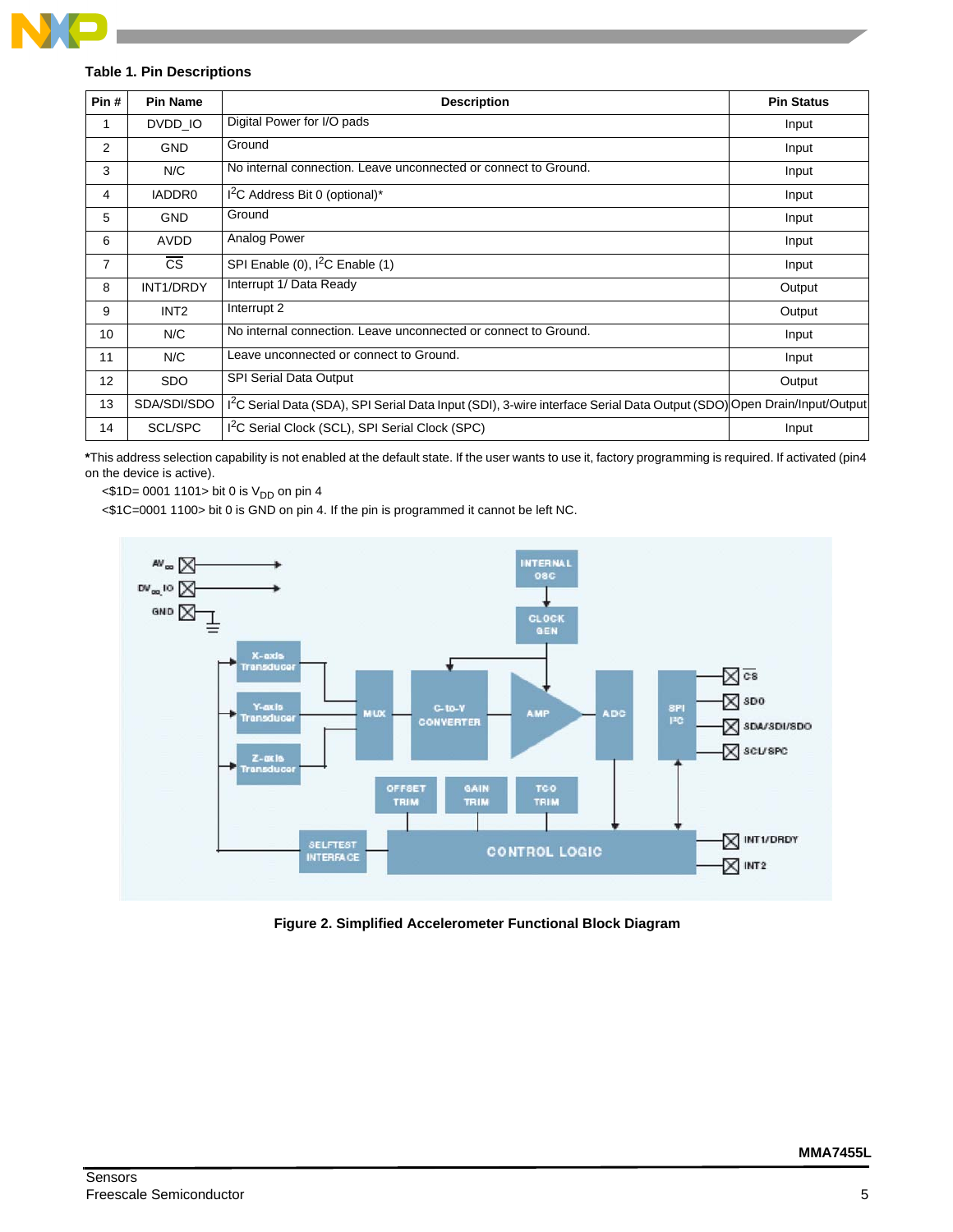

## <span id="page-5-1"></span>**Table 2. Maximum Ratings**

(Maximum ratings are the limits to which the device can be exposed without causing permanent damage.)

| Rating                          | Symbol           | Value            | Unit |
|---------------------------------|------------------|------------------|------|
| Maximum Acceleration (all axes) | $g_{\text{max}}$ | 5000             | g    |
| Analog Supply Voltage           | AV <sub>DD</sub> | $-0.3$ to $+3.6$ |      |
| Digital I/O pins Supply Voltage | $DV_{DD}$ 10     | $-0.3$ to $+3.6$ |      |
| Drop Test                       | $D_{drop}$       | 1.8              | m    |
| Storage Temperature Range       | <sup>I</sup> stg | $-40$ to $+125$  | °C   |

## <span id="page-5-0"></span>**ELECTRO STATIC DISCHARGE (ESD)**

## **WARNING: This device is sensitive to electrostatic discharge.**

Although the Freescale accelerometer contains internal 2000V ESD protection circuitry, extra precaution must be taken by the user to protect the chip from ESD. A charge of over 2000 volts can accumulate on the human body or associated test equipment. A charge of this magnitude can alter the performance or cause failure of the chip. When handling the accelerometer, proper ESD precautions should be followed to avoid exposing the device to discharges which may be detrimental to its performance.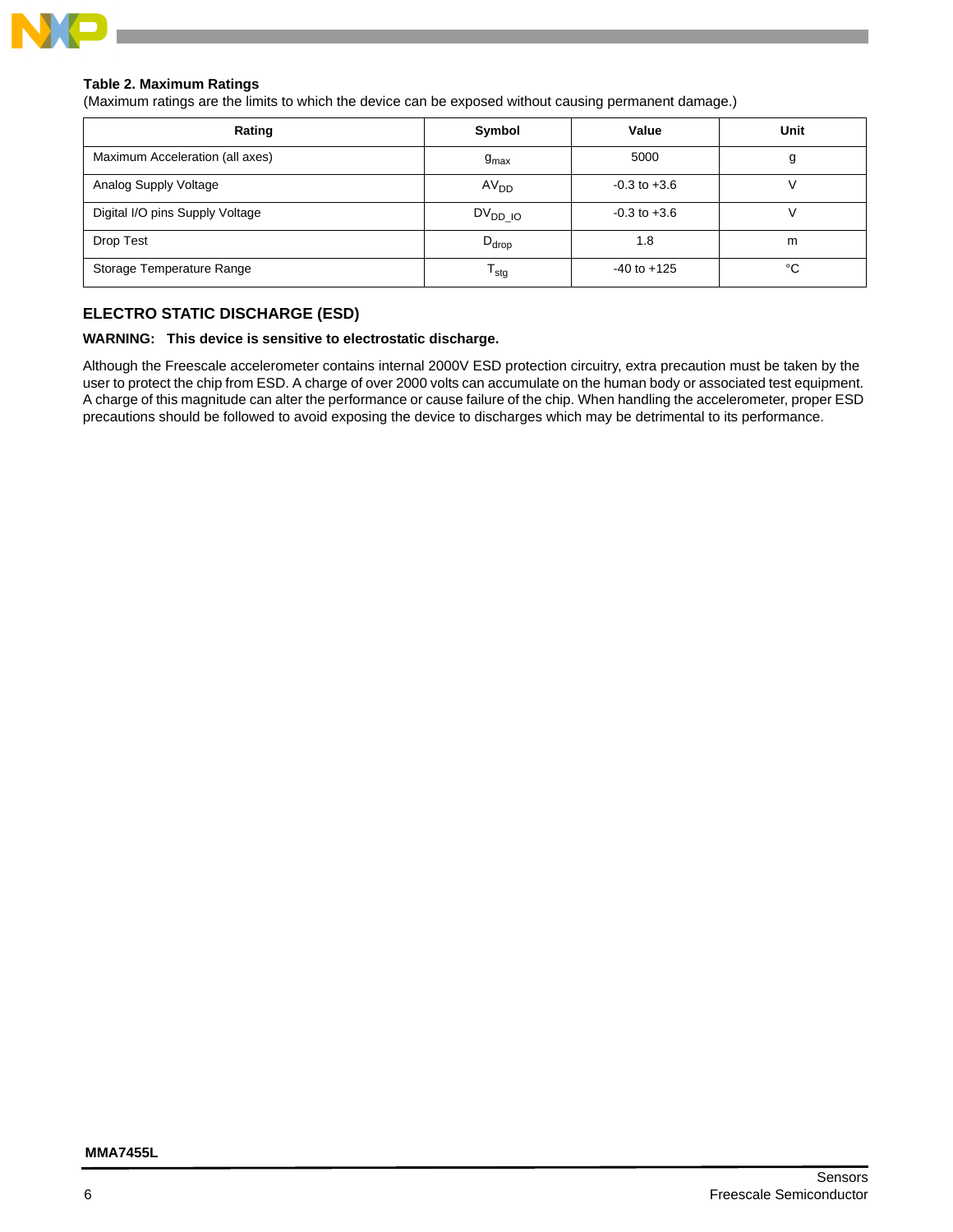

## <span id="page-6-0"></span>**Table 3. Operating Characteristics**

Unless otherwise noted:  $-40^{\circ}$ C  $\leq$  T<sub>A</sub>  $\leq$  85°C, 2.4 V  $\leq$  AV<sub>DD</sub>  $\leq$  3.6 V, Acceleration = 0g, Loaded output.

| Characteristic                                                                   | Symbol               | Min        | <b>Typ</b>               | Max                      | Unit                |
|----------------------------------------------------------------------------------|----------------------|------------|--------------------------|--------------------------|---------------------|
| Analog Supply Voltage                                                            |                      |            |                          |                          |                     |
| Standby/Operation Mode                                                           | AV <sub>DD</sub>     | 2.4        | 2.8                      | 3.6                      | V                   |
| Enable Bus Mode                                                                  | AV <sub>DD</sub>     |            | 0                        |                          | V                   |
| Digital I/O Pins Supply Voltage <sup>(1)</sup>                                   |                      |            |                          |                          |                     |
| Standby/Operation Mode                                                           | $DV_{DD_1O}$         | 2.4        | 2.8                      | 3.6                      | V                   |
| Enable Bus Mode                                                                  | $DV_{DD_IO}$         |            | 0                        |                          | $\vee$              |
| Supply Current Drain                                                             |                      |            |                          |                          |                     |
| <b>Operation Mode</b>                                                            | $I_{DD}$             |            | 400                      | 490                      | μA                  |
| <b>Pulse Detect Function Mode</b>                                                | $I_{DD}$             |            | 400                      | 490                      | μA                  |
| Standby Mode (except data loading and I <sup>2</sup> C/SPI communication period) | $I_{DD}$             | —          | 2.5                      | 10                       | μA                  |
| <b>Operating Temperature Range</b>                                               | $T_A$                | -40        | 25                       | 85                       | $^{\circ}C$         |
| 0g Output Signal (T <sub>A</sub> =25°C, AV <sub>DD</sub> = 2.8 V)                |                      |            |                          |                          |                     |
| $\pm 2$ g range (25°C) 8-bit GLVL[1:0]= 0 1                                      |                      | -18        | 0                        | 18                       | count               |
| $±4g$ range (25 $°C$ ) 8-bit<br>GLVL[1:0]= 1 0                                   |                      | $-10$      | 0                        | 10                       | count               |
| $±8g$ range (25 $°C$ ) 8-bit<br>$GLVL[1:0]=00$                                   |                      | $-5$       | 0                        | 5                        | count               |
| ±8g range (25°C) 10-bit                                                          |                      | $-18$      | 0                        | 18                       | count               |
| Sensitivity ( $T_A = 25^\circ \text{C}$ , AV <sub>DD</sub> = 2.8 V)              |                      |            |                          |                          |                     |
|                                                                                  |                      | 58         | 64                       | 70                       | count/g             |
| ±2g range (25°C) 8-bit<br>±4g range (25°C) 8-bit                                 |                      | 29         | 32                       | 35                       | count/g             |
| ±8g range (25°C) 8-bit                                                           |                      | 14.5       | 16                       | 17.5                     | count/g             |
| ±8g range (25°C) 10-bit                                                          |                      | 58         | 64                       | 70                       | count/g             |
|                                                                                  |                      |            |                          |                          |                     |
| Self-Test Output Response<br>Zout                                                | $\Delta ST_Z$        |            | 64                       |                          |                     |
|                                                                                  |                      | 32         |                          | 83                       | count               |
| Temperature Compensation for Offset                                              | $T_{CO}$             | ±3.5       | ±0.5                     | $+3.5$                   | $mg$ <sup>o</sup> C |
| <b>Temperature Sensitivity for Offset</b>                                        | $T_{CS}$             | ±0.026     | ±0.01                    | +0.026                   | $mg$ <sup>o</sup> C |
| Input High Voltage                                                               | $V_{\text{IH}}$      | 0.7 x DVDD |                          |                          | V                   |
| Input Low Voltage                                                                | $V_{IL}$             |            | $\qquad \qquad -$        | $0.35 \times DVDD$       | V                   |
| Internal Clock Frequency ( $T_A = 25^{\circ}$ C, AV <sub>DD</sub> = 2.8 V)       | $t_{CLK}$            | 140        | 150                      | 160                      | kHz                 |
| <b>SPI Frequency</b>                                                             |                      |            |                          |                          |                     |
| $DV_{DD~IO}$ < 2.4 V                                                             |                      |            | 4                        |                          | <b>MHz</b>          |
| $DV_{DD_1O} > 2.4 V$                                                             |                      |            | 8                        | $\overline{\phantom{0}}$ | MHz                 |
| Bandwidth for Data Measurement (User Selectable)                                 |                      |            |                          |                          |                     |
| DFBW 0                                                                           |                      |            | 62.5                     |                          | Hz                  |
| DFBW 1                                                                           |                      |            | 125                      |                          | Hz                  |
| Output Data Rate                                                                 |                      |            |                          |                          |                     |
| Output Data Rate is 125 Hz when 62.5 bandwidth is selected.                      |                      |            | 125                      |                          | Hz                  |
| Output Data rate is 250 Hz when 125 Hz bandwidth is selected.                    |                      |            | 250                      |                          | Hz                  |
| <b>Control Timing</b>                                                            |                      |            |                          |                          |                     |
| Wait Time for I <sup>2</sup> C/SPI ready after power on                          | $t_{\rm su}$         |            | $\mathbf{1}$             |                          | ms                  |
| Turn On Response Time (Standby to Normal Mode)                                   | $t_{ru}$             |            |                          | 20                       | ms                  |
| Turn Off Response Time (Normal to Standby Mode)                                  | $t_{rd}$             |            |                          | 20                       | ms                  |
| Self-Test Response Time                                                          | $t_{st}$             |            |                          | 20                       | ms                  |
| Sensing Element Resonant Frequency                                               |                      |            |                          |                          |                     |
| XY                                                                               | f <sub>GCELLXY</sub> |            | 6.0                      |                          | kHz                 |
| Ζ                                                                                | f <sub>GCELLZ</sub>  |            | 3.4                      | —                        | kHz                 |
| Nonlinearity (2 g range)                                                         |                      | $-1$       |                          | $+1$                     | %FS                 |
| <b>Cross Axis Sensitivity</b>                                                    |                      | -5         | $\overline{\phantom{0}}$ | $+5$                     | %                   |

1. It is recommended to tie the analog and digital supply voltages together.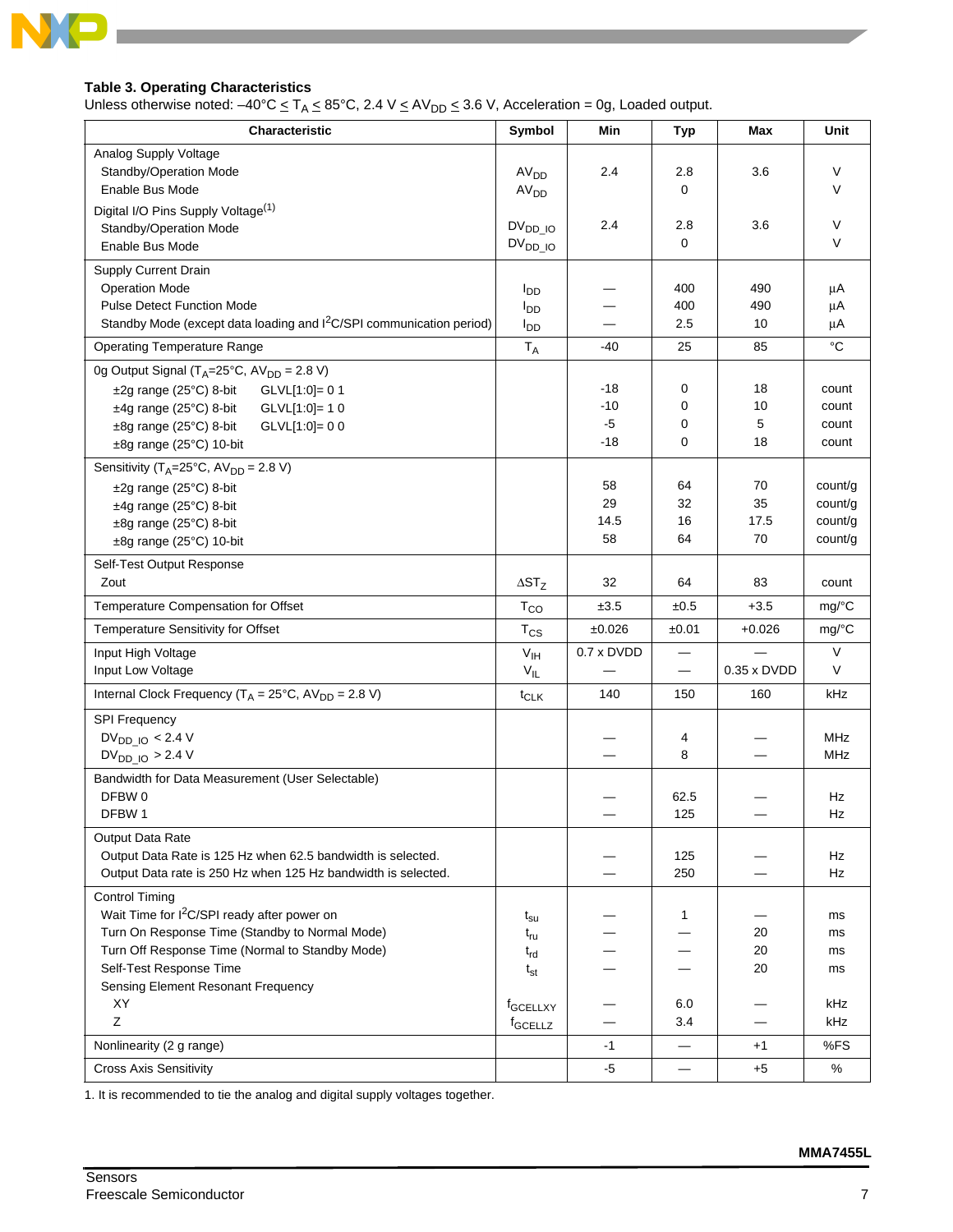

#### **Table 4. Function Parameters for Detection**

 $-40^{\circ}$ C  $\leq$  T<sub>A</sub>  $\leq$  85°C, 2.4 V  $\leq$  AV<sub>DD</sub>  $\leq$  3.6 V, unless otherwise specified

| <b>Characteristic</b>                       | Symbol | Min      | Typ | Max | Unit   |
|---------------------------------------------|--------|----------|-----|-----|--------|
| Level Detection                             |        |          |     |     |        |
| Detection Threshold Range                   |        | $\Omega$ |     | FS. | g      |
| <b>Pulse Detection</b>                      |        |          |     |     |        |
| Pulse detection range (Adjustable range)    |        | 0.5      |     | 127 | ms     |
| Time step for pulse detection               |        |          | 0.5 |     | ms     |
| Threshold range for pulses                  |        | $\Omega$ |     | FS. | g      |
| Detection levels for threshold              |        |          | 127 |     | Counts |
| Latency timer (Adjustable range)            |        |          |     | 150 | ms     |
| Time Window (Adjustable range)              |        |          |     | 250 | ms     |
| Bandwidth for detecting interrupt*          |        |          | 600 |     | Hz     |
| Time step for latency timer and time window |        |          |     |     | ms     |

Note: The response time is between 10% of full scale  $V_{DD}$  input voltage and 90% of the final operating output voltage.

\*The bandwidth for detecting interrupts in level and pulse is 600Hz which is changed from measurement mode.

## <span id="page-7-0"></span>**PRINCIPLE OF OPERATION**

The Freescale accelerometer is a surface-micromachined integrated-circuit accelerometer. The device consists of a surface micromachined capacitive sensing cell (g-cell) and a signal conditioning ASIC contained in a single package. The sensing element is sealed hermetically at the wafer level using a bulk micromachined cap wafer. The g-cell is a mechanical structure formed from semiconductor materials (polysilicon) using semiconductor processes (masking and etching). It can be modeled as a set of beams attached to a movable central mass that move between fixed beams. The movable beams can be deflected from their rest position by subjecting the system to an acceleration ([Figure 3\)](#page-7-1).

As the beams attached to the central mass move, the distance from them to the fixed beams on one side will increase by the same amount that the distance to the fixed beams on the other side decreases. The change in distance is a measure of accel-eration. The g-cell beams form two back-to-back capacitors ([Figure 3\)](#page-7-1). As the center beam moves with acceleration, the distance between the beams changes and each capacitor's value will change,  $(C = Aε/D)$ . Where A is the area of the beam, ε is the dielectric constant, and D is the distance between the beams.

The ASIC uses switched capacitor techniques to measure the g-cell capacitors and extract the acceleration data from the difference between the two capacitors. The ASIC also signal conditions and filters (switched capacitor) the signal, providing a digital output that is proportional to acceleration.



<span id="page-7-1"></span>**Figure 3. Simplified Transducer Physical Model**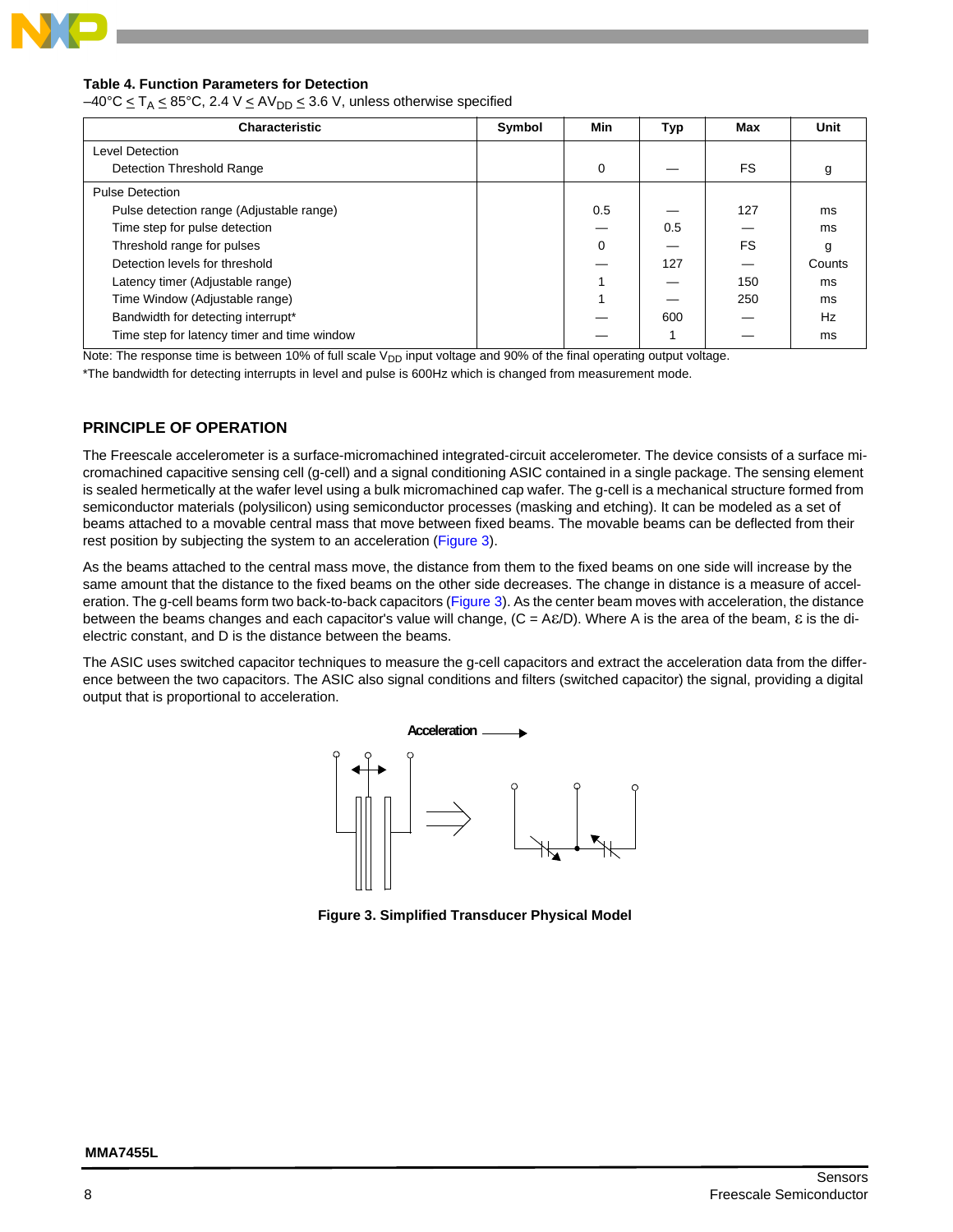

## <span id="page-8-0"></span>**FEATURES**

#### <span id="page-8-1"></span>**Self-Test**

The sensor provides a self-test feature that allows the verification of the mechanical and electrical integrity of the accelerometer at any time before or after installation. This feature is critical in applications such as hard disk drive protection where system integrity must be ensured over the life of the product. When the self-test function is initiated through the mode control register (\$16), accessing the "self-test" bit, an electrostatic force is applied to each axis to cause it to deflect. The Z-axis is trimmed to deflect 1g. This procedure assures that both the mechanical (g-cell) and electronic sections of the accelerometer are functioning.

## <span id="page-8-2"></span>**g-Select**

The g-Select feature enables the selection between 3 acceleration ranges for measurement. Depending on the values in the Mode control register (\$16), the MMA7455L's internal gain will be changed allowing it to function with a 2g, 4g or 8g measurement sensitivity. This feature is ideal when a product has applications requiring two or more acceleration ranges for optimum performance and for enabling multiple functions. The sensitivity can be changed during the operation by modifying the two GLVL bits located in the mode control register.

#### <span id="page-8-5"></span>**\$16: Mode Control Register (Read/Write)**

| D7    | D6          | D <sub>5</sub> | D4          | D <sub>3</sub> | D <sub>2</sub> | D.      | D0      | Bit      |
|-------|-------------|----------------|-------------|----------------|----------------|---------|---------|----------|
| $- -$ | <b>DRPD</b> | SPI3W          | <b>STON</b> | GLVL[1]        | GLVL[0]        | MODE[1] | MODE[0] | Function |
|       |             |                |             |                |                |         |         | Default  |

#### <span id="page-8-6"></span>**Table 5. Configuring the g-Select for 8-bit output using Register \$16 with GLVL[1:0] bits**

| GLVL [1:0] | g-Range | <b>Sensitivity</b> |
|------------|---------|--------------------|
| 00         | 8g      | 16 $LSB/g$         |
|            | 2g      | $64$ LSB/g         |
| 10         | 4g      | $32$ LSB/g         |

#### <span id="page-8-3"></span>**Standby Mode**

This digital output 3-axis accelerometer provides a standby mode that is ideal for battery operated products. When standby mode is active, the device outputs are turned off, providing significant reduction of operating current. When the device is in standby mode the current will be reduced to 2.5  $\mu$ A typical. In standby mode the device can read and write to the registers with the  $I^2C$ SPI available, but no new measurements can be taken in this mode as all current consuming parts are off. The mode of the device is controlled through the mode control register by accessing the two mode bits as shown in [Table 6](#page-8-7).

<span id="page-8-7"></span>

|  | Table 6. Configuring the Mode using Register \$16 with MODE[1:0] bits |  |  |  |  |  |
|--|-----------------------------------------------------------------------|--|--|--|--|--|
|  |                                                                       |  |  |  |  |  |

| <b>MODE [1:0]</b> | <b>Function</b>             |
|-------------------|-----------------------------|
| 00                | <b>Standby Mode</b>         |
| ი1                | Measurement Mode            |
| 10                | <b>Level Detection Mode</b> |
| 11                | <b>Pulse Detection Mode</b> |

#### <span id="page-8-4"></span>**Measurement Mode**

The device can read XYZ measurements in this mode. The pulse and threshold interrupts are not active. During measurement mode, continuous measurements on all three axes enabled. The g-range for 2g, 4g, or 8g are selectable with 8-bit data and the g-range of 8g is selectable with 10-bit data. The sample rate during measurement mode is 125 Hz with 62.5 BW filter selected. The sample rate is 250 Hz with the 125 Hz filter selected. Therefore, when a conversion is complete (signaled by the DRDY flag), the next measurement will be ready.

When measurements on all three axes are completed, a logic high level is output to the DRDY pin, indicating "measurement data is ready." The DRDY status can be monitored by the DRDY bit in Status Register (Address: \$09). The DRDY pin is kept high until one of the three Output Value Registers are read. If the next measurement data is written before the previous data is read, the DOVR bit in the Status Register will be set. Also note that in measurement mode, level detection mode and pulse detection mode are not available.

By default all three axes are enabled. X and/or Y and/or Z can be disabled. There is a choice between detecting an absolute signal or a positive or negative only signal on the enabled axes. There is also a choice between doing a detection for motion where X or Y or Z > Threshold vs. doing a detection for freefall where X & Y & Z < Threshold.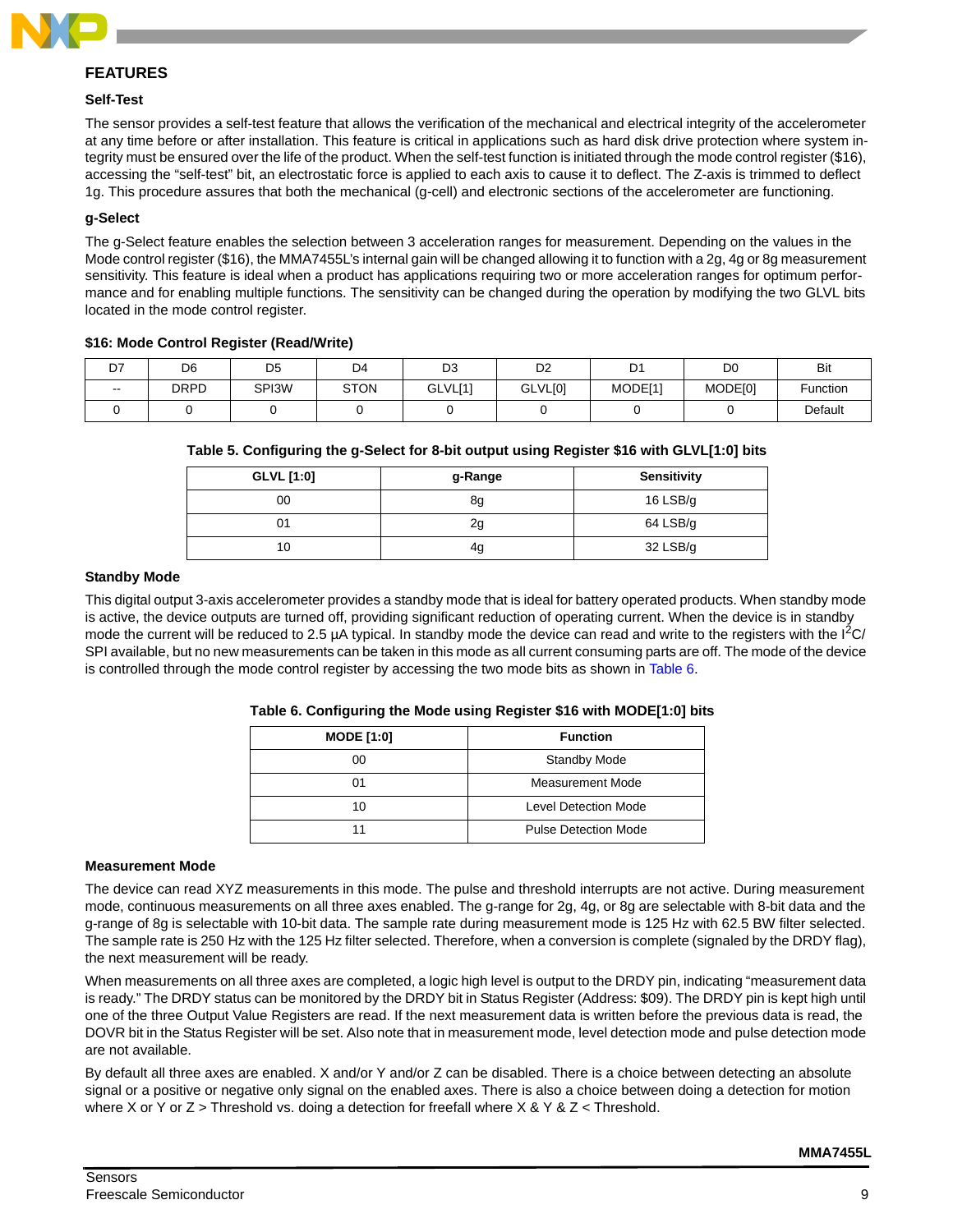

## <span id="page-9-0"></span>**LEVEL DETECTION**

The user can access XYZ measurements and can use the level interrupt only. The level detection mechanism has no timers associated with it. Once a set acceleration level is reached the interrupt pin will go high and remain high until the interrupt pin is cleared (See [Assigning, Clearing & Detecting Interrupts](#page-14-0)).

By default all three axes are enabled and the detection range is 8g only. X and/or Y and/or Z can be disabled. There is a choice between detecting an Absolute signal or a Positive or Negative only signal on the enabled axes. There is also a choice between doing a detection for Motion where X or Y or Z > Threshold vs. doing a detection for Freefall where X & Y & Z < Threshold.

#### <span id="page-9-1"></span>**\$18: Control 1 (Read/Write) Setting the Detection Axes for X, Y and Z**

This allows the user to define how many axes to use for detection. All axes are enabled by default. To disable write 1.

XDA: Disable X

YDA: Disable Y

ZDA: Disable Z

| n,          | DЄ    | nд<br>◡    | $\overline{\phantom{a}}$<br>14<br>ັ | n.,<br>◡   | $\sim$<br>◡▵    |           | DC            | $\sim$<br>D∩n<br>10 |
|-------------|-------|------------|-------------------------------------|------------|-----------------|-----------|---------------|---------------------|
| <b>DFBW</b> | THOPT | 70<br>_DP. | <b>YDA</b>                          | <b>XDA</b> | INTREG[1]<br>◝◡ | INTREGI01 | <b>INTPIN</b> | unction             |
|             |       |            |                                     |            |                 |           |               | Default             |

## <span id="page-9-2"></span>**\$19: Control 2 (Read/Write) Motion Detection (OR Condition) or Freefall Detection (AND Condition)**

**LDPL = 0:** Level detection polarity is positive and detecting condition is **OR** for all 3 axes.

X or Y or Z > Threshold

||X|| or ||Y|| or ||Z|| > Threshold

**LDPL = 1:** Level detection polarity is negative detecting condition is **AND** for all 3 axes.

X and Y and Z < Threshold

||X|| and ||Y|| and ||Z|| < Threshold

| n7<br>◡       | D6     | nε<br>◡ | DД<br>້ | ◡             | $\sim$<br>◡▵ |                  | D <sub>0</sub>   |                    |
|---------------|--------|---------|---------|---------------|--------------|------------------|------------------|--------------------|
| $\sim$ $\sim$ | $\sim$ | $- -$   | $- -$   | $\sim$ $\sim$ | DRVC         | <b>PDPL</b><br>- | LDP <sup>I</sup> | 110.0110<br>1CIIOI |
|               |        |         |         |               |              |                  |                  | วefault            |

#### <span id="page-9-3"></span>**\$18: Control 1 (Read/Write): Setting the threshold to be an integer value or an absolute value**

This allows the user to set the threshold to be absolute, or to be based on the threshold value as positive or negative.

#### <span id="page-9-5"></span>**THOPT = 0 Absolute; THOPT = 1 Positive Negative**

| ∼-<br>- 1   | D <sub>6</sub>    | --<br>◡               | ١Δ<br><u>.</u> | ◡                | r c<br>◡▵ |                  | D <sub>0</sub> | <u> ຕ 4 ຕ</u><br>سمدت<br>- 10 I O<br>' van |
|-------------|-------------------|-----------------------|----------------|------------------|-----------|------------------|----------------|--------------------------------------------|
| <b>DFBW</b> | THOP <sup>+</sup> | $\overline{7}$<br>LDP | YDA            | $V\Gamma$<br>XDA | INTREGI11 | <b>INTREGIOI</b> | <b>INTPIN</b>  | ∶unction                                   |
|             |                   |                       |                |                  |           |                  |                | Default                                    |

#### <span id="page-9-4"></span>**\$1A**: **Level Detection Threshold Limit Value (Read/Write)**

When an event is detected the interrupt pin (either INT1 or INT2) will go high. The interrupt pin assignment is set up in Register \$18, discussed in the [Assigning, Clearing & Detecting Interrupts](#page-14-0) section. The detection status is monitored by the Detection Source Register \$0A.

| --      | D6          | nҕ<br>◡                 | 74          | n o<br>്പ   | n,<br>◡∠      |              | D <sub>0</sub>              | $\sim$<br>Rec<br>51 A |
|---------|-------------|-------------------------|-------------|-------------|---------------|--------------|-----------------------------|-----------------------|
| LDTH[7' | DTH[6]<br>◡ | DTH <sub>[5]</sub><br>◡ | DTHI41<br>◡ | DTHI31<br>◡ | ןTHI2<br>ـ∟ ـ | DTHI11<br>∟∟ | <b>DTHIOI</b><br><u>، ب</u> | Function              |
|         |             |                         |             |             |               |              |                             | Default               |

LDTH[7:0]: Level detection threshold value. If THOPT bit in Detection Control Register is "0", it is unsigned 7 bits value and LDTH[7] should be "0". If THOPT bit is "1", it is signed 8 bits value.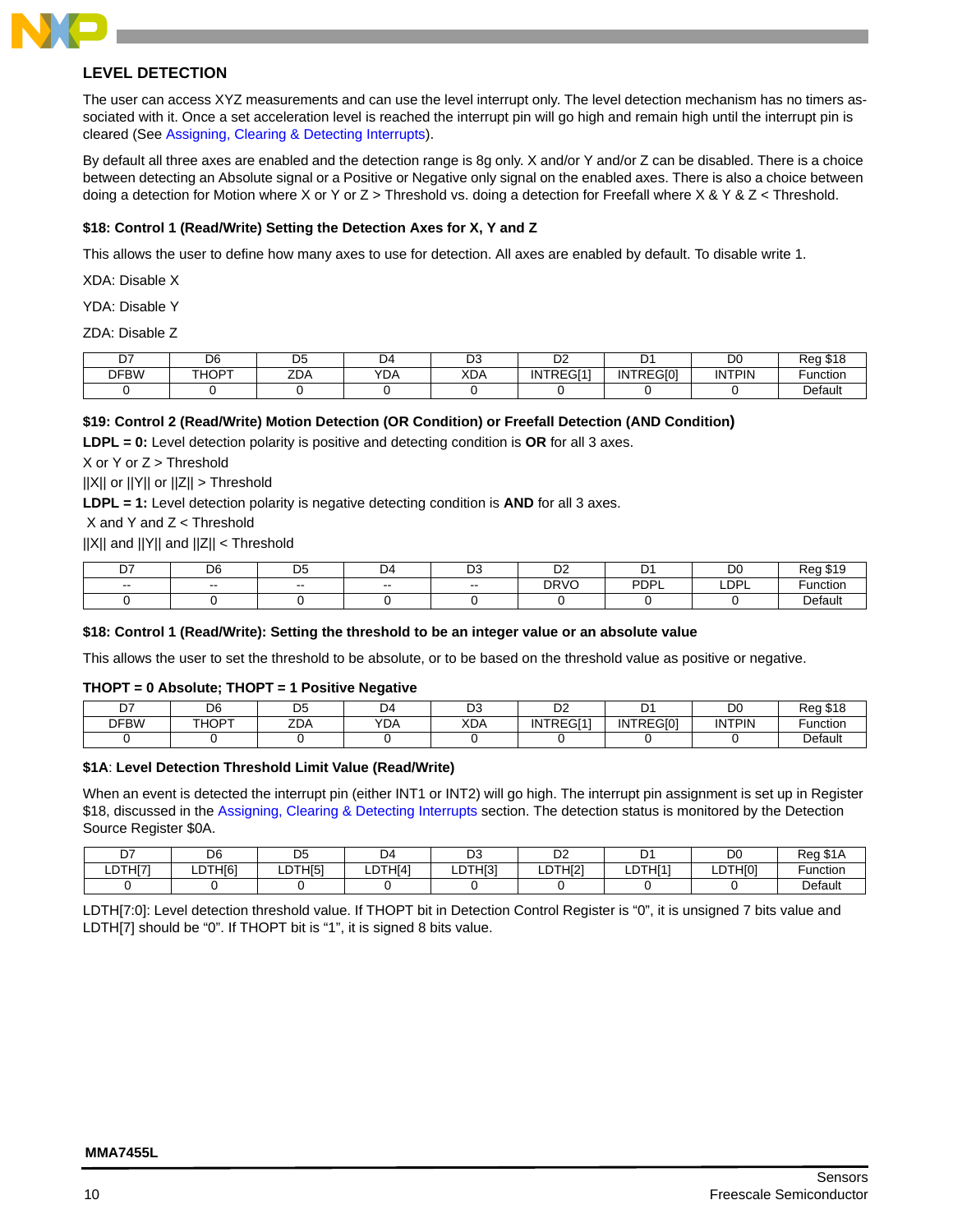# <span id="page-10-0"></span>**THRESHOLD DETECTION FOR MOTION AND FREEFALL CONDITIONS**

#### <span id="page-10-1"></span>**CASE 1: Motion Detection**

**Integer Value:** X >Threshold **OR** Y >Threshold **OR** Z > Threshold

Reg \$18 THOPT=1; Reg 19 LDPL=0, Set Threshold to 3g, which is 47 counts (16 counts/g). Set register \$1A LDTH = \$2F.



## <span id="page-10-2"></span>**CASE 2: Motion Detection**

**Absolute:** ||X|| > Threshold **OR** ||Y|| >Threshold **OR** ||Z|| > Threshold

Reg \$18 THOPT=0; Reg 19 LDPL=0, Set Threshold to 3g, which is 47 counts (16 counts/g). Set register \$1A LDTH = \$2F.



## <span id="page-10-3"></span>**CASE 3: Freefall Detection**

**Integer Value:** X < Threshold **AND** Y < Threshold **AND** Z <Threshold

Reg \$18 THOPT=1; Reg 19 LDPL=1, Set Threshold to 0.5g, which is 7 counts (16 counts/g). Set register \$1A LDTH = \$07



## <span id="page-10-4"></span>**CASE 4: Freefall Detection**

**Absolute:** ||X|| <Threshold **AND** ||Y|| < Threshold **AND** ||Z||< Threshold

Reg \$18 THOPT=0; Reg 19 LDPL=1, Set Threshold to +/-0.5g, which is 7 counts (16 counts/g). Set register \$1A LDTH = \$07.

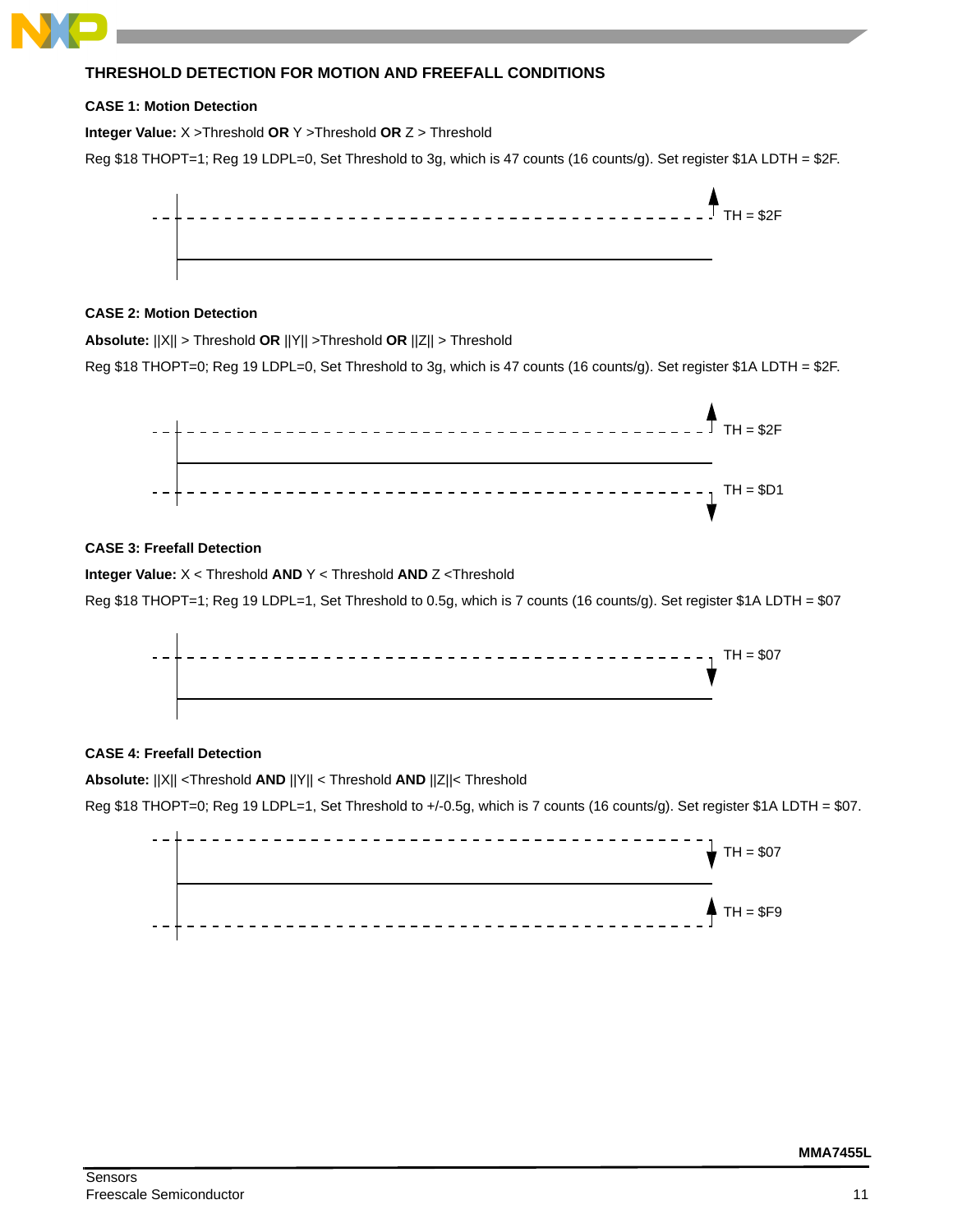

## <span id="page-11-0"></span>**PULSE DETECTION**

In Pulse Mode, all functions can be active including measurements, level detections and pulse detection. There are two interrupt pins available for detection of level and pulse conditions. The pulse detection has several timing windows associated with it. A single pulse and a double pulse can be detected. Also freefall can be detected. The interrupt pins can be assigned to detect the first pulse on one interrupt and the second pulse on the other interrupt. This is explained on [Page 15](#page-14-0), under the [Assigning, Clear](#page-14-0)[ing & Detecting Interrupts](#page-14-0) section.

By default all three axes are enabled and the detection range is 8g only. X and/or Y and/or Z can be disabled. There is a choice between doing a detection for Motion detection vs. doing a detection for Freefall.

#### <span id="page-11-1"></span>**\$18: Control 1 (Read/Write): Disable X, Y or Z for Pulse Detection**

This allows the user to define how many axes to use for detection. All axes are enabled by default. To disable write 1

XDA: Disable X

YDA: Disable Y

ZDA: Disable Z.

| --          | D <sub>6</sub> | <b>DE</b><br>◡ | $\mathbf{A}$<br>້ | $\sim$<br>◡       | $\sim$ $\sim$<br>◡ |           | D <sub>0</sub> | $D \wedge \wedge$<br>7an<br>- 10 I C |
|-------------|----------------|----------------|-------------------|-------------------|--------------------|-----------|----------------|--------------------------------------|
| <b>DFBW</b> | <b>THOPT</b>   | <b>ZDA</b>     | YDA               | <b>YDA</b><br>ヘレヘ | INTREGI11          | INTREGI01 | <b>INTPIN</b>  | unction                              |
|             |                |                |                   |                   |                    |           |                | Default                              |

## <span id="page-11-2"></span>**\$19: Control 2 (Read/Write): Motion Detection (OR condition) or Freefall Detection (AND condition) PDPL**

0: Pulse detection polarity is positive and detecting condition is OR 3 axes.

1: Pulse detection polarity is negative and detecting condition is AND 3 axes.

| כת            | D6  | $\sim$<br>◡ | ıд    | r.<br>◡ | n,<br>◡▵             |      | DC        | 7A C    |
|---------------|-----|-------------|-------|---------|----------------------|------|-----------|---------|
| $\sim$ $\sim$ | $-$ | $- -$       | $- -$ | $- -$   | <b>DRVO</b><br>1 V 1 | PDPL | LDP'<br>- | unctior |
|               |     |             |       |         |                      |      |           | Default |

#### <span id="page-11-3"></span>**CASE 1: Single Pulse Motion Detection: X or Y or Z > Pulse Threshold for Time < Pulse Duration**

For motion detection with single pulse the device must be in pulse mode. PDPL in **Register \$19 =0** for "OR" motion condition. The Pulse threshold must be set in **Register \$1B** and the pulse duration time window must also be set using **Register \$1C**. The pulse must be detected before the time window closes for the interrupt to trigger.

#### <span id="page-11-4"></span>**\$1B: Pulse Detection Threshold Limit Value (Read/Write)**

| n7<br>D. | D6      | n-<br>◡             | D4      | n o<br>υa           | r.<br>◡∠ |         | D <sub>0</sub> | Rea \$1B |
|----------|---------|---------------------|---------|---------------------|----------|---------|----------------|----------|
| PDTHI71  | PDTHI61 | PDTH <sub>[5]</sub> | PDTHI41 | PDTH <sub>[3]</sub> | PDTHI21  | PDTHI11 | PDTHI01        | Function |
|          |         |                     |         |                     |          |         |                | Default  |

#### <span id="page-11-5"></span>**\$1C: Pulse Duration Value (Read/Write)**

|                   |                   | .                |              |                   |                    |              |                   |              |
|-------------------|-------------------|------------------|--------------|-------------------|--------------------|--------------|-------------------|--------------|
| $\sim$            | D <sub>6</sub>    | --<br>◡          | ıД           | r.                | <sub>n</sub><br>◡▵ |              | D <sub>0</sub>    | $\sim$<br>∩∼ |
| PD <sub>[7]</sub> | PD <sub>[6]</sub> | PD <sub>[5</sub> | <b>PD[4]</b> | PD <sub>[3]</sub> | <b>PD[2]</b>       | <b>PD[1]</b> | PD <sub>[0]</sub> | ·unctior     |
|                   |                   |                  |              |                   |                    |              |                   | Default      |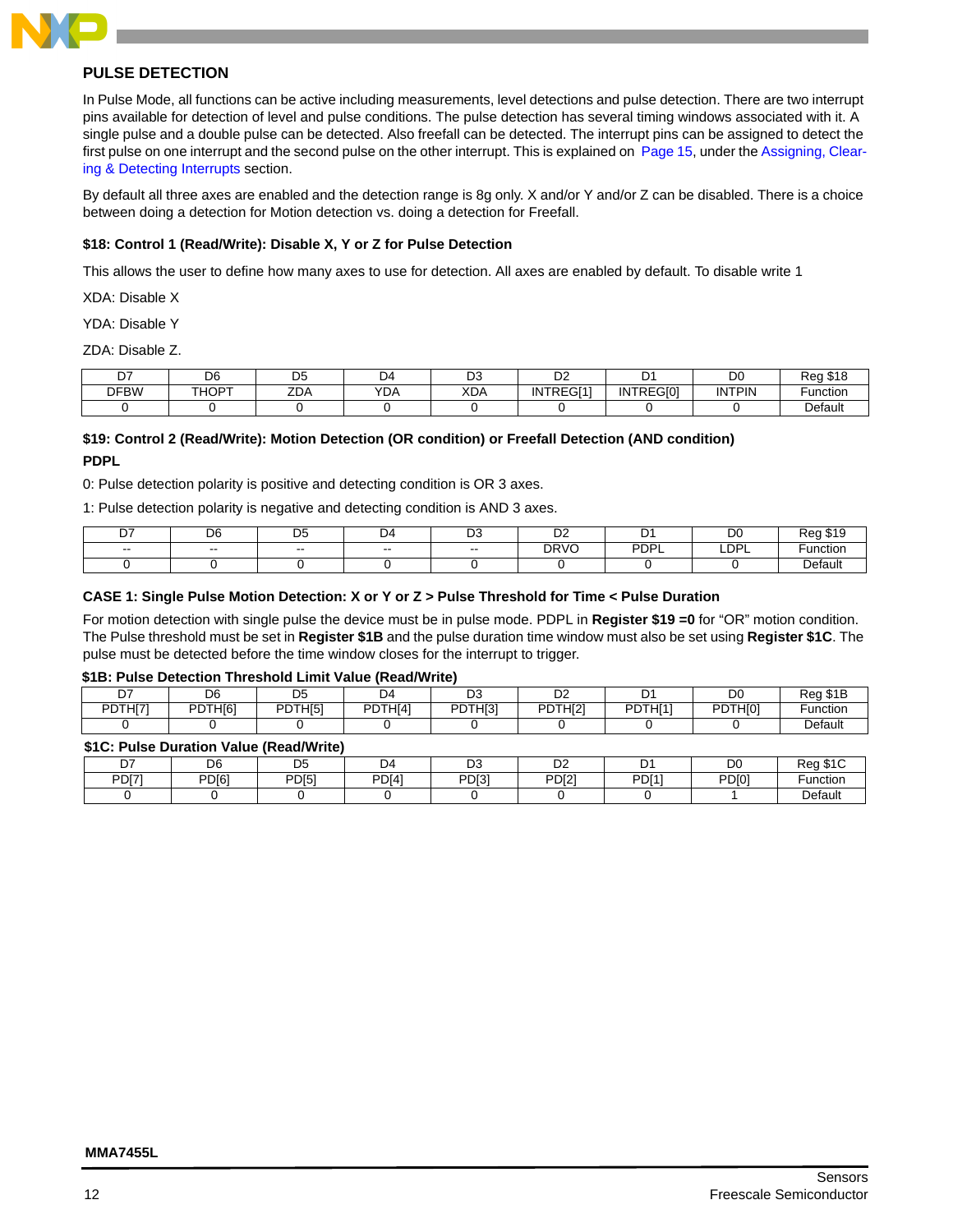



Single Pulse Detection (\$19 PDPL=0 indicating motion detection)<br>Time Window for 2<sup>nd</sup> pulse \$1E TW=0 indicating single pulse

#### **Figure 4. Single Pulse Detection**

#### <span id="page-12-1"></span><span id="page-12-0"></span>**CASE 2: Freefall Detection: X and Y and Z < Pulse Threshold for Time > Latency Time**

For freefall detection, set in pulse mode. PDPL in **Register \$19 =1** for "AND" freefall condition. The Pulse threshold must be set in **Register \$1B** and the pulse latency time window must also be set using **Register \$1D**. All three axes must remain below the threshold longer than the time window for the interrupt to trigger.

#### <span id="page-12-3"></span>**\$1B: Pulse Detection Threshold Limit Value (Read/Write)**

| ~-<br>U. | D6      | <b>DE</b><br>◡      | D4      | ◡              | n <sub>c</sub><br>◡▵ |         | DC<br>יש     | $A \cap$<br>Rec |
|----------|---------|---------------------|---------|----------------|----------------------|---------|--------------|-----------------|
| PDTHI7   | PDTHI61 | PDTHI <sub>51</sub> | PDTHI4' | PDTHI31<br>ו ש | PDTHI21              | PDTH[1] | PDTHI01<br>◡ | Functior.       |
|          |         |                     |         |                |                      |         |              | Default         |

## <span id="page-12-4"></span>**\$1D: Latency Time Value (Read/Write)**

| D7          | D <sub>6</sub> | nε<br>◡      | D4          | n o<br>υa          | n,<br>◡▵    |              | DO    | $A \cap$<br>חמד<br>- 30 I L |
|-------------|----------------|--------------|-------------|--------------------|-------------|--------------|-------|-----------------------------|
| TTZ1<br>- 1 | T[6]           | .TI51<br>- 1 | <b>TI41</b> | <b>TIO1</b><br>ᆸᆝᇰ | TTOM<br>느니스 | TTI41<br>- 1 | LTI01 | Function                    |
|             |                |              |             |                    |             |              |       | <b>Default</b>              |



<span id="page-12-2"></span>**Figure 5. Freefall Detection in Pulse Mode**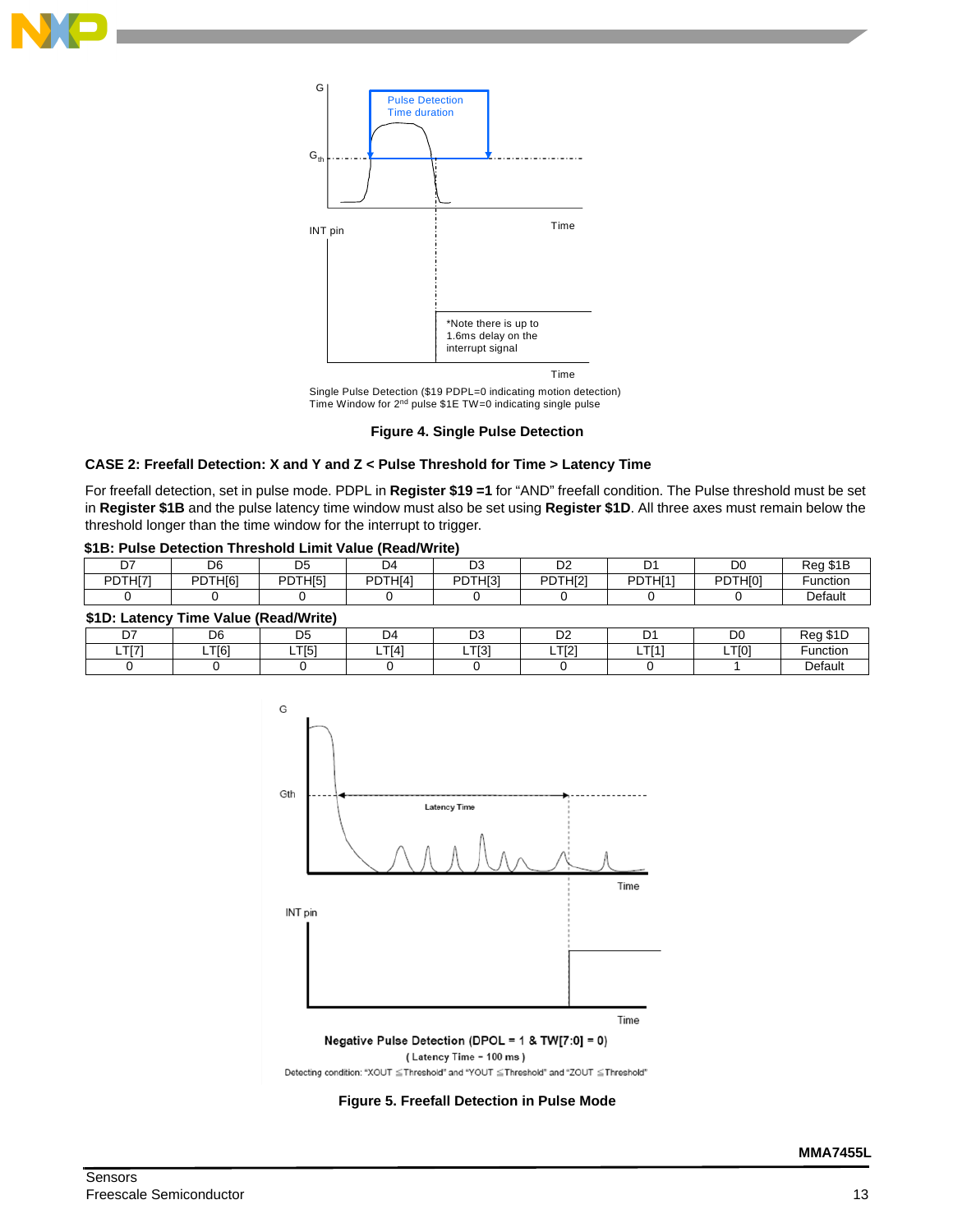

## <span id="page-13-0"></span>**CASE 3: Double Pulse Detection: X OR Y OR Z > Threshold for Pulse Duration1 < PDTime1, Latency Time, AND X OR Y OR Z > Threshold for Pulse Duration2 < PDTime2**

For motion detection with double pulse the device must be in pulse mode. PDPL in **Register \$19 =0** for "OR" motion condition. The Pulse Threshold must be set in **Register \$1B** and the Pulse Duration Time Window must also be set using **Register \$1C**. Then the Latency Time (time between pulses) must be set in **Register \$1D** and then the Second Time Window must be set in **Register \$1E** for the time window of the second pulse. The pulse must be detected before the time window closes for the interrupt to trigger.

#### <span id="page-13-2"></span>**\$1B: Pulse Detection Threshold Limit Value (Read/Write)**

| D7                                      | D <sub>6</sub> | D5                  | D4                  | D3                  | D <sub>2</sub>      | D1                  | D0      | Reg \$1B |
|-----------------------------------------|----------------|---------------------|---------------------|---------------------|---------------------|---------------------|---------|----------|
| PDTHI71                                 | PDTH[6]        | PDTH <sub>[5]</sub> | PDTH <sub>[4]</sub> | PDTH <sub>[3]</sub> | PDTH <sub>[2]</sub> | PDTH <sub>[1]</sub> | PDTHI01 | Function |
|                                         |                |                     |                     |                     |                     |                     |         | Default  |
| \$1C: Pulse Duration Value (Read/Write) |                |                     |                     |                     |                     |                     |         |          |
| D7                                      | D <sub>6</sub> | D <sub>5</sub>      | D4                  | D3                  | D <sub>2</sub>      | Dʻ                  | D0      | Reg \$1C |

<span id="page-13-3"></span>

| ້                 | טש                | υu                            | 94                | ◡                 | ◡            | ັ            | טע                | <b>REY JIL</b> |
|-------------------|-------------------|-------------------------------|-------------------|-------------------|--------------|--------------|-------------------|----------------|
| PDI7 <sup>*</sup> | PD <sub>[6]</sub> | <b>PD[5]</b>                  | PD <sub>[4]</sub> | PD <sub>[3]</sub> | <b>PDI21</b> | <b>PD[1]</b> | PD <sub>[0]</sub> | Function       |
|                   |                   |                               |                   |                   |              |              |                   | Default        |
| .                 | --<br>.           | .<br>$\overline{\phantom{0}}$ |                   |                   |              |              |                   |                |

#### <span id="page-13-4"></span>**\$1D: Latency Time Value (Read/Write)**

| n7               | D <sub>6</sub>   | nб<br>◡                              | D4                          | $\sim$ $\sim$<br>◡ | $\sim$<br>◡▵      |            | D <sub>0</sub>    | $\sim$ $\sim$<br>$\sim$ |
|------------------|------------------|--------------------------------------|-----------------------------|--------------------|-------------------|------------|-------------------|-------------------------|
| <b>T[7]</b><br>. | T <sub>[6]</sub> | T <sub>[<sub>5</sub>]</sub><br>י טוי | T <sub>1</sub><br>14<br>- 1 | TT01<br>י טוו⊾     | TT[2]<br>⊢<br>. . | TTI41<br>- | LTIO <sup>7</sup> | ∙unctioi                |
|                  |                  |                                      |                             |                    |                   |            |                   | Default                 |

## <span id="page-13-5"></span>**\$1E: Time Window for 2nd Pulse Value (Read/Write)**

| --    | D6                | <b>D5</b><br>◡    | D4                | r.<br>ں ر      | D <sub>C</sub><br>◡▵ |                   | D            | $\overline{\phantom{a}}$<br>، - |
|-------|-------------------|-------------------|-------------------|----------------|----------------------|-------------------|--------------|---------------------------------|
| TWI71 | TW <sub>[6]</sub> | TW <sub>[5]</sub> | TW <sub>[4]</sub> | <b>TIA/F31</b> | <b>TW[2]</b>         | TW <sub>[1]</sub> | <b>TWI01</b> | ∙unction                        |
|       |                   |                   |                   |                |                      |                   |              | Default                         |

When any of the events are detected, the interrupt pin (either INT1 or INT2) will go high. The interrupt pin assignment is set up in **Register \$18**, discussed in the [Assigning, Clearing & Detecting Interrupts](#page-14-0) section on [Page 15](#page-14-0). The detection status is monitored by the detection source register \$0A.



<span id="page-13-1"></span>Double Pulse Detection (\$19 PDPL=0 indicating motion detection) Time Time Window for 2nd pulse \$1E TW>0 indicating double pulse

**Figure 6. Double Pulse Detection**

## **MMA7455L**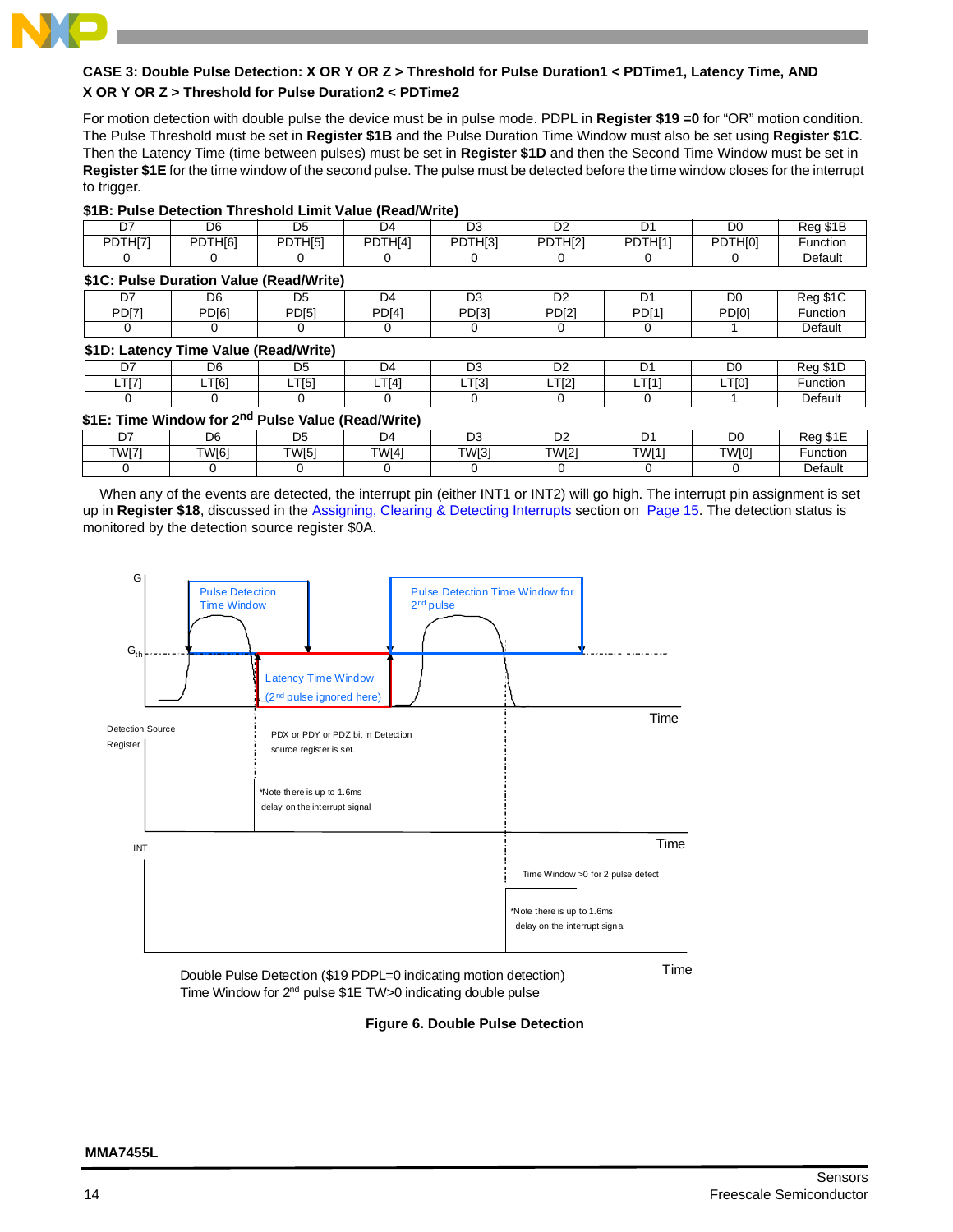

## <span id="page-14-0"></span>**ASSIGNING, CLEARING & DETECTING INTERRUPTS**

Assigning the interrupt pins is done in Register \$18. There are 3 combinations for the interrupt pins to be assigned which are outlined below in the table for INTREG[1:0].

#### <span id="page-14-2"></span>**\$18 Control 1 Register**

| --          | D <sub>6</sub> | n,<br>◡                        | ∩4<br><u>.</u>   | ◡          | ◡                |                  | D <sub>0</sub> | <b>010</b><br>D∩n<br>10 C |
|-------------|----------------|--------------------------------|------------------|------------|------------------|------------------|----------------|---------------------------|
| <b>DFBW</b> | <b>THOPT</b>   | $\overline{\phantom{a}}$<br>ᅩᇅ | $\sqrt{2}$<br>DΡ | <b>XDA</b> | <b>INTREGI11</b> | <b>INTREGIOT</b> | <b>INTPIN</b>  | unction                   |
|             |                |                                |                  |            |                  |                  |                | Default                   |

#### <span id="page-14-3"></span>**Table 7. Configuring the Interrupt settings using Register \$18 with INTREG[1:0] bits**

| INTREGI1:01 | "INT1" Reaister Bit    | "INT2" Reaister Bit              |
|-------------|------------------------|----------------------------------|
| 00          | Level detection        | <b>Pulse Detection</b>           |
|             | <b>Pulse Detection</b> | Level Detection                  |
|             | Single Pulse detection | Single or Double Pulse Detection |

00: INT1 Register is detecting Level while INT2 is detecting Pulse.

01: INT1 Register is detecting Pulse while INT2 is detecting Level.

10: INT1 Register is detecting a Single Pulse and INT2 is detecting Single Pulse (if 2<sup>nd</sup> Time Window = 0) or if there is a latency time window and second time window > 0 then INT2 will detect the double pulse only.

INTPIN: INT1 pin is routed to INT1 bit in Detection Source Register (\$0A) and INT2 pin is routed to INT2 bit in Detection Source Register (\$0A).

INTPIN: INT2 pin is routed to INT1 bit in Detection Source Register (\$0A) and INT1 pin is routed to INT2 bit in Detection Source Register (\$0A).

**Note:** When INTREG[1:0] =10 for the condition to detect single pulse on INT1 and either single or double pulse on INT2, INT1 register bit can no longer be cleared by setting CLR\_INT1 bit. It is cleared by setting CLR\_INT2 bit. In this case, setting CLR\_INT2 clears both INT1 and INT2 register bits and resets the detection operation. Follow the example given for clearing the interrupts.

#### <span id="page-14-1"></span>**Clearing the Interrupt Pins: Register \$17**

#### <span id="page-14-4"></span>**\$17: Interrupt Latch Reset (Read/Write)**

| --<br>--                 | <sub>n</sub><br>υb | DΕ<br>◡ | D4    | r.<br>◡ | r.<br>◡▵ |                               | D <sub>0</sub>                           | wu      |
|--------------------------|--------------------|---------|-------|---------|----------|-------------------------------|------------------------------------------|---------|
| $\overline{\phantom{a}}$ | $- -$              | $- -$   | $- -$ | $- -$   | $- -$    | INT <sub>2</sub><br>ה וה<br>- | INT <sub>1</sub><br>$\sim$ D<br>ᄖ<br>$-$ | unctior |
|                          |                    |         |       |         |          |                               |                                          | Default |

CLR\_INT1 1: Clear "INT1" 0: Do not clear "INT1"

CLR\_INT2 1: Clear "INT2" 0: Do not clear "INT2"

After interrupt has triggered due to a detection, the interrupt pin (INT1 or INT2) need to be cleared by writing a logic 1. Then the interrupt pin should be enabled to trigger the next detection by setting it to a logic 0.

This example is to show how to reset the interrupt flags

void ClearIntLatch(void)

{

IIC\_ByteWrite(INTRST, 0x03);

IIC\_ByteWrite(INTRST, 0x00);

}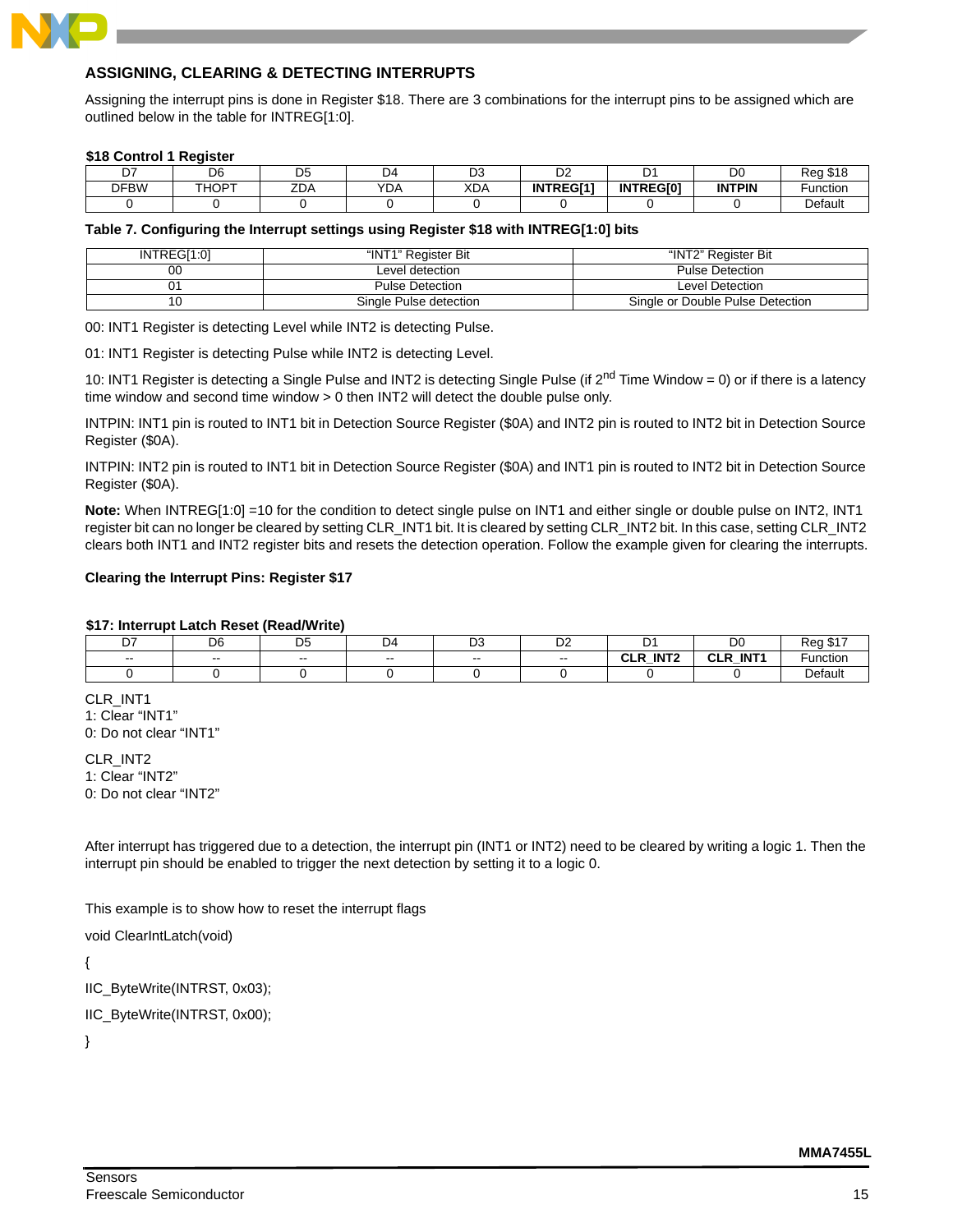

## <span id="page-15-0"></span>**Detecting Interrupts**

#### <span id="page-15-3"></span>**\$0A: Detection Source Register (Read only)**

| ------         |                | -----<br>.     |                  |                      |            |                  |                  |                                                         |
|----------------|----------------|----------------|------------------|----------------------|------------|------------------|------------------|---------------------------------------------------------|
| n <sub>7</sub> | D <sub>6</sub> | D <sub>5</sub> | D4               | D <sub>0</sub><br>υs | r.<br>◡▵   |                  | DO               | <b>\$0A</b><br>$D_{\Omega}$<br>$\overline{\phantom{a}}$ |
| r.<br>−⊔∧      | nv<br>י ש∟     | $\sim$ $\sim$  | <b>DDV</b><br>^∪ | <b>DDV</b>           | דחם<br>∠ט′ | INT <sub>2</sub> | INT <sup>®</sup> | unction                                                 |
|                |                |                |                  |                      |            |                  |                  | Default                                                 |
|                |                |                |                  |                      |            |                  |                  |                                                         |

## **LDX**

1: Level detection event is detected on X-axis

0: Level detection event is not detected on X-axis

**LDY** 

1: Level detection event is detected on Y-axis

0: Level detection event is not detected on Y-axis

# **LDZ**

1: Level detection event is detected on Z-axis

0: Level detection event is not detected on Z-axis

## **PDX**

1:  $1<sup>st</sup>$  pulse is detected on X-axis

0:  $1<sup>st</sup>$  pulse is detected on X-axis

## **PDY**

1: 1<sup>st</sup> pulse is detected on Y-axis

0: 1<sup>st</sup> pulse is detected on Y-axis

## <span id="page-15-1"></span>**DIGITAL INTERFACE**

## **PDZ**

1: 1<sup>st</sup> pulse is detected on Z-axis

0: 1<sup>st</sup> pulse is detected on Z-axis

## **INT1**

1: Interrupt assigned by INTRG[1:0] bits in Control 1 Register (\$18) and is detected

0: Interrupt assigned by INTRG[1:0] bits in Control 1 Register (\$18) and is not detected

## **INT2**

1: Interrupt assigned by INTRG[1:0] bits in Control 1 Register (\$18) and is detected

0: Interrupt assigned by INTRG[1:0] bits in Control 1 Register (\$18) and is not detected

The MMA7455L has both an  $I^2C$  and SPI digital output available for a communication interface.  $\overline{CS}$  pin is used for selecting the mode of communication. When  $\overline{CS}$  is low, SPI communication is selected. When  $\overline{CS}$  is high,  $I^2C$  communication is selected.

**Note:** It is recommended to disable I<sup>2</sup>C during SPI communication to avoid communication errors between devices using a different SPI communication protocol. To disable  $I^2C$ , set the  $I^2CDIS$  bit in  $I^2C$  Device Address register using SPI.

## <span id="page-15-2"></span>**I 2C Slave Interface**

<sup>12</sup>C is a synchronous serial communication between a master device and one or more slave devices. The master is typically a microcontroller, which provides the serial clock signal and addresses the slave device(s) on the bus. The MMA7455L communicates only in slave operation where the device address is \$1D. Multiple read and write modes are available. The protocol supports slave only operation. It does not support Hs mode, "10-bit addressing", "general call" and: "START byte".

## **SINGLE BYTE READ**

The MMA7455L has an 10-bit ADC that can sample, convert and return sensor data on request. The transmission of an 8-bit command begins on the falling edge of SCL. After the eight clock cycles are used to send the command, note that the data re-turned is sent with the MSB first once the data is received. [Figure 7](#page-16-0) shows the timing diagram for the accelerometer 8-bit I<sup>2</sup>C read operation. The Master (or MCU) transmits a start condition (ST) to the MMA7455L, slave address (\$1D), with the R/W bit set to "0" for a write, and the MMA7455L sends an acknowledgement. Then the Master (or MCU) transmits the 8-bit address of the register to read and the MMA7455L sends an acknowledgement. The Master (or MCU) transmits a repeated start condition (SR) and then addresses the MMA7455L (\$1D) with the R/W bit set to "1" for a read from the previously selected register. The Slave then acknowledges and transmits the data from the requested register. The Master does not acknowledge (NAK) it received the transmitted data, but transmits a stop condition to end the data transfer.

## **MULTIPLE BYTES READ**

The MMA7455L automatically increments the received register address commands after a read command is received. Therefore, after following the steps of a single byte read, multiple bytes of data can be read from sequential registers after each MMA7455L acknowledgment (AK) is received until a NACK is received from the Master followed by a stop condition (SP) signalling an end of transmission. See [Figure 8](#page-16-1).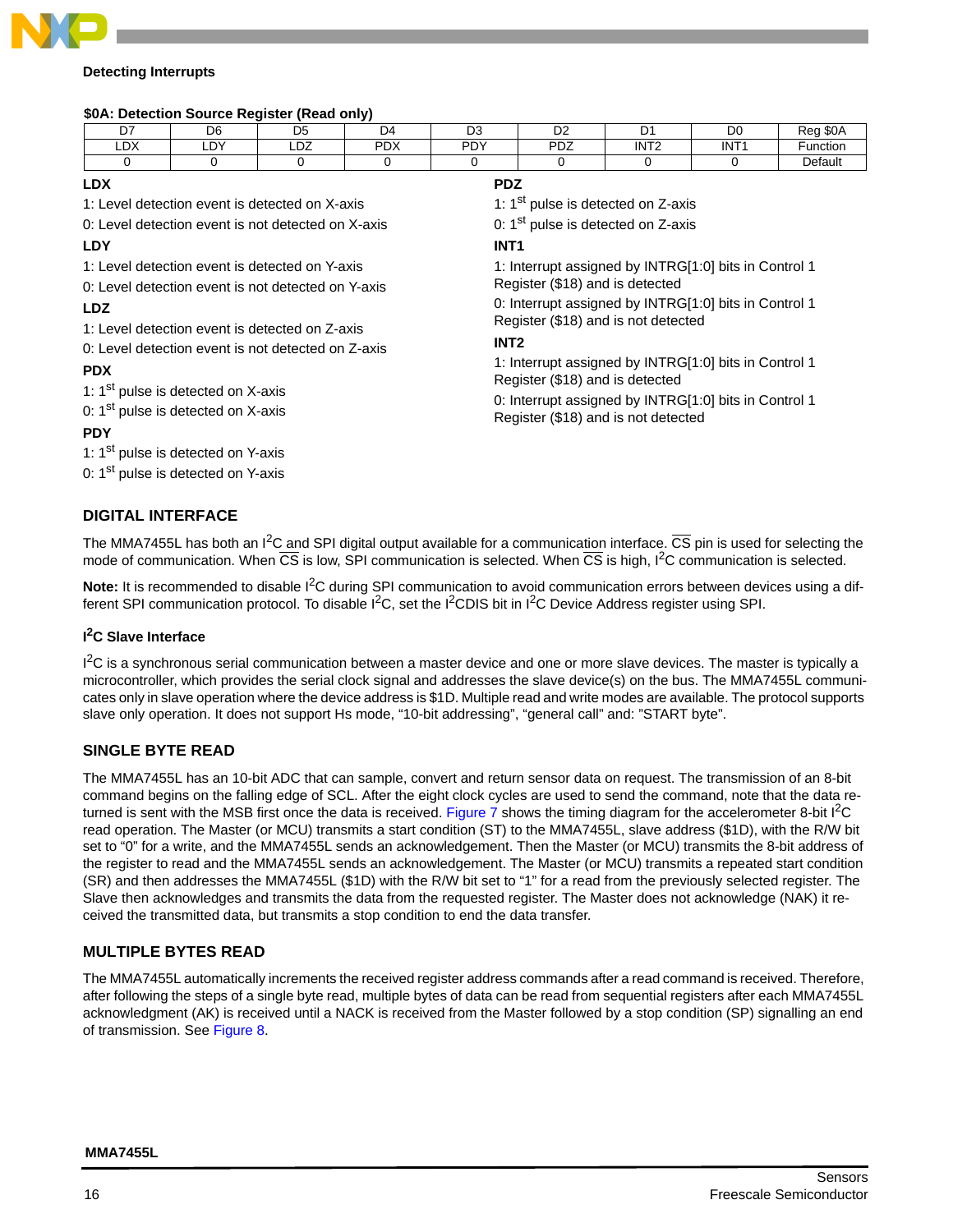

## **SINGLE BYTE WRITE**

To start a write command, the Master transmits a start condition (ST) to the MMA7455L, slave address (\$1D) with the R/W bit set to "0" for a write, the MMA7455L sends an acknowledgement. Then the Master (MCU) transmits the 8-bit address of the register to write to, and the MMA7455L sends an acknowledgement. Then the Master (or MCU) transmits the 8-bit data to write to the designated register and the MMA7455L sends an acknowledgement that it has received the data. Since this transmission is complete, the Master transmits a stop condition (SP) to the data transfer. The data sent to the MMA7455L is now stored in the appropriate register. See [Figure 9.](#page-16-2)



<span id="page-16-0"></span>

| Master | <b>Device Address</b><br><b>ST</b><br>[6:0] |    | W |            | [7:0] | <b>Register Address</b> |    | $\begin{array}{ c c c c c }\n\hline\n\end{array}$ SR $\begin{array}{ c c c c c c }\n\hline\n\hline\n\end{array}$ | <b>Device Address</b> | R |    |            | AK |
|--------|---------------------------------------------|----|---|------------|-------|-------------------------|----|------------------------------------------------------------------------------------------------------------------|-----------------------|---|----|------------|----|
|        |                                             |    |   |            |       |                         |    |                                                                                                                  |                       |   |    |            |    |
| Slave  |                                             |    |   | AK         |       |                         | AK |                                                                                                                  |                       |   | AK | Data [7:0] |    |
| Master |                                             | AK |   |            | AK    |                         |    | NAK SP                                                                                                           |                       |   |    |            |    |
|        |                                             |    |   |            |       |                         |    |                                                                                                                  |                       |   |    |            |    |
| Slave  | Data [7:0]                                  |    |   | Data [7:0] |       | Data [7:0]              |    |                                                                                                                  |                       |   |    |            |    |

<span id="page-16-1"></span>**Figure 8. Multiple Bytes Read - The Master is reading multiple sequential registers from the MMA7455L**

| Master | <b>Device Address</b><br>W<br>∍ |  | <b>Register Address</b><br>[7:0] |  |  |    | Data [7:0] |    | <b>SP</b> |
|--------|---------------------------------|--|----------------------------------|--|--|----|------------|----|-----------|
|        |                                 |  |                                  |  |  |    |            |    |           |
| Slave  |                                 |  | AK                               |  |  | AK |            | AK |           |

## <span id="page-16-2"></span>**MULTIPLE BYTES WRITE**

The MMA7455L automatically increments the received register address commands after a write command is received. Therefore, after following the steps of a single byte write, multiple bytes of data can be written to sequential registers after each MMA7455L acknowledgment (ACK) is received. See [Figure 10](#page-16-3).

| Master | <b>Device Address</b><br>W<br>$\mathbf{5}$<br>[6:0] |  | <b>Register Address</b><br>[7:0] |  | Data [7:0] |  | Data [7:0] |  | <b>SP</b> |  |
|--------|-----------------------------------------------------|--|----------------------------------|--|------------|--|------------|--|-----------|--|
|        |                                                     |  |                                  |  |            |  |            |  |           |  |
| Slave  |                                                     |  | AK                               |  | AK         |  | AK         |  | AK        |  |

<span id="page-16-3"></span>**Figure 10. Multiple Byte Writes - The Master (MCU) is writing to multiple sequential registers of the MMA7455L**

**Figure 9. Single Byte Write - The Master (MCU) is writing to a single register of the MMA7455L**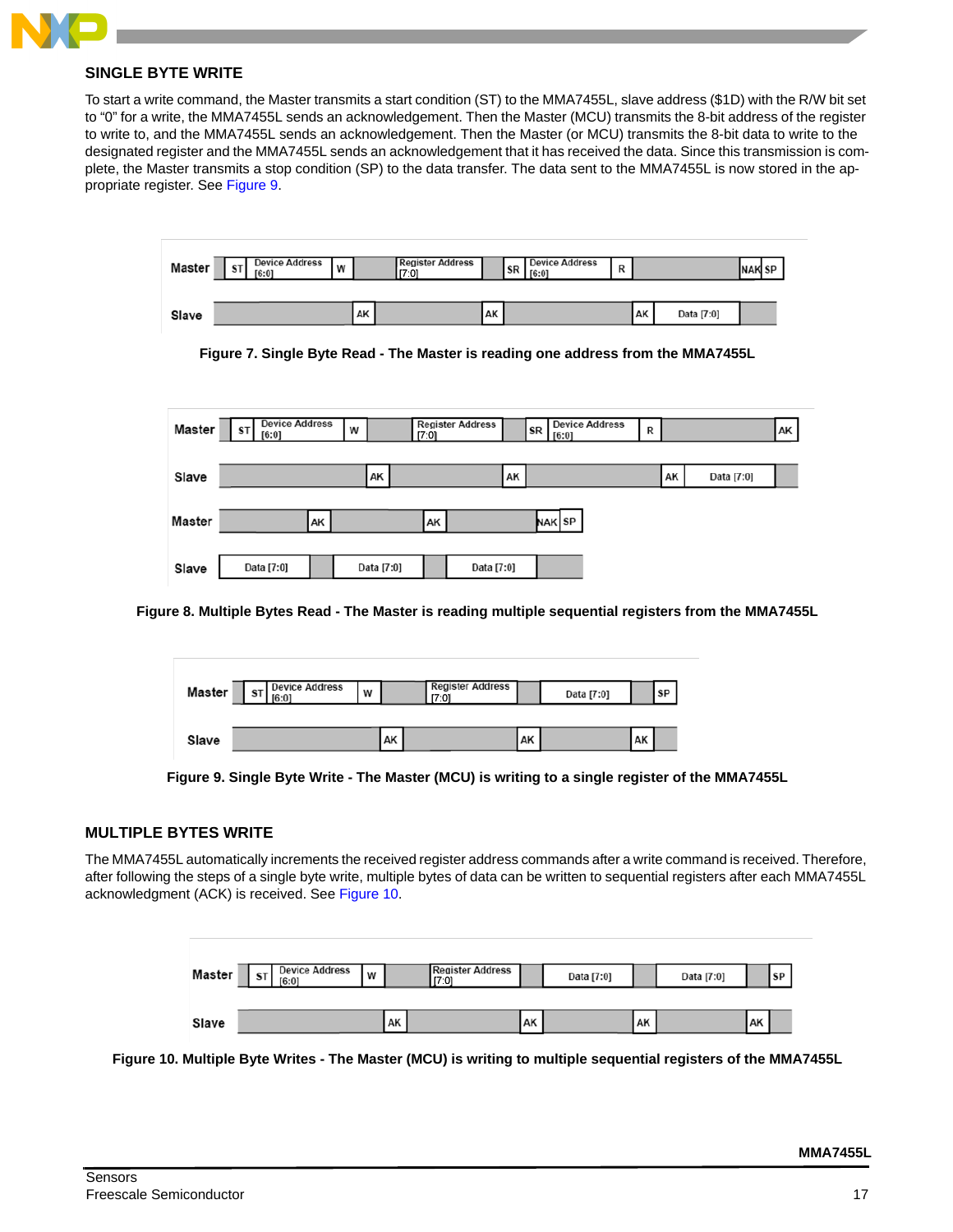

#### <span id="page-17-0"></span>**SPI Slave Interface**

The MMA7455L also uses serial peripheral interface communication as a digital communication. The SPI communication is primarily used for synchronous serial communication between a master device and one or more slave devices. See [Figure 16](#page-19-0) for an example of how to configure one master with one MMA745xL device. The MMA7455L is always operated as a slave device. Typically, the master device would be a microcontroller which would drive the clock (SPC) and chip select (CS) signals.

The SPI interface consists of two control lines and two data lines:  $\overline{CS}$ , SPC, SDI, and SDO. The  $\overline{CS}$ , also known as Chip Select, is the slave device enable which is controlled by the SPI master. CS is driven low at the start of a transmission. CS is then driven high at the end of a transmission. SPC is the Serial Port Clock which is also controlled by the SPI master. SDI and SDO are the Serial Port Data Input and the Serial Port Data Output. The SDI and SDO data lines are driven at the falling edge of the SPC and should be captured at the rising edge of the SPC.

Read and write register commands are completed in 16 clock pulses or in multiples of 8, in the case of a multiple byte read/write.

#### **SPI Read Operation**

A SPI read transfer consists of a 1-bit Read/Write signal, a 6-bit address, and 1-bit don't care bit. (1-bit R/W=0 + 6-bits address + 1-bit don't care). The data to read is sent by the SPI interface during the next transfer. See [Figure 11](#page-17-1) and [Figure 12](#page-17-2) for the timing diagram for an 8-bit read in 4 wire and 3 wire modes, respectively.

## **SPI Write Operation**

In order to write to one of the 8-bit registers, an 8-bit write command must be sent to the MMA7455L. The write command consists of an MSB (0=read, 1=write) to indicate writing to the MMA7455L register, followed by a 6-bit address and 1 don't care bit.

<span id="page-17-1"></span>The command should then be followed the 8-bit data transfer. See [Figure 13](#page-17-3) for the timing diagram for an 8-bit data write.

| CS         |                                                                                       |
|------------|---------------------------------------------------------------------------------------|
| <b>SPC</b> |                                                                                       |
| SDI        | R/W   A[5]   A[4]   A[3]   A[2]   A[1]   A[0]                                         |
| SDO        | D[6] D[5] D[4] D[3] D[2] D[1] D[0]<br>D[7]                                            |
|            | Figure 11. SPI Timing Diagram for 8-Bit Register Read (4 Wire Mode)                   |
| CS         |                                                                                       |
| <b>SPC</b> |                                                                                       |
| SDI/SDO    | A[4] A[3] A[2] A[1] A[0]<br>D[6] D[5] D[4] D[3] D[2] D[1] D[0]<br>A[5]<br>D[7]<br>R/W |
|            | Figure 12. SPI Timing Diagram for 8-Bit Register Read (3 Wire Mode)                   |
| CS         |                                                                                       |
| <b>SPC</b> |                                                                                       |
| SDI        | D[7] D[6] D[5] D[4] D[3] D[2] D[1] D[0]<br>R/W   A[5] A[4] A[3] A[2] A[1] A[0]        |

<span id="page-17-3"></span><span id="page-17-2"></span>**Figure 13. SPI Timing Diagram for 8-Bit Register Write (3 Wire Mode)**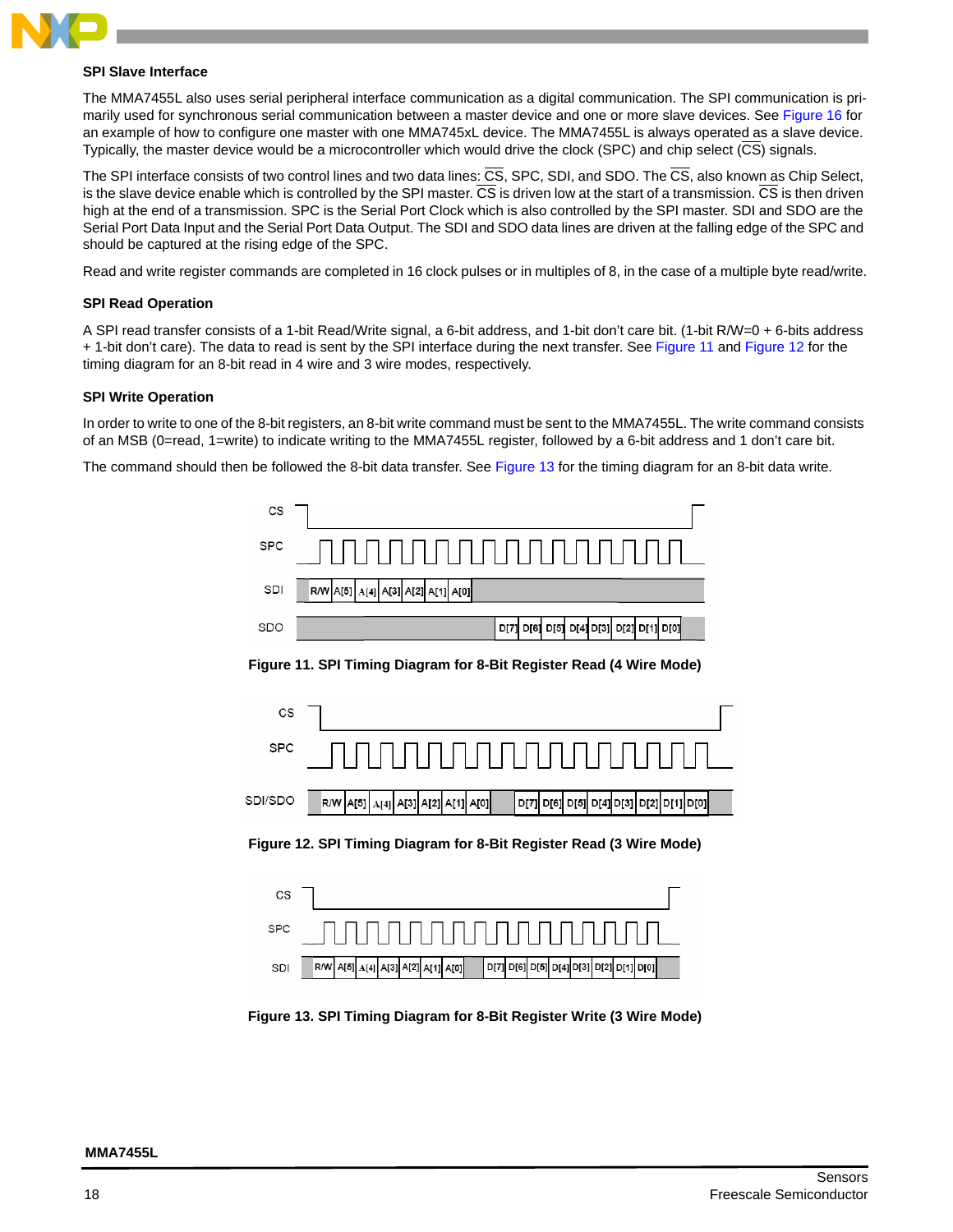

## <span id="page-18-0"></span>**BASIC CONNECTIONS**

<span id="page-18-1"></span>



<span id="page-18-3"></span>

#### <span id="page-18-5"></span>**Table 8. Pin Descriptions**

| <b>Top View</b>           |                         |                  | Pin#           | <b>Pin Name</b>        | <b>Description</b>                                                                                      | Pin<br><b>Status</b> |
|---------------------------|-------------------------|------------------|----------------|------------------------|---------------------------------------------------------------------------------------------------------|----------------------|
|                           |                         |                  | 1              | DVDD_IO                | Digital Power for I/O pads                                                                              | Input                |
| <b>SCL/SPC</b>            |                         |                  | 2              | <b>GND</b>             | Ground                                                                                                  | Input                |
|                           |                         |                  | 3              | N/C                    | No internal connection. Leave                                                                           | Input                |
| $\sqrt{14}$               | <u>၊ ဗို</u>            | SDA/SDI/SDO      | $\overline{4}$ | IADDR0                 | unconnected or connect to Ground.<br>$I2C$ Address Bit 0                                                | Input                |
|                           | $\overline{2}$          | SDO              | 5              | <b>GND</b>             | Ground                                                                                                  | Input                |
|                           |                         |                  | 6              | AVDD                   | Analog Power                                                                                            | Input                |
|                           | ΓĘ                      | N/C              | $\overline{7}$ | $\overline{\text{cs}}$ | SPI Enable (0), $I^2C$ Enable (1)                                                                       | Input                |
|                           | $\overline{e}$          | N/C              | 8              | INT1/DRDY              | Interrupt 1/ Data Ready                                                                                 | Output               |
|                           | $\bar{\circ}$           | INT <sub>2</sub> | 9              | INT <sub>2</sub>       | Interrupt 2                                                                                             | Output               |
|                           |                         |                  | 10             | N/C                    | No internal connection. Leave                                                                           | Input                |
| Ţ,                        | $\overline{1}$ $\infty$ | INT1/DRDY        | 11             | N/C                    | unconnected or connect to Ground.<br>No internal connection. Leave<br>unconnected or connect to Ground. | Input                |
| ျဖွ                       |                         |                  | 12             | <b>SDO</b>             | SPI Serial Data Output                                                                                  | Output               |
|                           |                         |                  | 13             | SDA/SDI/SDO            | I <sup>2</sup> C Serial Data (SDA), SPI Serial                                                          | Open                 |
| <b>Pinout Description</b> |                         |                  |                |                        | Data Input (SDI), 3-wire interface                                                                      | Drain/               |
|                           |                         |                  |                |                        | Serial Data Output (SDO)                                                                                | Input/<br>Output     |
|                           |                         |                  | 14             | <b>SCL/SPC</b>         | I <sup>2</sup> C Serial Clock (SCL), SPI Serial<br>Clock (SPC)                                          | Input                |

**Recommended PCB Layout for Interfacing Accelerometer to Microcontroller**

<span id="page-18-2"></span>

<span id="page-18-4"></span>**Figure 15. I2C Connection to MCU**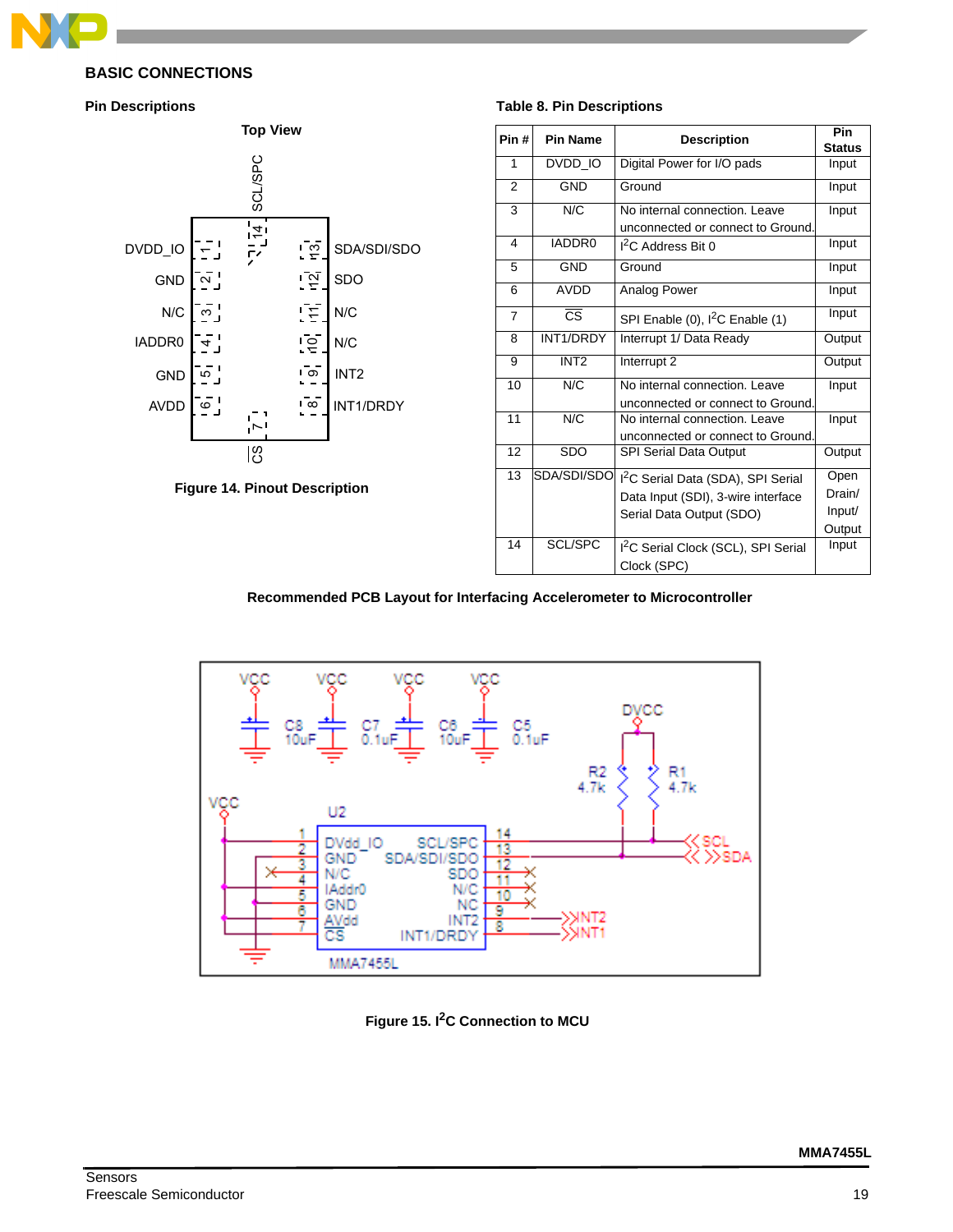



**Figure 16. SPI Connection to MCU**

## <span id="page-19-0"></span>**NOTES:**

- 1. Use a 0.1  $\mu$ F and a 10  $\mu$ F capacitor on AV<sub>DD</sub> to and DV<sub>DD</sub> to decouple the power source.
- 2. Physical coupling distance of the accelerometer to the microcontroller should be minimal.
- 3. PCB layout of power and ground should not couple power supply noise.
- 4. Accelerometer and microcontroller should not be a high current path.
- 5. Any external power supply switching frequency should be selected such that they do not interfere with the internal accelerometer sampling frequency (sampling frequency). This will prevent aliasing errors.
- 6. Physical distance of the two GND pins (Pin 2 and Pin 5) tied together should be at the shortest distance.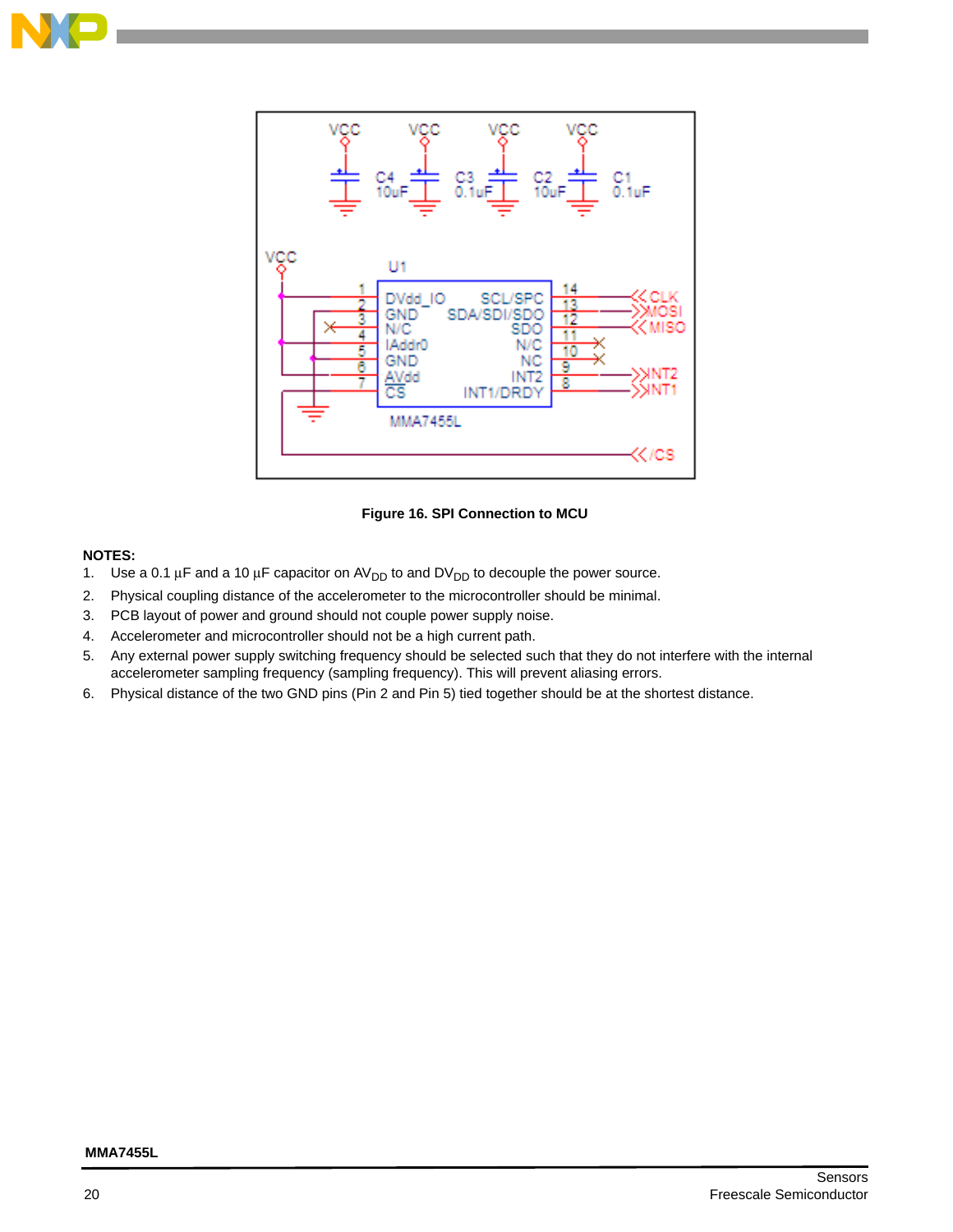

| <b>Address</b> | Name             | <b>Definition</b>                           | Bit 7                    | Bit 6                | Bit 5                        | Bit 4                    | Bit 3                    | Bit 2                    | Bit 1            | Bit 0            |
|----------------|------------------|---------------------------------------------|--------------------------|----------------------|------------------------------|--------------------------|--------------------------|--------------------------|------------------|------------------|
| \$00           | <b>XOUTL</b>     | 10 bits output value X LSB                  | XOUT[7]                  | XOUT[6]              | XOUT[5]                      | XOUT[4]                  | XOUT[3]                  | XOUT[2]                  | XOUT[1]          | XOUT[0]          |
| \$01           | <b>XOUTH</b>     | 10 bits output value X MSB                  | --                       |                      | $\overline{\phantom{a}}$     | ٠.                       |                          | $\overline{\phantom{a}}$ | XOUT[9]          | XOUT[8]          |
| \$02           | <b>YOUTL</b>     | 10 bits output value Y LSB                  | YOUT[7]                  | YOUT[6]              | YOUT[5]                      | YOUT[4]                  | YOUT[3]                  | YOUT[2]                  | YOUT[1]          | YOUT[0]          |
| \$03           | YOUTH            | 10 bits output value Y MSB                  | ÷.                       |                      |                              | ц.                       |                          | Ξ.                       | YOUT[9]          | YOUT[8]          |
| \$04           | ZOUTL            | 10 bits output value Z LSB                  | ZOUT[7]                  | ZOUT[6]              | ZOUT <sub>[5]</sub>          | ZOUT[4]                  | ZOUT[3]                  | ZOUT[2]                  | ZOUT[1]          | ZOUT[0]          |
| \$05           | ZOUTH            | 10 bits output value Z MSB                  | --                       | --                   |                              | $\overline{a}$           | $\ddotsc$                | $\overline{\phantom{a}}$ | ZOUT[9]          | ZOUT[8]          |
| \$06           | XOUT8            | 8 bits output value X                       | XOUT[7]                  | XOUT[6]              | XOUT[5]                      | XOUT[4]                  | XOUT[3]                  | XOUT[2]                  | XOUT[1]          | XOUT[0]          |
| \$07           | YOUT8            | 8 bits output value Y                       | YOUT[7]                  | YOUT[6]              | YOUT[5]                      | YOUT[4]                  | YOUT[3]                  | YOUT[2]                  | YOUT[1]          | YOUT[0]          |
| \$08           | ZOUT8            | 8 bits output value Z                       | ZOUT[7]                  | ZOUT[6]              | ZOUT[5]                      | ZOUT[4]                  | ZOUT[3]                  | ZOUT[2]                  | ZOUT[1]          | ZOUT[0]          |
| \$09           | <b>STATUS</b>    | Status registers                            | Ξ.                       | Ξ.                   | $\overline{\phantom{a}}$     | $\overline{\phantom{a}}$ | Ξ.                       | PERR                     | <b>DOVR</b>      | <b>DRDY</b>      |
| \$0A           | <b>DETSRC</b>    | Detection source registers                  | <b>LDX</b>               | LDY                  | LDZ                          | <b>PDX</b>               | PDY                      | PDZ                      | INT <sub>2</sub> | INT <sub>1</sub> |
| \$0B           | <b>TOUT</b>      | "Temperature output value" (Optional)       | <b>TMP[7]</b>            | TMP[6]               | <b>TMP[5]</b>                | TMP[4]                   | TMP[3]                   | TMPI2]                   | <b>TMP[1]</b>    | TMP[0]           |
| \$0C           |                  | (Reserved)                                  |                          |                      |                              |                          |                          |                          |                  |                  |
| \$0D           | I2CAD            | $I2C$ device address                        | I2CDIS                   | DAD[6]               | DAD[5]                       | DAD[4]                   | DAD[3]                   | DAD[2]                   | DAD[1]           | DAD[0]           |
| \$0E           | <b>USRINF</b>    | User information (Optional)                 | UI[7]                    | UI[6]                | UI[5]                        | UI[4]                    | UI[3]                    | UI[2]                    | UI[1]            | UI[0]            |
| \$0F           | <b>WHOAMI</b>    | "Who am I" value (Optional)                 | ID[7]                    | ID[6]                | ID[5]                        | ID[4]                    | ID[3]                    | ID[2]                    | ID[1]            | ID[0]            |
| \$10           | <b>XOFFL</b>     | Offset drift X value (LSB)                  | XOFF[7]                  | XOFF[6]              | XOFF[5]                      | XOFF[4]                  | XOFF[3]                  | XOFF[2]                  | XOFF[1]          | XOFF[0]          |
| \$11           | <b>XOFFH</b>     | Offset drift X value (MSB)                  | --                       | −                    | $\qquad \qquad \blacksquare$ | --                       | ۰.                       | XOFF[10]                 | XOFF[9]          | XOFF[8]          |
| \$12           | <b>YOFFL</b>     | Offset drift Y value (LSB)                  | YOFF[7]                  | YOFF[6]              | YOFF[5]                      | YOFF[4]                  | YOFF[3]                  | YOFF[2]                  | YOFF[1]          | YOFF[0]          |
| \$13           | <b>YOFFH</b>     | Offset drift Y value (MSB)                  | ă.                       | $\ddot{\phantom{a}}$ | ă.                           | u.                       | ц.                       | YOFF[10]                 | YOFF[9]          | YOFF[8]          |
| \$14           | <b>ZOFFL</b>     | Offset drift Z value (LSB)                  | ZOFF[7]                  | ZOFF[6]              | ZOFF[5]                      | ZOFF[4]                  | ZOFF[3]                  | ZOFF[2]                  | ZOFF[1]          | ZOFF[0]          |
| \$15           | <b>ZOFFH</b>     | Offset drift Z value (MSB)                  | --                       |                      |                              | --                       | --                       | ZOFF[10]                 | ZOFF[9]          | ZOFF[8]          |
| \$16           | <b>MCTL</b>      | Mode control                                | $\overline{\phantom{a}}$ | <b>DRPD</b>          | SPI3W                        | <b>STON</b>              | GLVL[1]                  | GLVL[0]                  | MOD[1]           | MOD[0]           |
| \$17           | <b>INTRST</b>    | Interrupt latch reset                       | --                       | Ξ.                   | Ξ.                           | Ξ.                       | μ.                       | u.                       | CLRINT2          | CLRINT1          |
| \$18           | CTL <sub>1</sub> | Control 1                                   | <b>DFBW</b>              | <b>THOPT</b>         | ZDA                          | YDA                      | XDA                      | INTRG[1]                 | INTRG[0]         | <b>INTPIN</b>    |
| \$19           | CTL <sub>2</sub> | Control 2                                   | $\overline{\phantom{a}}$ | --                   | --                           | ۰.                       | $\overline{\phantom{a}}$ | <b>DRVO</b>              | <b>PDPL</b>      | LDPL             |
| \$1A           | LDTH             | Level detection threshold limit value       | LDTH[7]                  | LDTH[6]              | LDTH <sub>[5]</sub>          | LDTH[4]                  | LDTH[3]                  | LDTH[2]                  | LDTH[1]          | LDTH[0]          |
| \$1B           | PDTH             | Pulse detection threshold limit value       | PDTH[7]                  | PDTH[6]              | PDTH <sub>[5]</sub>          | PDTH[4]                  | PDTH[3]                  | PDTH[2]                  | PDTH[1]          | PDTH[0]          |
| \$1C           | PW               | Pulse duration value                        | <b>PD[7]</b>             | PD[6]                | PD[5]                        | PD[4]                    | PD[3]                    | PD[2]                    | <b>PD[1]</b>     | PD[0]            |
| \$1D           | LT               | Latency time value                          | LT[7]                    | LT[6]                | LT[5]                        | LT[4]                    | LT[3]                    | LT[2]                    | LT[1]            | LT[0]            |
| \$1E           | <b>TW</b>        | Time window for 2 <sup>nd</sup> pulse value | <b>TW[7]</b>             | <b>TW[6]</b>         | <b>TW[5]</b>                 | TW[4]                    | TW[3]                    | TW[2]                    | TW[1]            | <b>TW[0]</b>     |
| \$1F           |                  | (Reserved)                                  | Ξ.                       | ш,                   | Ξ.                           | Ξ.                       | $\ddotsc$                | $\ddotsc$                | Ξ.               | Ξ.               |

## <span id="page-20-1"></span>**Table 9. User Register Summary**

## <span id="page-20-0"></span>**REGISTER DEFINITIONS**

## <span id="page-20-2"></span>**\$00: 10bits Output Value X LSB (Read only)**

| D7       | D6       | D <sub>5</sub> | D <sub>4</sub>      | D3       | D <sub>2</sub>      | D1                  | D0             | Bit      |
|----------|----------|----------------|---------------------|----------|---------------------|---------------------|----------------|----------|
| XOUT [7] | XOUT [6] | XOUT [5]       | XOUT <sub>[4]</sub> | XOUT [3] | XOUT <sub>[2]</sub> | XOUT <sub>[1]</sub> | <b>XOUTI01</b> | Function |
|          |          |                |                     |          |                     |                     |                | Default  |

Signed byte data (2's complement): 0g = 10'h000

Reading low byte XOUTL latches high byte XOUTH to allow 10-bit reads.

XOUTH should be read directly following XOUTL read.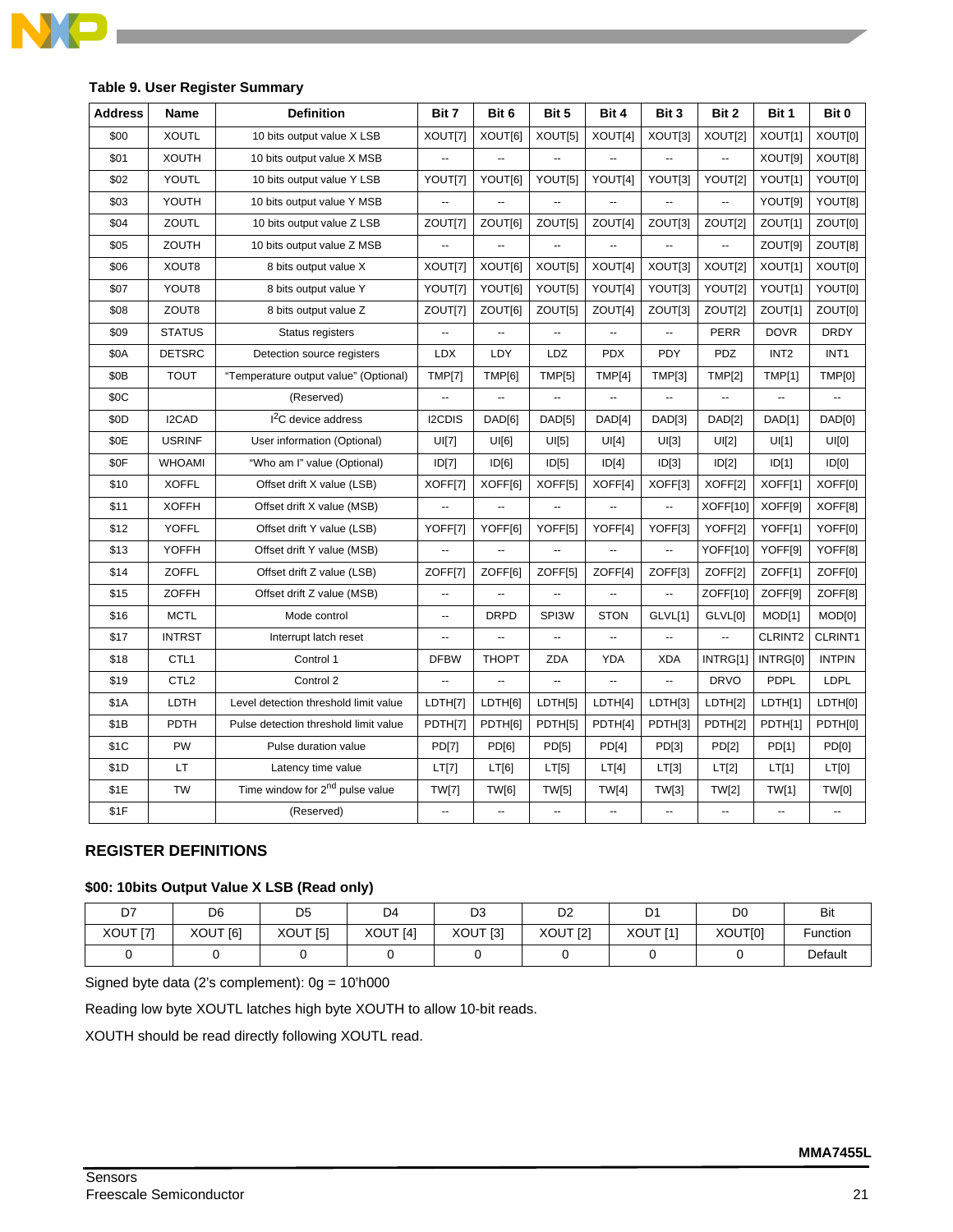

## <span id="page-21-0"></span>**\$01: 10bits Output Value X MSB (Read only)**

| D7                                             | D <sub>6</sub>           | D <sub>5</sub> | D <sub>4</sub> | D <sub>3</sub>           | D <sub>2</sub> | D <sub>1</sub>         | D <sub>0</sub> | Bit      |
|------------------------------------------------|--------------------------|----------------|----------------|--------------------------|----------------|------------------------|----------------|----------|
| $\hspace{0.1mm}-\hspace{0.1mm}-\hspace{0.1mm}$ | $\overline{\phantom{a}}$ | $\sim$         | $\sim$         | $\overline{\phantom{a}}$ | $\sim$         | <b>XOUT [9]</b><br>. . | XOUT[8]        | Function |
|                                                |                          |                |                |                          |                |                        |                | Default  |

Signed byte data (2's complement):  $0g = 10'h000$ 

Reading low byte XOUTL latches high byte XOUTH to allow 10-bit reads.

XOUTH should be read directly following XOUTL read.

## <span id="page-21-1"></span>**\$02: 10bits Output Value Y LSB (Read only)**

| D7       | D <sub>6</sub> | D <sub>5</sub> | D <sub>4</sub> | D3                  | D <sub>2</sub> | D <sub>1</sub><br>◡ | D <sub>0</sub> | Bit      |
|----------|----------------|----------------|----------------|---------------------|----------------|---------------------|----------------|----------|
| YOUT [7] | YOUT [6]       | YOUT [5]       | YOUT [4]       | YOUT <sub>[3]</sub> | YOUT [2]       | YOUT [1]            | YOUT[0]        | Function |
|          |                |                |                |                     |                |                     |                | Default  |

Signed byte data (2's complement):  $0g = 10'h000$ 

Reading low byte YOUTL latches high byte YOUTH to allow coherent 10-bit reads.

YOUTH should be read directly following YOUTL.

## <span id="page-21-2"></span>**\$03: 10bits Output Value Y MSB (Read only)**

| D7     | D <sub>6</sub>           | D <sub>5</sub> | D <sub>4</sub>           | D <sub>3</sub> | D <sub>2</sub> | D1       | D <sub>0</sub> | Bit      |
|--------|--------------------------|----------------|--------------------------|----------------|----------------|----------|----------------|----------|
| $\sim$ | $\overline{\phantom{a}}$ | $\sim$         | $\overline{\phantom{a}}$ | $\sim$         | $\sim$         | YOUT [9] | YOUT[8]        | Function |
|        |                          |                |                          |                |                |          |                | Default  |

Signed byte data (2's complement):  $0g = 10'h000$ 

Reading low byte ZOUTL latches high byte ZOUTH to allow coherent 10-bit reads.

ZOUTH should be read directly following ZOUTL.

## **\$04: 10bits Output Value Z LSB (Read only)**

| D7                  | D6       | D <sub>5</sub> | D4       | D3                  | D <sub>2</sub>      | D1                  | D0      | Bit      |
|---------------------|----------|----------------|----------|---------------------|---------------------|---------------------|---------|----------|
| ZOUT <sub>[7]</sub> | ZOUT [6] | ZOUT [5]       | ZOUT [4] | ZOUT <sub>[3]</sub> | ZOUT <sub>[2]</sub> | ZOUT <sub>[1]</sub> | ZOUTI01 | Function |
|                     |          |                |          |                     |                     |                     |         | Default  |

Signed byte data (2's complement): 0g = 10'h000

Reading low byte ZOUTL latches high byte ZOUTH to allow coherent 10-bit reads.

ZOUTH should be read directly following ZOUTL.

## <span id="page-21-3"></span>**\$05: 10bits Output Value Z MSB (Read only)**

| D7     | D <sub>6</sub> | D <sub>5</sub> | D4 | D <sub>3</sub> | D <sub>2</sub> | D1                  | D <sub>0</sub> | Bit      |
|--------|----------------|----------------|----|----------------|----------------|---------------------|----------------|----------|
| $\sim$ | $\sim$         | $- -$          | -- | $- -$          | $- -$          | ZOUT <sub>[9]</sub> | ZOUT[8]        | Function |
|        |                |                |    |                |                |                     |                | Default  |

## <span id="page-21-4"></span>**\$06: 8bits Output Value X (Read only)**

| D7      | D <sub>6</sub> | D <sub>5</sub> | D <sub>4</sub> | D <sub>3</sub>      | D <sub>2</sub>      | D <sub>1</sub> | D0       | Bit      |
|---------|----------------|----------------|----------------|---------------------|---------------------|----------------|----------|----------|
| XOUT[7] | XOUT [6]       | XOUT [5]       | XOUT [4]       | XOUT <sub>[3]</sub> | XOUT <sub>[2]</sub> | XOUT [1]       | XOUT [0] | Function |
|         |                |                |                |                     |                     |                |          | Default  |

Signed byte data (2's complement):  $0g = 8'h00$ 

## <span id="page-21-5"></span>**\$07: 8bits Output Value Y (Read only)**

| D7      | D <sub>6</sub> | D <sub>5</sub> | D <sub>4</sub>      | D3       | D <sub>2</sub> | D1              | D <sub>0</sub> | <b>Bit</b> |
|---------|----------------|----------------|---------------------|----------|----------------|-----------------|----------------|------------|
| YOUT[7] | YOUT [6]       | YOUT [5]       | YOUT <sup>[4]</sup> | YOUT [3] | YOUT [2]       | <b>YOUT [1]</b> | YOUT [0]       | Function   |
|         |                |                |                     |          |                |                 |                | Default    |

Signed byte data (2's complement):  $0g = 8'h00$ 

#### **MMA7455L**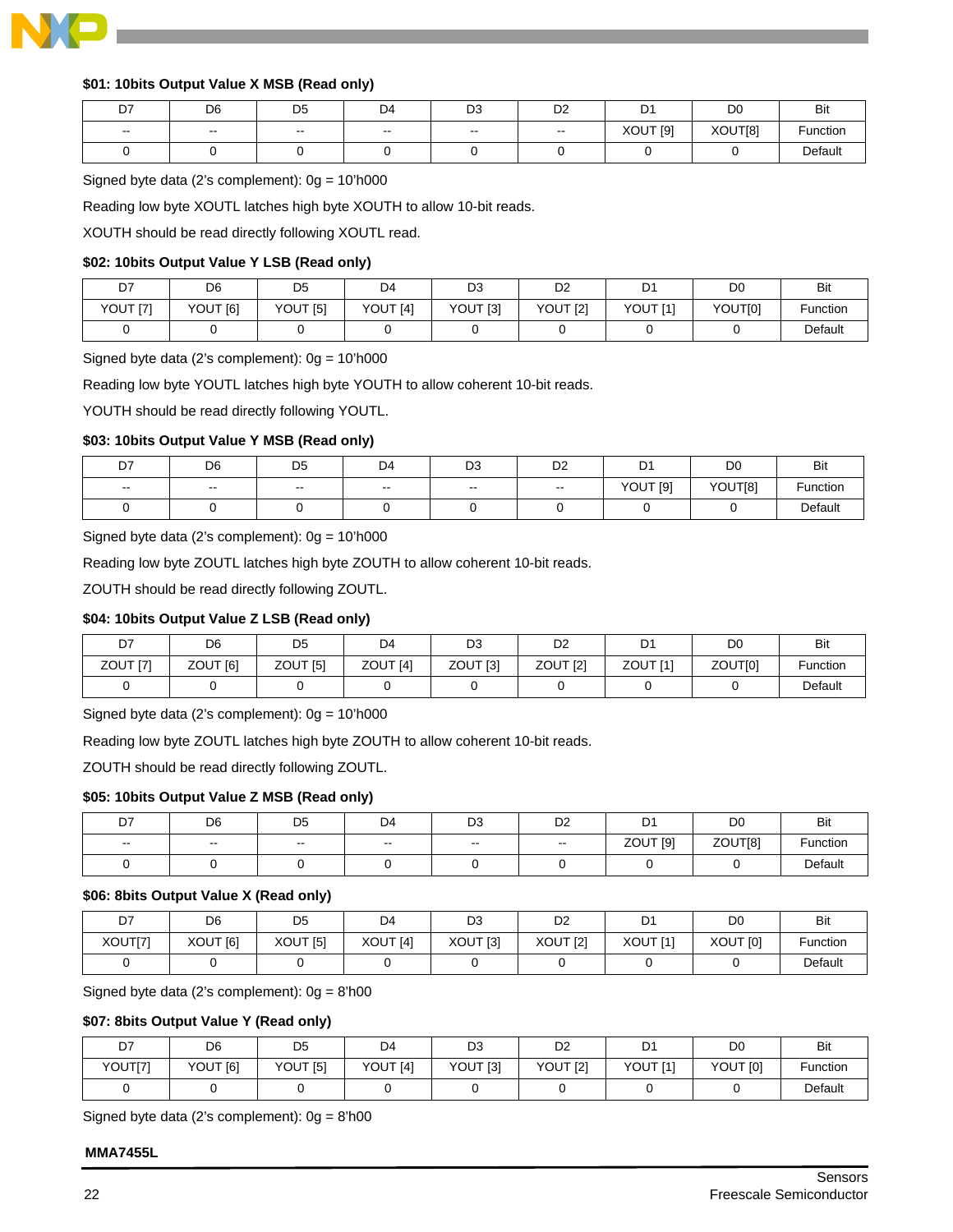

## <span id="page-22-0"></span>**\$08: 8bits Output Value Z (Read only)**

| D7      | D <sub>6</sub>      | D <sub>5</sub> | D4       | D3                  | D2                  | D1                  | D0       | <b>Bit</b>      |
|---------|---------------------|----------------|----------|---------------------|---------------------|---------------------|----------|-----------------|
| ZOUT[7] | ZOUT <sub>[6]</sub> | ZOUT [5]       | ZOUT [4] | ZOUT <sub>[3]</sub> | ZOUT <sub>[2]</sub> | ZOUT <sub>[1]</sub> | ZOUT [0] | <b>Function</b> |
|         |                     |                |          |                     |                     |                     |          | Default         |

Signed byte data (2's complement): 0g = 8'h00

#### <span id="page-22-1"></span>**\$09: Status Register (Read only)**

| D7     | D <sub>6</sub> | D <sub>5</sub> | D <sub>4</sub> | D <sub>3</sub> | D <sub>2</sub> | D <sub>1</sub> | D <sub>0</sub> | Bit      |
|--------|----------------|----------------|----------------|----------------|----------------|----------------|----------------|----------|
| $\sim$ | $\sim$         | $\sim$         | $\sim$         | $\sim$         | <b>PERR</b>    | <b>DOVR</b>    | <b>DRDY</b>    | Function |
|        |                |                |                |                |                |                |                | Default  |

**PERR** 

abled

## **DRDY**

1: Data is ready

0: Data is not ready

#### **DOVR**

1: Data is over written

0: Data is not over written

## <span id="page-22-2"></span>**\$0A: Detection Source Register (Read only)**

| D7  | D <sub>6</sub> | D <sub>5</sub> | D <sub>4</sub> | D <sub>3</sub> | D <sub>2</sub> | D <sub>1</sub>   | D <sub>0</sub>   | <b>Bit</b>  |
|-----|----------------|----------------|----------------|----------------|----------------|------------------|------------------|-------------|
| LDX | LDY            | LDZ            | <b>PDX</b>     | PDY            | PDZ            | INT <sub>2</sub> | INT <sub>1</sub> | $F$ unction |
|     |                |                |                |                |                |                  |                  | Default     |

## **LDX**

1: Level detection detected on X-axis

0: Level detection not detected on X-axis

#### **LDY**

1: Level detection detected on Y-axis

0: Level detection not detected on Y-axis

## **LDZ**

1: Level detection detected on Z-axis

0: Level detection not detected on Z-axis

## **PDX \*Note**

1: Pulse is detected on X-axis at single pulse detection

0: Pulse is not detected on X-axis at single pulse detection

## **PDY \*Note**

1: Pulse is detected on Y-axis at single pulse detection

0: Pulse is not detected on Y-axis at single pulse detection

## **PDZ \*Note**

1: Pulse is detected on Z-axis at single pulse detection 0: Pulse is not detected on Z-axis at single pulse detection **Note:** This bit value is not valid at double pulse detection

1: Parity error is detected in trim data. Then, self-test is dis-

0: Parity error is not detected in trim data

## **INT1**

1: Interrupt assigned by INTRG[1:0] bits in Control 1 Register (\$18) and is detected

0: Interrupt assigned by INTRG[1:0] bits in Control 1 Register (\$18) and is not detected

# **INT2**

1: Interrupt assigned by INTRG[1:0] bits in Control 1 Register (\$18) and is detected

0: Interrupt assigned by INTRG[1:0] bits in Control 1 Register (\$18) and is not detected

**\*Note:** Must define DRDY to be an output to either INT1 or not. This is done through bit DRPD located in Register \$16.

## <span id="page-22-3"></span>**\$0D: I2C Device Address (Bit 6-0: Read only, Bit 7: Read/Write)**

| D7            | D <sub>6</sub> | D <sub>5</sub> | D4                  | D3      | D <sub>2</sub> | D <sub>1</sub> | D <sub>0</sub> | Bit      |
|---------------|----------------|----------------|---------------------|---------|----------------|----------------|----------------|----------|
| <b>I2CDIS</b> | DVAD[6]        | DVAD[5]        | DVAD <sub>[4]</sub> | DVAD[3] | DVAD[2]        | DVAD[1]        | DVAD[0]        | Function |
|               |                |                |                     |         |                |                |                | Default  |

#### **I2CDIS**

0: I<sup>2</sup>C and SPI are available.

1:  $I^2C$  is disabled.

DVAD $[6:0]$ :  $I^2C$  device address

#### <span id="page-22-4"></span>**\$0E: User Information (Read Only: Optional)**

| D7    | D <sub>6</sub> | D <sub>5</sub> | D4    | D3    | D <sub>2</sub> | D1    | D0    | <b>Bit</b> |
|-------|----------------|----------------|-------|-------|----------------|-------|-------|------------|
| UI[7] | UI[6]          | UI[5]          | UI[4] | UI[3] | UI[2]          | UI[1] | UI[0] | Function   |
| 0/OTP | 0/OTP          | 0/OTP          | 0/OTP | 0/OTP | 0/OTP          | 0/OTP | 0/OTP | Default    |

UI2[7:0]: User information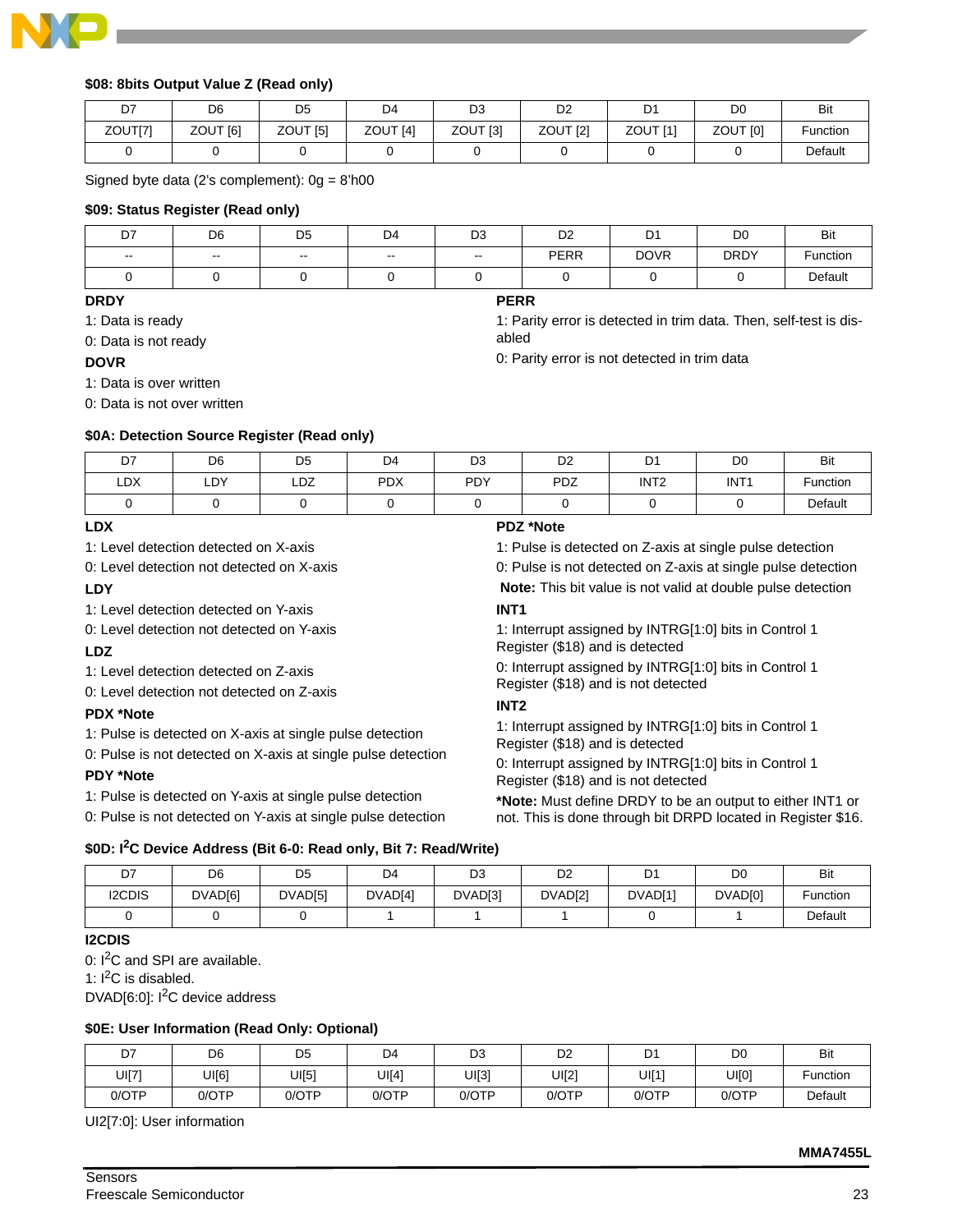

#### <span id="page-23-0"></span>**\$0F: "Who Am I" Value (Read only: Optional)**

| D7    | D <sub>6</sub> | D <sub>5</sub> | D <sub>4</sub> | D3          | D <sub>2</sub> | D1     | D0     | Bit      |
|-------|----------------|----------------|----------------|-------------|----------------|--------|--------|----------|
| ID[7] | ID [6]         | ID [5]         | ID [4]         | $[3]$<br>ID | ID [2]         | ID [1] | ID [0] | Function |
| 0/OTP | 0/OTP          | 0/OTP          | 0/OTP          | 0/OTP       | 0/OTP          | 0/OTP  | 0/OTP  | Default  |

## <span id="page-23-1"></span>**\$10: Offset Drift X LSB (Read/Write)**

The following Offset Drift Registers are used for setting and storing the offset calibrations to eliminate the 0g offset. Please refer to Freescale application note AN3745 for detailed instructions on the process to set and store the calibration values.

| D7      | D <sub>6</sub>      | D <sub>5</sub>      | D <sub>4</sub>      | D <sub>3</sub>      | D <sub>2</sub>      | D.<br>ו ש       | D <sub>0</sub>      | Bit      |
|---------|---------------------|---------------------|---------------------|---------------------|---------------------|-----------------|---------------------|----------|
| XOFF[7] | XOFF <sub>[6]</sub> | XOFF <sub>[5]</sub> | XOFF <sub>[4]</sub> | XOFF <sub>[3]</sub> | XOFF <sub>[2]</sub> | <b>XOFF [1]</b> | XOFF <sub>[0]</sub> | Function |
|         |                     |                     |                     |                     |                     |                 |                     | Default  |

Signed byte data (2's complement): User level offset trim value for X-axis

| <b>Bit</b> | XOFF[7]   | XOFF[6] | XOFF[5] | XOFF[4]    | XOFF[3] | XOFF[2] | XOFF[1] | XOFF[0] |
|------------|-----------|---------|---------|------------|---------|---------|---------|---------|
| Weight*    | LSB<br>64 | 32 LSB  | 16 LSB  | <b>LSB</b> | LSE     | 2 LSB   | LSB     | 0.5 LSB |

**\***Bit weight is for 8g 10-bit data output. Typical value for reference only. Variation is specified in "Electrical Characteristics" section.

#### <span id="page-23-2"></span>**\$11: Offset Drift X MSB (Read/Write)**

| D7     | D <sub>6</sub> | D <sub>5</sub> | D <sub>4</sub> | D <sub>3</sub>           | D <sub>2</sub>   | D1                  | D <sub>0</sub>      | Bit           |
|--------|----------------|----------------|----------------|--------------------------|------------------|---------------------|---------------------|---------------|
| $\sim$ | $\sim$         | $\sim$ $\sim$  | $- -$          | $\overline{\phantom{a}}$ | <b>XOFF [10]</b> | XOFF <sup>[9]</sup> | XOFF <sub>[8]</sub> | -<br>Function |
|        |                |                |                |                          |                  |                     |                     | Default       |

Signed byte data (2's complement): User level offset trim value for X-axis

#### <span id="page-23-3"></span>**\$12: Offset Drift Y LSB (Read/Write)**

| D7      | D <sub>6</sub>      | D <sub>5</sub>      | D <sub>4</sub>      | D3                  | D <sub>2</sub>      | D1                  | D0                  | <b>Bit</b> |
|---------|---------------------|---------------------|---------------------|---------------------|---------------------|---------------------|---------------------|------------|
| YOFF[7] | YOFF <sub>[6]</sub> | YOFF <sub>[5]</sub> | YOFF <sub>[4]</sub> | YOFF <sub>[3]</sub> | YOFF <sub>[2]</sub> | YOFF <sub>[1]</sub> | YOFF <sub>[0]</sub> | Function   |
|         |                     |                     |                     |                     |                     |                     |                     | Default    |

Signed byte data (2's complement): User level offset trim value for Y-axis

| <b>Bit</b>                                                                                                                               | YOFF[7] | YOFF[6]       | YOFF[5] | YOFF[4]             | YOFF[3] | YOFF[2] | YOFF[1]    | <b>YOFFI01</b> |
|------------------------------------------------------------------------------------------------------------------------------------------|---------|---------------|---------|---------------------|---------|---------|------------|----------------|
| Weight*                                                                                                                                  | 64 LSB  | <b>32 LSB</b> | 16 LSB  | 8 LSB<br>$^{\circ}$ | LSB     | 2 LSB   | <b>LSB</b> | 0.5 LSB        |
| *Dit contability for On Only John Contact Tomball color for advances with Marketine in accelled in SFIs strike Observationized as attack |         |               |         |                     |         |         |            |                |

**\***Bit weight is for 2g 8-bit data output. Typical value for reference only. Variation is specified in "Electrical Characteristics" section.

## **\$13: Offset Drift Y MSB (Read/Write)**

| D7     | D <sub>6</sub> | D <sub>5</sub> | D <sub>4</sub> | D <sub>3</sub> | no.<br>υz | D <sub>1</sub>      | D <sub>0</sub>      | <b>Bit</b> |
|--------|----------------|----------------|----------------|----------------|-----------|---------------------|---------------------|------------|
| $\sim$ | $\sim$         | $- -$          | $- -$          | $\sim$ $\sim$  | YOFF [10] | YOFF <sub>[9]</sub> | YOFF <sup>[8]</sup> | Function   |
|        |                |                |                |                |           |                     |                     | Default    |

Signed byte data (2's complement): User level offset trim value for Y-axis

| זום     | VOEEMOI<br>ιν.<br>ັັ | VOEEIO <sup>-</sup><br>ાઝ<br>ັ | YOFF[8] |
|---------|----------------------|--------------------------------|---------|
| Weight* | Polarity             | 256 LSB                        | 128 LSB |

**\***Bit weight is for 2g 8-bit data output. Typical value for reference only. Variation is specified in "Electrical Characteristics" section.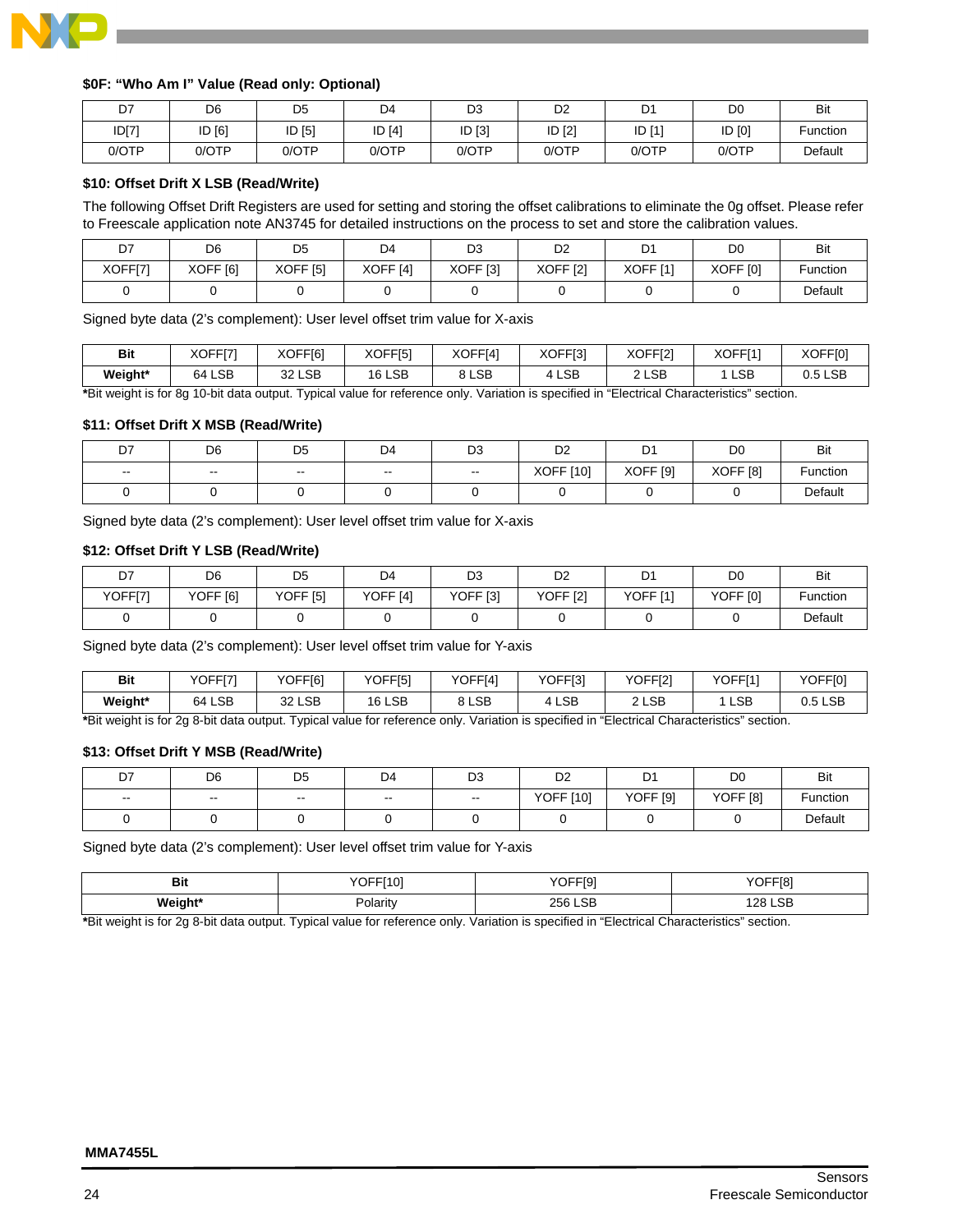

## <span id="page-24-0"></span>**\$14: Offset Drift Z LSB (Read/Write)**

| D7      | D <sub>6</sub> | D <sub>5</sub> | D4      | D <sub>3</sub> | D <sub>2</sub> | D1      | D0      | <b>Bit</b> |
|---------|----------------|----------------|---------|----------------|----------------|---------|---------|------------|
| ZOFF[7] | ZOFF[6]        | ZOFF[5]        | ZOFF[4] | ZOFF[3]        | ZOFF[2]        | ZOFF[1] | ZOFF[0] | Function   |
|         |                |                |         |                |                |         |         | Default    |

Signed byte data (2's complement): User level offset trim value for Z-axis

| Bit                                                                                                                                 | ZOFF[7] | ZOFF <sub>[6]</sub> | ZOFF <sub>[5]</sub> | ZOFFI41 | ZOFF[3]    | ZOFF <sub>[2]</sub> | ZOFFI11 | ZOFF <sub>[0]</sub> |
|-------------------------------------------------------------------------------------------------------------------------------------|---------|---------------------|---------------------|---------|------------|---------------------|---------|---------------------|
| Weight*                                                                                                                             | 64 LSB  | 32 LSB              | 16 LSB              | 8 LSB   | <b>LSB</b> | 2 LSB               | LSB     | $0.5$ LSB           |
| *Dhumalaki la fas Oa O kii daia amin'i Tuslaal mina fasaafaasaa aske Vaslailas la saadiiral la 6Flasislaal Okasanishasha haailaabaa |         |                     |                     |         |            |                     |         |                     |

**\***Bit weight is for 2g 8-bit data output. Typical value for reference only. Variation is specified in "Electrical Characteristics" section.

#### <span id="page-24-1"></span>**\$15: Offset Drift Z MSB (Read/Write)**

| D7     | D <sub>6</sub>           | D <sub>5</sub> | D <sub>4</sub> | D <sub>3</sub> | D <sub>0</sub><br>υz | D <sub>1</sub> | D <sub>0</sub> | <b>Bit</b> |
|--------|--------------------------|----------------|----------------|----------------|----------------------|----------------|----------------|------------|
| $\sim$ | $\overline{\phantom{a}}$ | $- -$          | $- -$          | $\sim$         | ZOFF[10]             | ZOFF[9]        | ZOFF[8]        | Function   |
|        |                          |                |                |                |                      |                |                | Default    |

Signed byte data (2's complement): User level offset trim value for Z-axis

| ъ.<br>יים | –~-<br>— <b>1</b> A'<br>℩⊢<br>ΊU.<br>-- | 705<br>.គេ'<br>- - - - - - | 705<br>اةا:<br>∠∪              |
|-----------|-----------------------------------------|----------------------------|--------------------------------|
| Weight*   | Polarity                                | 256 LSB                    | $\sim$<br>.28<br>LOD<br>$\sim$ |

**\***Bit weight is for 2g 8-bit data output. Typical value for reference only. Variation is specified in "Electrical Characteristics" section.

#### <span id="page-24-2"></span>**\$16: Mode Control Register (Read/Write)**

| D7     | D <sub>6</sub> | D <sub>5</sub> | D4          | D <sub>3</sub> | D <sub>2</sub> | D <sup>1</sup> | <b>DC</b> | Bit      |
|--------|----------------|----------------|-------------|----------------|----------------|----------------|-----------|----------|
| $\sim$ | <b>DRPD</b>    | SPI3W          | <b>STON</b> | GLVL[1]        | GLVL[0]        | MODE[1]        | MODE[0]   | Function |
|        |                |                |             |                |                |                |           | Default  |

## <span id="page-24-3"></span>**Table 10. Configuring the g-Select for 8-bit output using Register \$16 with GLVL[1:0] bits**

| GLVL [1:0] | g-Range | <b>Sensitivity</b> |
|------------|---------|--------------------|
| 00         | 8g      | 16 LSB/g           |
| 01         | 2g      | 64 LSB/g           |
| 10         | 4g      | 32 LSB/g           |

#### **GLVL [1:0]**

00: 8g is selected for measurement range.

10: 4g is selected for measurement range.

01: 2g is selected for measurement range.

#### **STON**

0: Self-test is not enabled

1: Self-test is enabled

## **MODE [1:0]**

00: Standby Mode

10: Level Detection Mode 11: Pulse Detection Mode **SPI3W**  0: SPI is 4 wire mode 1: SPI is 3 wire mode **DRPD** 0: Data ready status is output to INT1/DRDY PIN 1: Data ready status is not output to INT1/DRDY PIN

01: Measurement Mode

## <span id="page-24-4"></span>**Table 11. Configuring the Mode using Register \$16 with MODE[1:0] bits**

| <b>MODE [1:0]</b> | <b>Function</b>             |  |  |  |  |
|-------------------|-----------------------------|--|--|--|--|
| 00                | <b>Standby Mode</b>         |  |  |  |  |
| 01                | Measurement Mode            |  |  |  |  |
| 10                | <b>Level Detection Mode</b> |  |  |  |  |
| 11                | <b>Pulse Detection Mode</b> |  |  |  |  |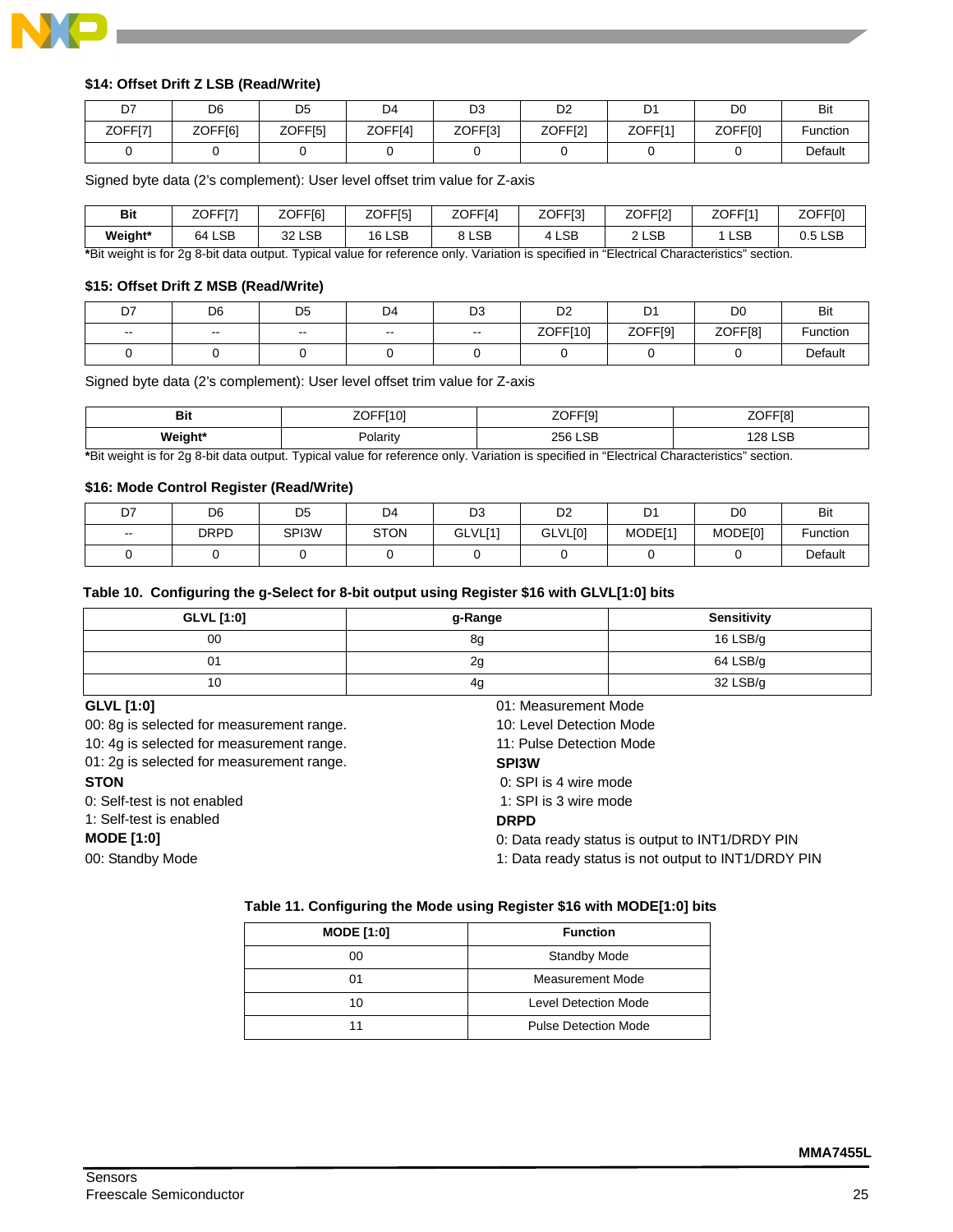

## <span id="page-25-0"></span>**\$17: Interrupt Latch Reset (Read/Write)**

| D7                       | D <sub>6</sub>           | D <sub>5</sub> | D4     | D3                       | D <sub>2</sub> | D <sub>1</sub> | D <sub>0</sub>         | Bit      |
|--------------------------|--------------------------|----------------|--------|--------------------------|----------------|----------------|------------------------|----------|
| $\overline{\phantom{a}}$ | $\overline{\phantom{a}}$ | $- -$          | $\sim$ | $\overline{\phantom{a}}$ | $- -$          | CLR_INT2       | <b>CLR</b><br>$\_INT1$ | Function |
|                          |                          |                |        |                          |                |                |                        | Default  |

#### **CLR\_INT1**

1: Clear "INT1" and LDX/LDY/LDZ or PDX/PDY/PDZ bits in **Detection Source Register (\$0A)** depending on **Control1(\$18) INTREG[1:0]** setting.

0: Do not clear "INT1" LDX/LDY/LDZ or PDX/PDY/PDZ bits in **Detection Source Register (\$0A)**

**CLR\_INT2** 

1: Clear "INT2" and LDX/LDY/LDZ or PDX/PDY/PDZ bits in **Detection Source Register (\$0A)** depending on **Control1(\$18) INTREG[1:0]** setting.

0: Do not clear "INT2" and LDX/LDY/LDZ or PDX/PDY/PDZ bits in **Detection Source Register (\$0A)**.

#### <span id="page-25-1"></span>**\$18 Control 1 (Read/Write)**

| --          | ne.<br>υo | ◡                                 | ٦Δ         | r.<br>◡    | ╮.<br>◡▵  |                  | חר<br>יש      | в.<br>ים |
|-------------|-----------|-----------------------------------|------------|------------|-----------|------------------|---------------|----------|
| <b>DFBW</b> | THOPT     | $\overline{\phantom{a}}$<br>–∪A – | <b>YDA</b> | <b>XDA</b> | INTREGI11 | <b>INTREGIOI</b> | <b>INTPIN</b> | unctior  |
|             |           |                                   |            |            |           |                  |               | Default  |

#### <span id="page-25-2"></span>**Table 12. Configuring the Interrupt settings using Register \$18 with INTREG[1:0] bits**

| INTREGI1:01 | "INT1" Register Bit    | "INT2" Reaister Bit              |
|-------------|------------------------|----------------------------------|
| 00          | Level detection        | <b>Pulse Detection</b>           |
|             | <b>Pulse Detection</b> | Level Detection                  |
| ט י         | Single Pulse detection | Single or Double Pulse Detection |

00: INT1 Register is detecting Level while INT2 is detecting Pulse.

01: INT1 Register is detecting Pulse while INT2 is detecting Level.

10: INT1 Register is detecting a Single Pulse and INT2 is detecting Single Pulse (if  $2^{nd}$  Time Window = 0) or if there is a latency time window and second time window > 0 then INT2 will detect the double pulse only.

INTPIN: INT1 pin is routed to INT1 bit in Detection Source Register (\$0A) and INT2 pin is routed to INT2 bit in Detection Source Register (\$0A).

INTPIN: INT2 pin is routed to INT1 bit in Detection Source Register (\$0A) and INT1 pin is routed to INT2 bit in Detection Source Register (\$0A).

#### **XDA**

1: X-axis is disabled for detection.

0: X-axis is enabled for detection.

#### **YDA**

1: Y-axis is disabled for detection.

0: Y-axis is enabled for detection.

## **ZDA**

1: Z-axis is disabled for detection.

0: Z-axis is enabled for detection.

#### **\$19: Control 2 (Read/Write)**

| THOPT (This bit is valid for level detection only, not valid<br>for pulse detection) |
|--------------------------------------------------------------------------------------|
| 0: Threshold value is absolute only                                                  |

- 
- 1: Integer value is available.
- **DFBW**
- 0: Digital filter band width is 62.5 Hz
- 1: Digital filter band width is 125 Hz

| D7 | D <sub>6</sub> | D <sub>5</sub> | D <sub>4</sub> | D3 | D <sub>2</sub> | D <sub>1</sub> | D <sub>0</sub> | <b>Bit</b> |
|----|----------------|----------------|----------------|----|----------------|----------------|----------------|------------|
|    |                |                |                |    | <b>DRVO</b>    | PDPL           | LDPL           | Function   |
|    |                |                |                |    |                |                |                | Default    |

#### **LDPL**

0: Level detection polarity is positive and detecting condition is OR 3 axes.

1: Level detection polarity is negative detecting condition is AND 3 axes.

## **PDPL**

0: Pulse detection polarity is positive and detecting condition is OR 3 axes.

1: Pulse detection polarity is negative and detecting condition is AND 3 axes.

## **DRVO**

0: Standard drive strength on SDA/SDO pin

1: Strong drive strength on SDA/SDO pin

#### **MMA7455L**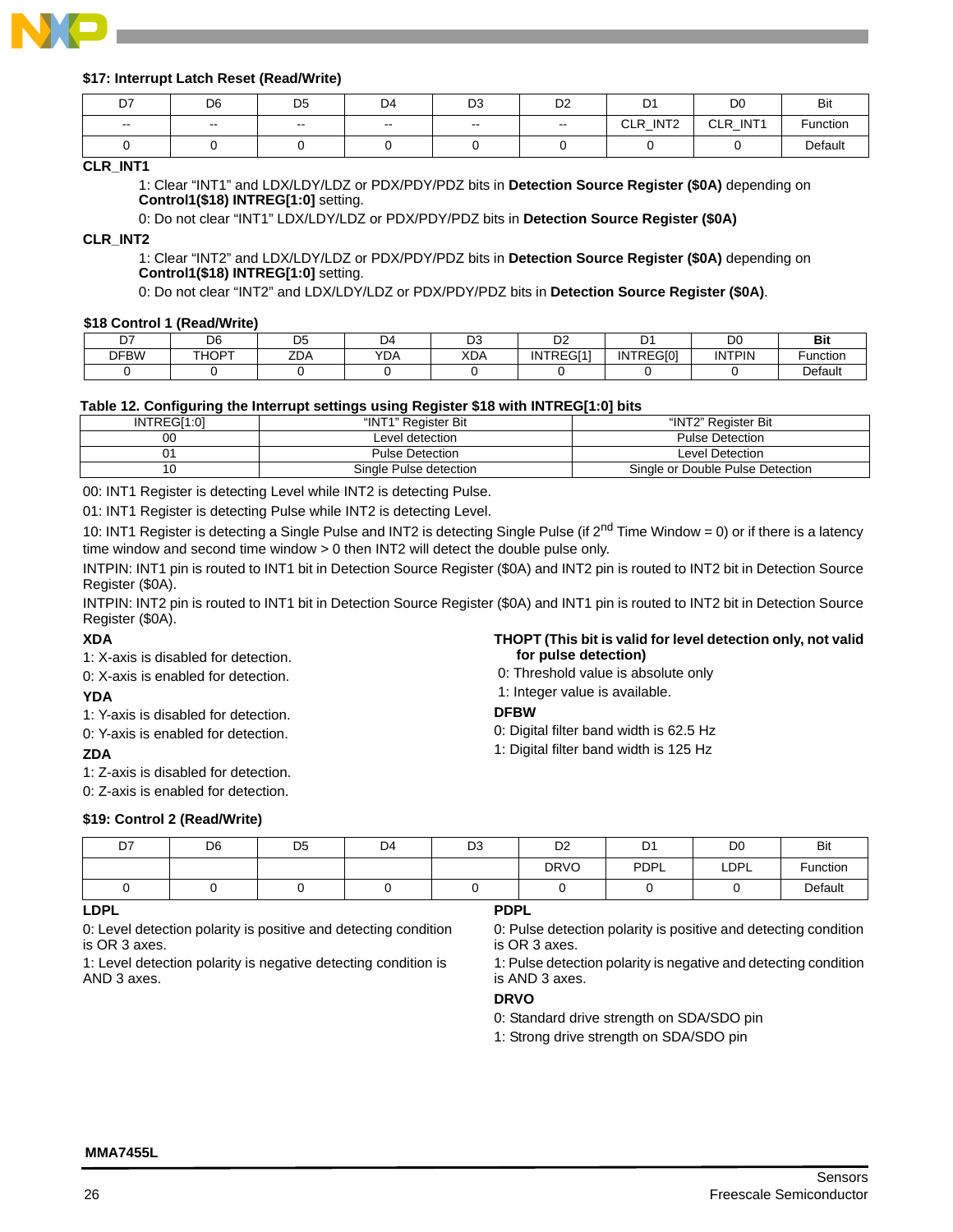

## <span id="page-26-4"></span>**\$1A: Level Detection Threshold Limit Value (Read/Write)**

| D7      | D6      | D <sub>5</sub> | D <sub>4</sub> | D3      | no.<br>◡∠ | D.<br>້ | D <sub>0</sub> | Bit      |
|---------|---------|----------------|----------------|---------|-----------|---------|----------------|----------|
| LDTH[7] | LDTH[6] | LDTH[5]        | LDTH[4]        | LDTH[3] | LDTH[2]   | LDTH[1] | LDTH[0]        | Function |
|         |         |                |                |         |           |         |                | Default  |

LDTH[7:0]: Level detection threshold value. If THOPT bit in Detection Control Register is "0", it is unsigned 7 bits value and LDTH[7] should be "0". If THOPT bit is "1", it is signed 8 bits value.

## <span id="page-26-0"></span>**\$1B: Pulse Detection Threshold Limit Value (Read/Write)**

| D7    | D <sub>6</sub> | D <sub>5</sub> | D4      | D3      | D2      | D <sub>1</sub> | DO      | Bit      |
|-------|----------------|----------------|---------|---------|---------|----------------|---------|----------|
| XPDTH | PDTH[6]        | PDTH[5]        | PDTHI41 | PDTH[3] | PDTH[2] | PDTH[1]        | PDTH[0] | Function |
|       |                |                |         |         |         |                |         | Default  |

PDTH[6:0]: Pulse detection threshold value (unsigned 7 bits). XPDTH: This bit should be "0".

#### <span id="page-26-1"></span>**\$1C: Pulse Duration Value (Read/Write)**

| D7    | D <sub>6</sub> | D <sub>5</sub> | D <sub>4</sub> | D <sub>3</sub> | D <sub>2</sub> | D <sub>1</sub> | D <sub>0</sub> | <b>Bit</b> |
|-------|----------------|----------------|----------------|----------------|----------------|----------------|----------------|------------|
| PD[7] | PD[6]          | PD[5]          | PD[4]          | PD[3]          | PD[2]          | <b>PD[1]</b>   | PD[0]          | Function   |
|       |                |                |                |                |                |                |                | Default    |

Min:  $PD[7:0] = 4<sup>'</sup>h01 = 0.5$  ms Max:  $PD[7:0] = 4'hFF = 127 ms$ 

 $1$  LSB = 0.5 ms

## <span id="page-26-2"></span>**\$1D: Latency Time Value (Read/Write)**

| D7    | D <sub>6</sub> | D <sub>5</sub> | D <sub>4</sub> | D <sub>3</sub> | D <sub>2</sub> | D     | D <sub>0</sub> | Bit      |
|-------|----------------|----------------|----------------|----------------|----------------|-------|----------------|----------|
| LT[7] | LT[6]          | LT[5]          | LT[4]          | [T[3]<br>-     | LT[2]          | TTI41 | LT[0]          | Function |
|       |                |                |                |                |                |       |                | Default  |

Min:  $LT[7:0] = 8'h01 = 1$  ms

Max: LT[7:0] = 8'hFF = 255 ms  $1$  LSB = 1 ms

#### <span id="page-26-3"></span>**\$1E: Time Window for 2nd Pulse Value (Read/Write)**

| D7           | D <sub>6</sub> | D <sub>5</sub> | D <sub>4</sub> | D <sub>3</sub> | D <sub>2</sub> | D <sub>1</sub> | D <sub>0</sub> | Bit      |
|--------------|----------------|----------------|----------------|----------------|----------------|----------------|----------------|----------|
| <b>TW[7]</b> | TW[6]          | <b>TW[5]</b>   | TW[4]          | TW[3]          | TW[2]          | TW[1]          | TW[0]          | Function |
|              |                |                |                |                |                |                |                | Default  |

Min:  $TW[7:0] = 8'h01 = 1$  ms (Single pulse detection) Max:  $TW[7:0] = 8'hFF = 255 ms$  $1$  LSB = 1 ms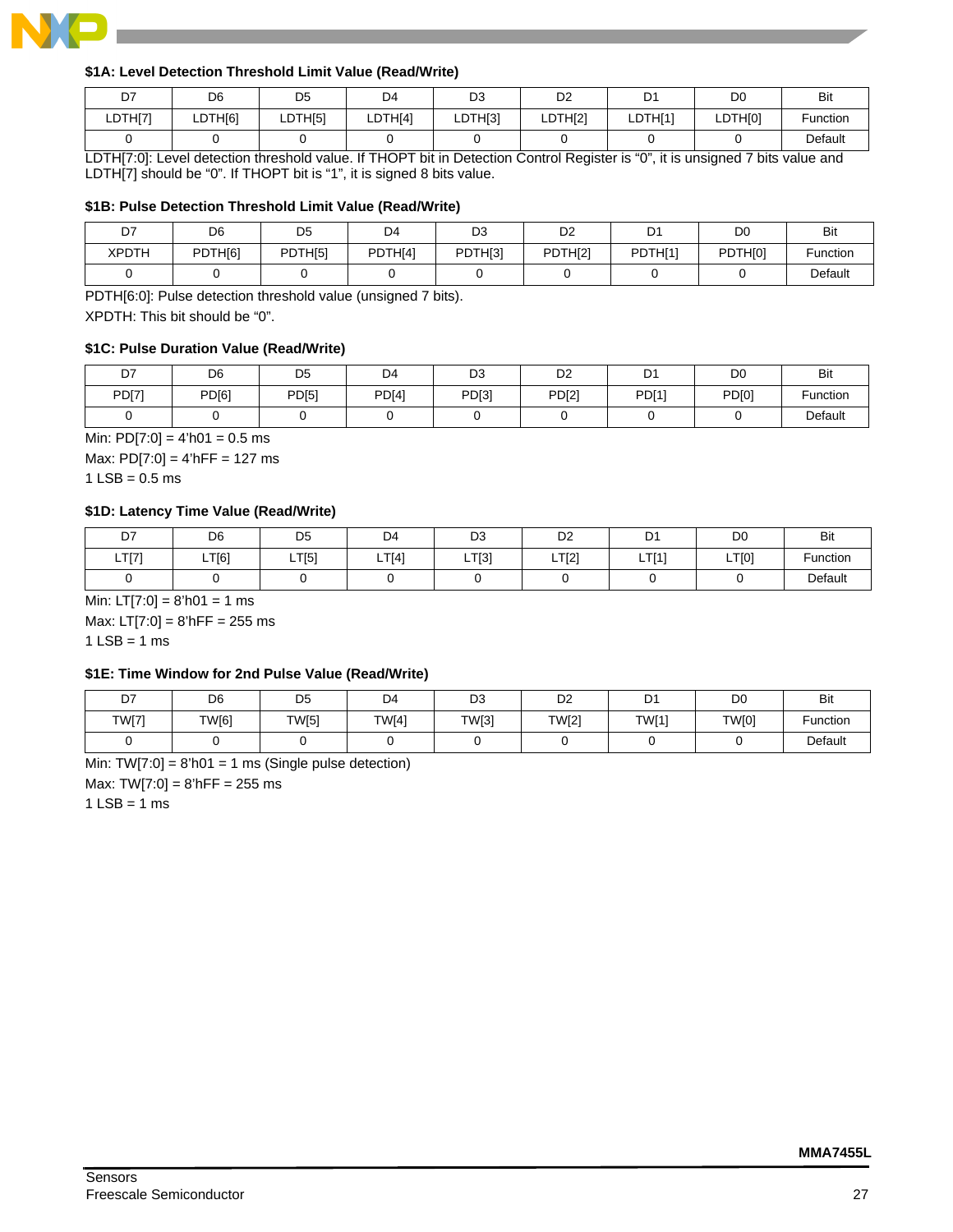

## **SENSING DIRECTION AND OUTPUT RESPONSE**

The following figure shows sensing direction and the output response for 2g mode.



\* When positioned as shown, the Earth's gravity will result in a positive 1g output.

<span id="page-27-0"></span>

| <b>FS Mode</b> | <b>Acceleration</b> | Output |
|----------------|---------------------|--------|
| 2g Mode        | $-2g$               | \$80   |
|                | $-1g$               | \$C1   |
|                | 0g                  | \$00   |
|                | $+1g$               | \$3F   |
|                | $+2g$               | \$7F   |
| 4g Mode        | -4g                 | \$80   |
|                | $-1g$               | \$E1   |
|                | 0g                  | \$00   |
|                | +1g                 | \$1F   |
|                | $+4g$               | \$7F   |
| 8g Mode        | $-8g$               | \$80   |
|                | $-1g$               | \$F1   |
|                | 0g                  | \$00   |
|                | $+1g$               | \$0F   |
|                | $+8g$               | \$7F   |

#### <span id="page-27-1"></span>**Table 13. Acceleration vs. Output (8-bit data)**

**MMA7455L**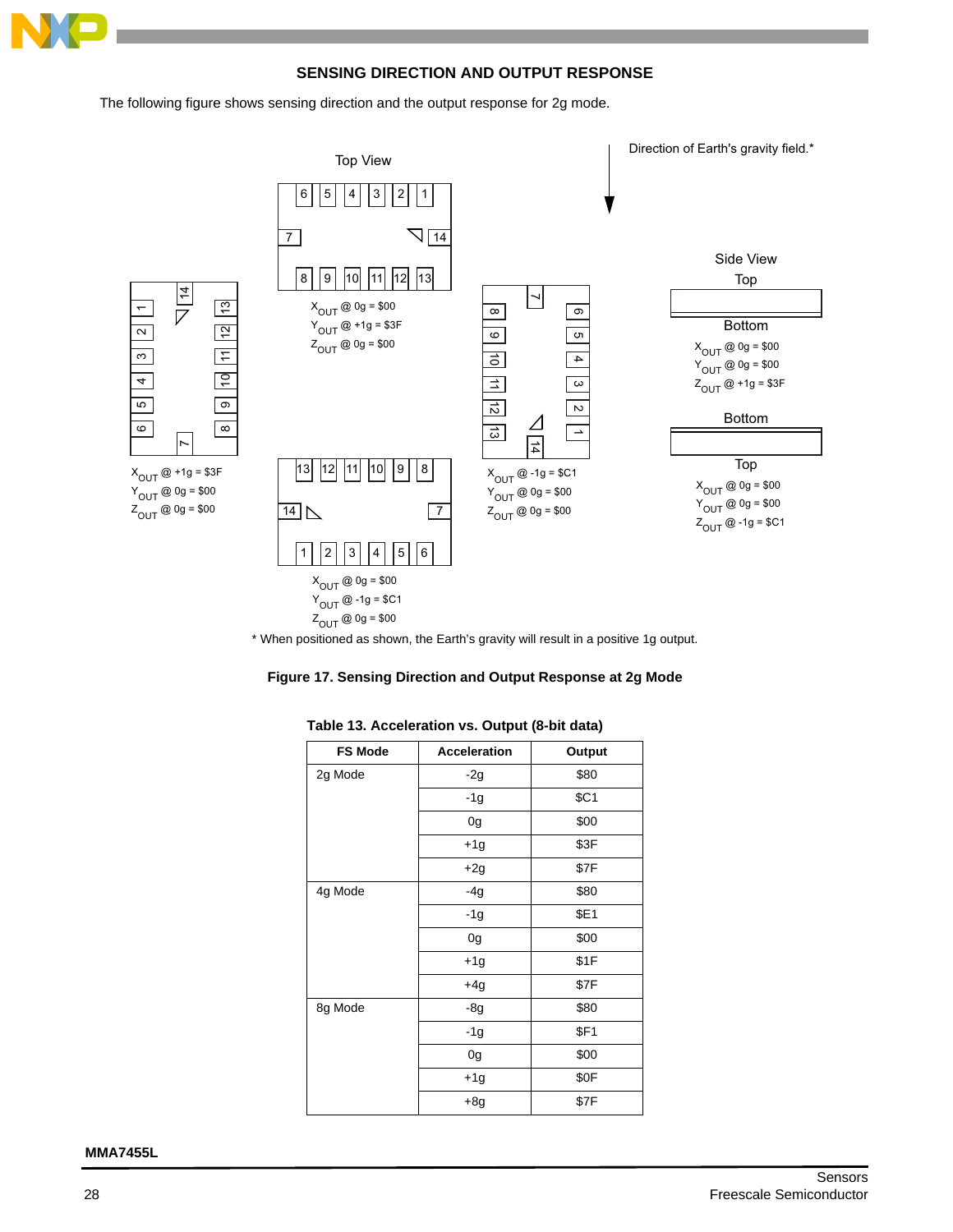

## **MINIMUM RECOMMENDED FOOTPRINT FOR SURFACE MOUNTED APPLICATIONS**

Surface mount board layout is a critical portion of the total design. The footprint for the surface mount packages must be the correct size to ensure proper solder connection interface between the board and the package.

With the correct footprint, the packages will self-align when subjected to a solder reflow process. It is always recommended to design boards with a solder mask layer to avoid bridging and shorting between solder pads.

## <span id="page-28-0"></span>**SOLDERING AND MOUNTING GUIDELINES FOR THE LGA ACCELEROMETER SENSOR TO A PC BOARD**

These guideline are for soldering and mounting the LGA package inertial sensors to printed circuit boards (PCBs). The purpose is to minimize the stress on the package after board mounting. The MMA7455L digital output accelerometer uses the Land Grid Array (LGA) package platform. This section describes suggested methods of soldering these devices to the PC board for consumer applications. [Figure 18](#page-28-1) shows the recommended PCB land pattern for the package.



<span id="page-28-1"></span>**Figure 18. Recommended PCB Land Pattern for the 5 x 3 mm LGA Package**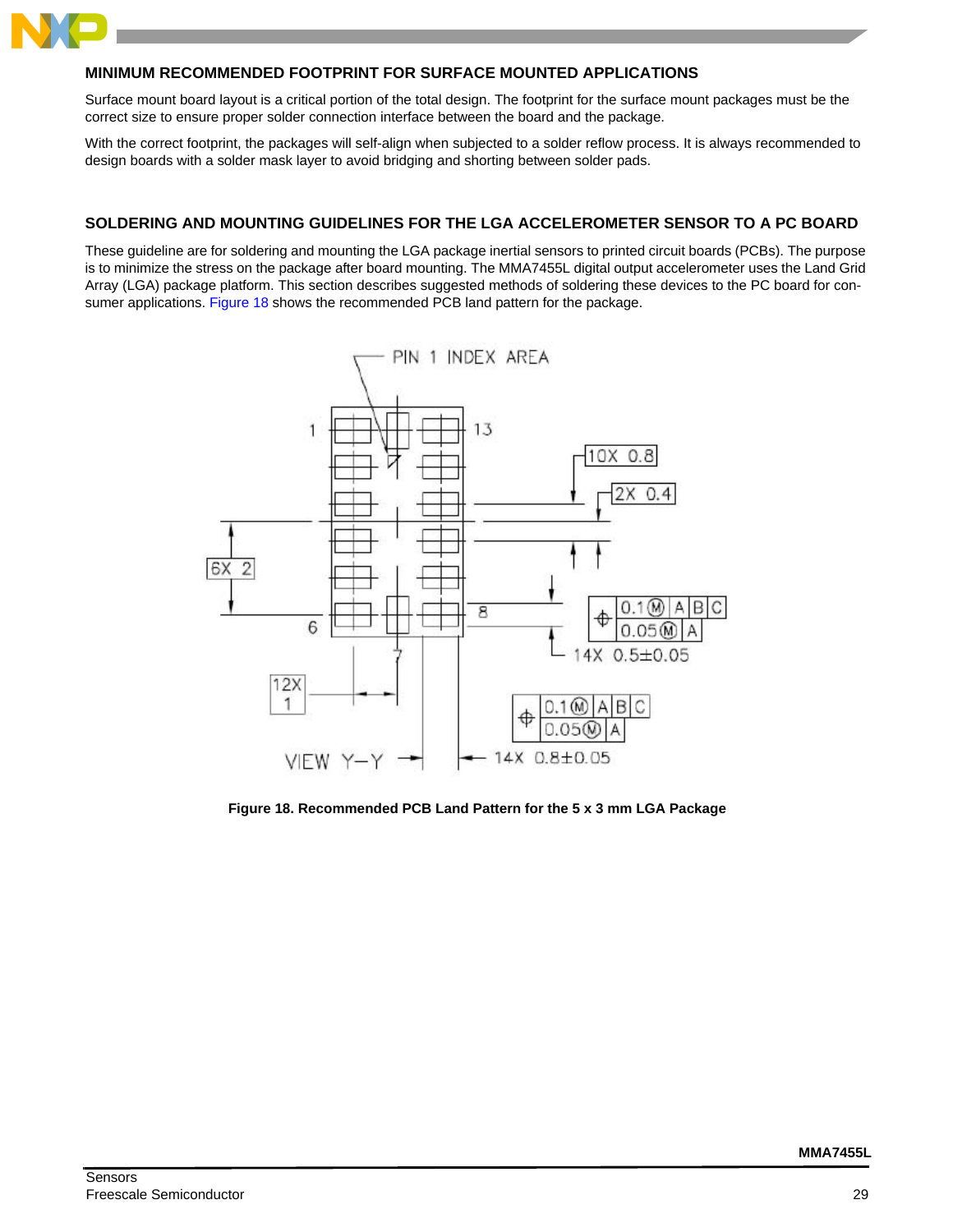

## **OVERVIEW OF SOLDERING CONSIDERATIONS**

Information provided here is based on experiments executed on LGA devices. They do not represent exact conditions present at a customer site. Hence, information herein should be used as a guidance only and process and design optimizations are recommended to develop an application specific solution. It should be noted that with the proper PCB footprint and solder stencil designs the package will self-align during the solder reflow process.

The following are the recommended guidelines to follow for mounting LGA sensors for consumer applications.

## **PCB MOUNTING RECOMMENDATIONS**

- 1. The PCB land should be designed with Non Solder Mask Defined (NSMD) as shown in [Figure 21](#page-29-2).
- 2. No additional metal pattern underneath package as shown in [Figure 20](#page-29-1).
- 3. PCB land pad is 0.9 mm x 0.6 mm which is the size of the package pad plus 0.1 mm as shown in [Figure 21.](#page-29-2)
- 4. The solder mask opening is equal to the size of the PCB land pad plus an extra 0.1 mm as shown in [Figure 21.](#page-29-2)
- <span id="page-29-1"></span>5. The stencil aperture size is equal to the PCB land pad – 0.025mm.

<span id="page-29-0"></span>

<span id="page-29-2"></span>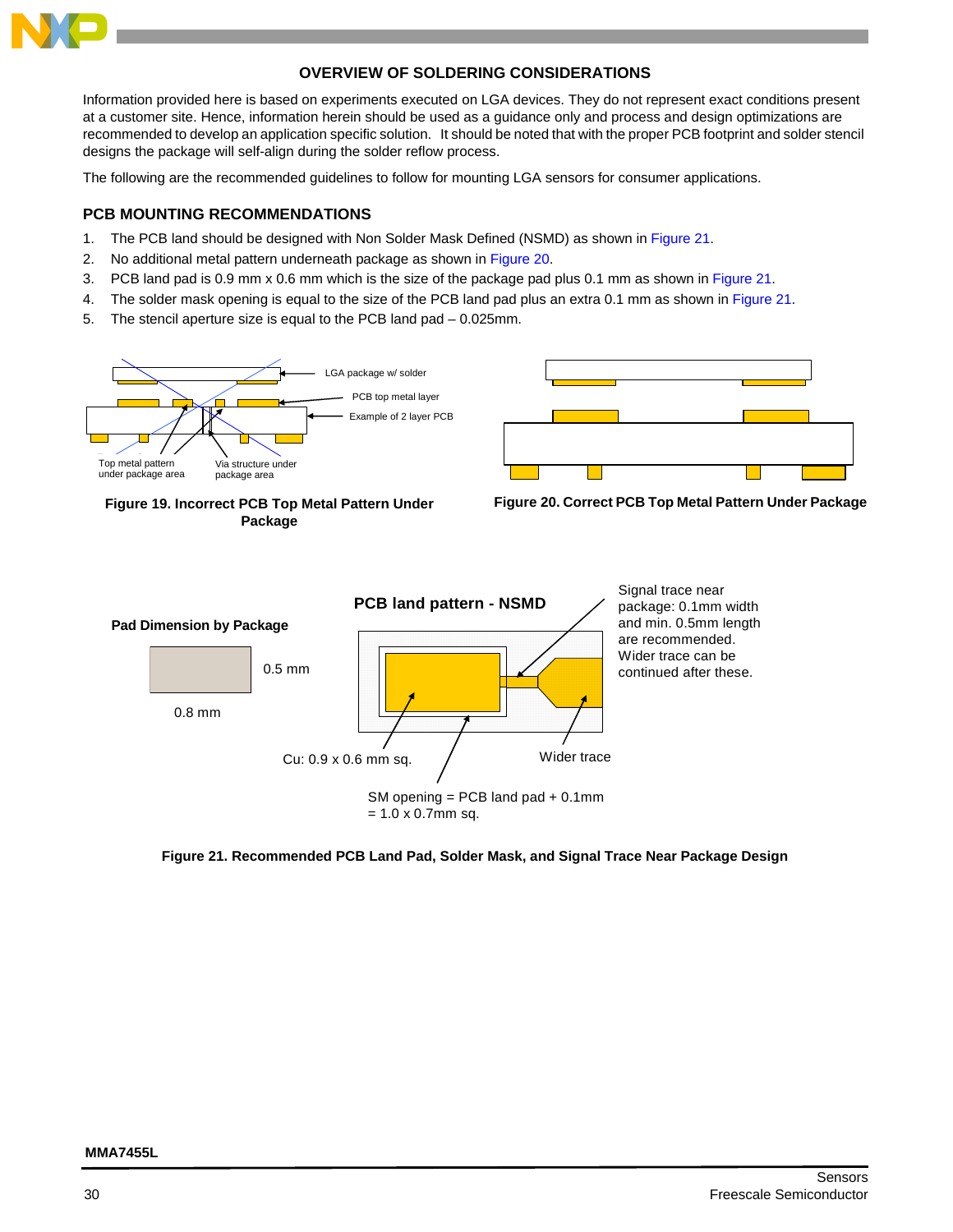

**Figure 22. Stencil Design Guidelines**

- <span id="page-30-0"></span>6. Do not place any components or vias at a distance less than 2 mm from the package land area. This may cause additional package stress if it is too close to the package land area.
- 7. Signal traces connected to pads should be as symmetric as possible. Put dummy traces on NC pads in order to have same length of exposed trace for all pads. Signal traces with 0.1 mm width and min. 0.5 mm length for all PCB land pads near the package are recommended as shown in [Figure 21](#page-29-2) and [Figure 22](#page-30-0). Wider trace can be continued after the 0.5 mm zone.
- 8. Use a standard pick and place process and equipment. Do not us a hand soldering process.
- 9. It is recommended to use a cleanable solder paste with an additional cleaning step after SMT mount.
- 10. Do not use a screw down or stacking to fix the PCB into an enclosure because this could bend the PCB putting stress on the package.
- 11. The PCB should be rated for the multiple lead-free reflow condition with max 260°C temperature.

Please cross reference with the device data sheet for mounting guidelines specific to the exact device used.

Freescale LGA sensors are compliant with Restrictions on Hazardous Substances (RoHS), having halide free molding compound (green) and lead-free terminations. These terminations are compatible with tin-lead (Sn-Pb) as well as tin-silver-copper (Sn-Ag-Cu) solder paste soldering processes. Reflow profiles applicable to those processes can be used successfully for soldering the devices.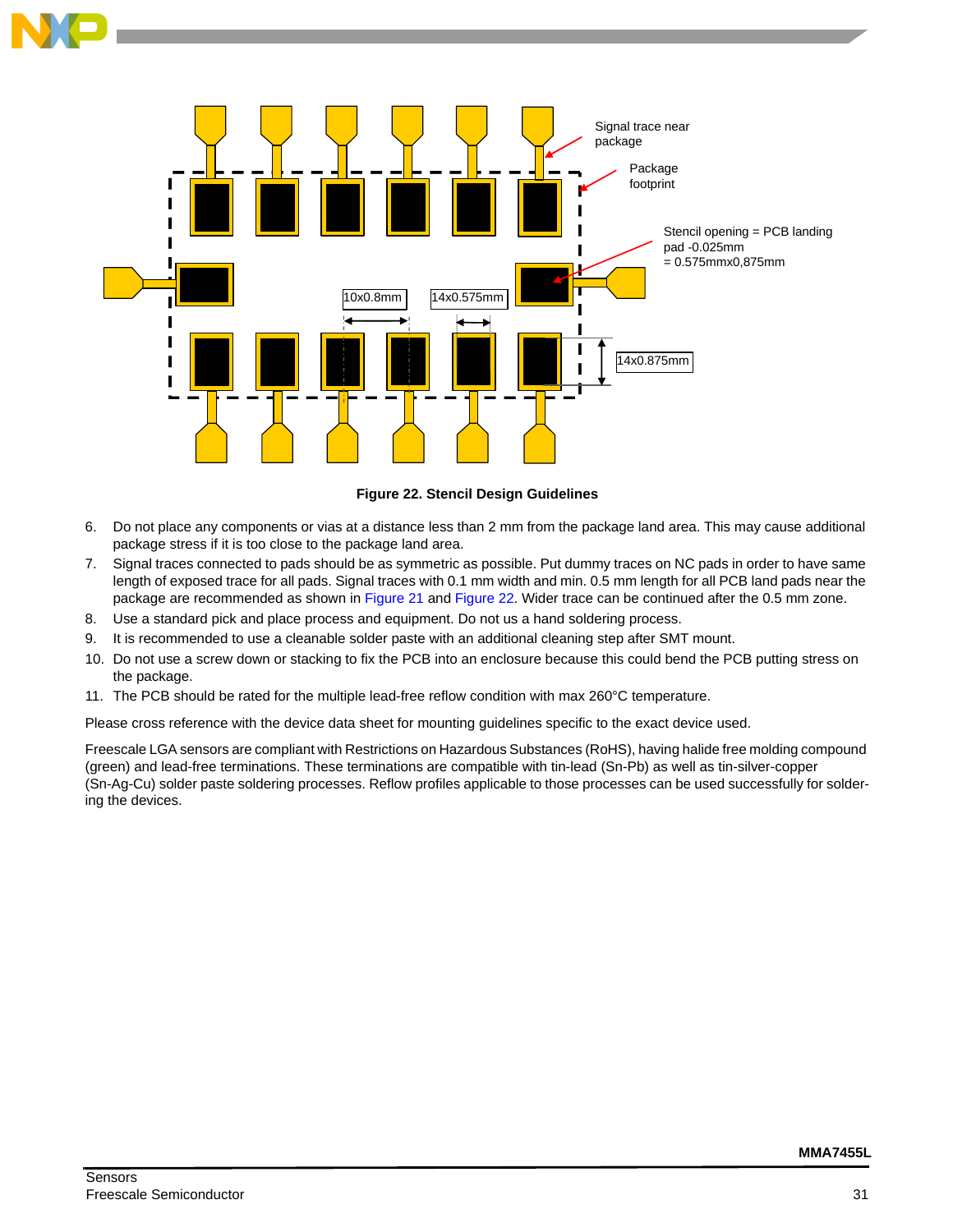



**Figure 23. MMA7455L Temperature Coefficient of Offset (TCO) and Temperature Coefficient of Sensitivity (TCS) Distribution Charts**

<span id="page-31-0"></span>

<span id="page-31-1"></span>**Figure 24. MMA7455L Current Distribution Charts**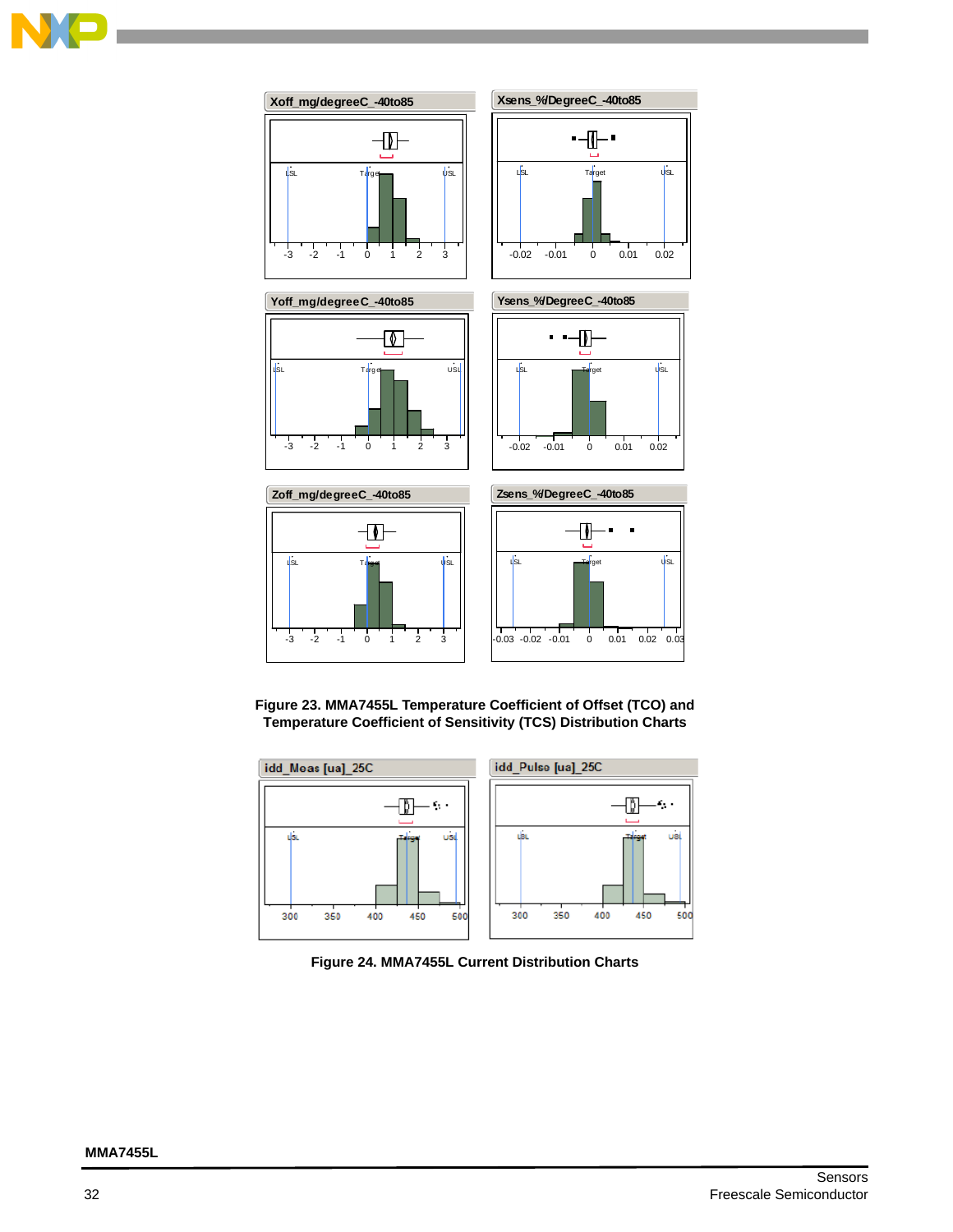



| © FREESCALE SEMICONDUCTOR, INC.<br>ALL RIGHTS RESERVED.              | MECHANICAL OUTLINE |                                     | PRINT VERSION NOT TO SCALE |        |  |
|----------------------------------------------------------------------|--------------------|-------------------------------------|----------------------------|--------|--|
| TITLE:<br>LGA 14 $1/0$ ,<br>3 X 5 X 1 PITCH 0.8,<br>SENSOR 1.0MM PKG |                    |                                     | DOCUMENT NO: 98ASA10801D   | RFV: A |  |
|                                                                      |                    | CASE NUMBER: 1977-01<br>09 JAN 2008 |                            |        |  |
|                                                                      |                    | STANDARD: NON-JEDEC                 |                            |        |  |

**CASE 1977-01 ISSUE A 14-LEAD LGA**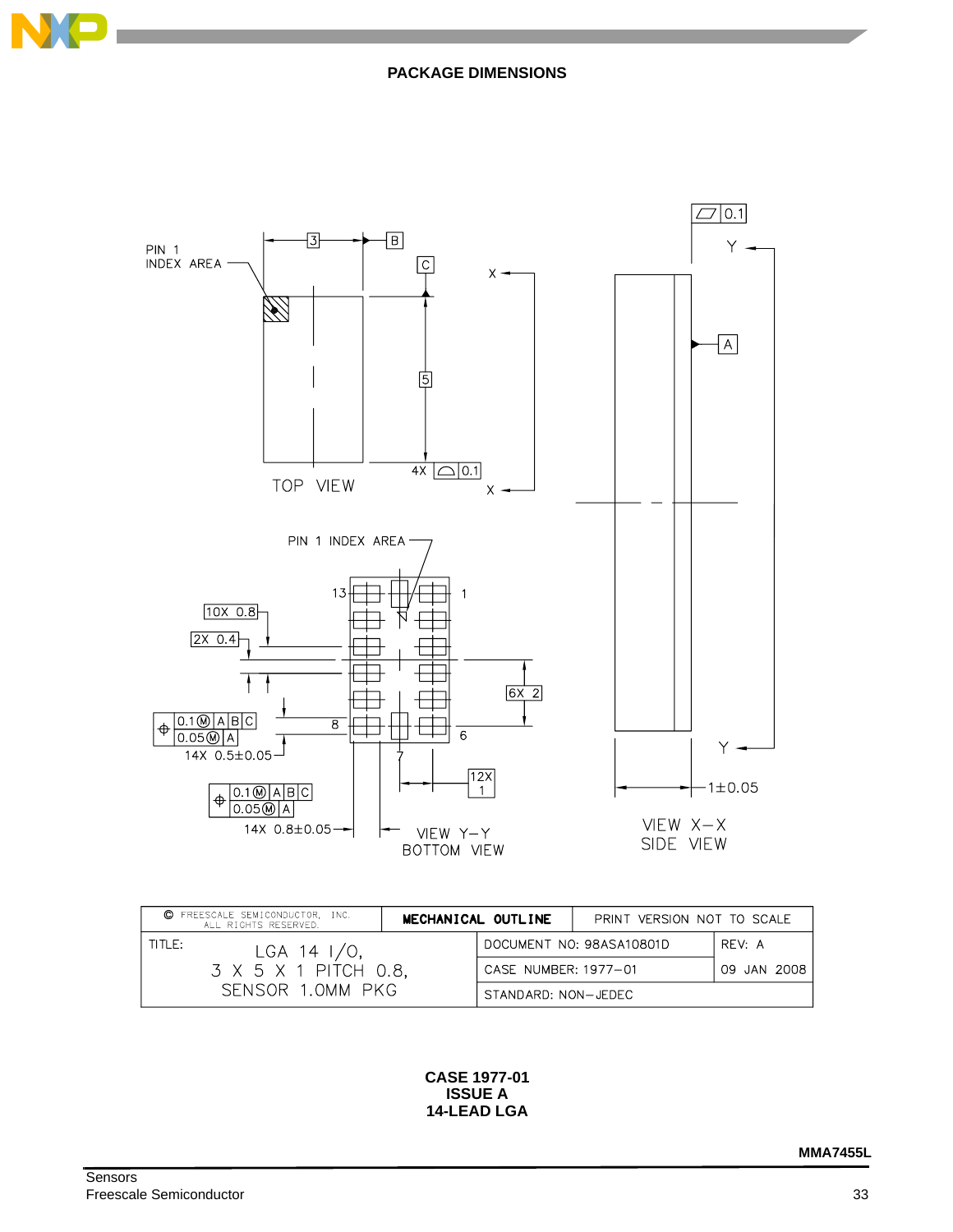

## **PACKAGE DIMENSIONS**

NOTES:

- 1. ALL DIMENSIONS IN MILLIMETERS.
- 2. DIMENSIONING AND TOLERANCING PER ASME Y14.5M-1994.

| C FREESCALE SEMICONDUCTOR, INC.<br>ALL RIGHTS RESERVED. | MECHANICAL OUTLINE   | PRINT VERSION NOT TO SCALE |             |
|---------------------------------------------------------|----------------------|----------------------------|-------------|
| TITLE:<br>LGA 14 $1/0$ ,                                |                      | DOCUMENT NO: 98ASA10801D   | RFV: A      |
| 3 X 5 X 1 PITCH 0.8.                                    | CASE NUMBER: 1977-01 |                            | 09 JAN 2008 |
| SENSOR 1.0MM PKG                                        | STANDARD: NON-JEDEC  |                            |             |

#### **CASE 1977-01 ISSUE A 14-LEAD LGA**